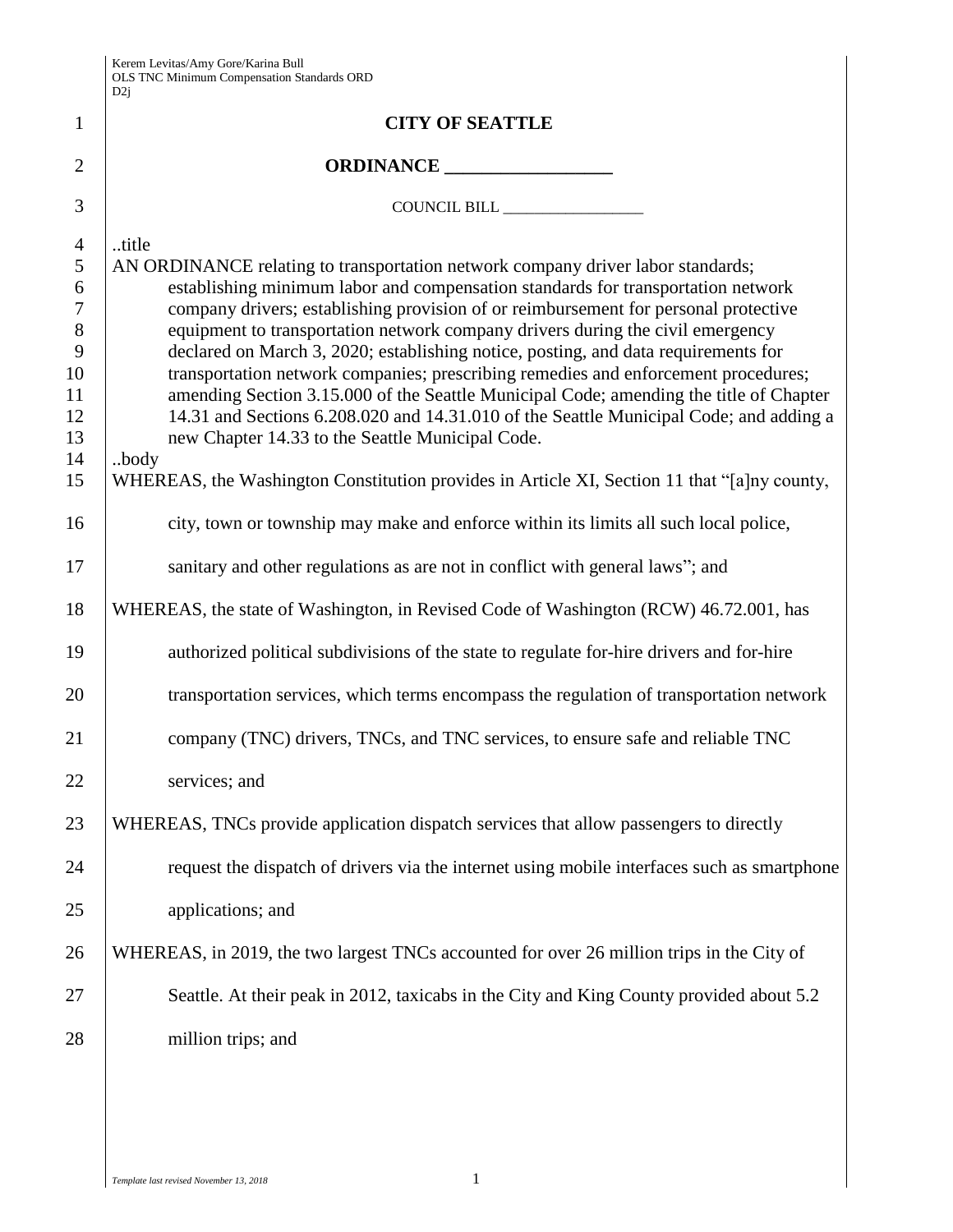| WHEREAS, the two largest TNCs are also major hiring entities, accounting for most of the              |
|-------------------------------------------------------------------------------------------------------|
| 33,058 TNC drivers issued permits by King County in 2019 as recorded by the King                      |
| County Department of Licensing; and                                                                   |
| WHEREAS, the City, TNC drivers, TNCs, and the public agree that TNC drivers should be                 |
| compensated fairly and earn at least the equivalent of the "hourly minimum wage"                      |
| established for Schedule 1 employers in Chapter 14.19 plus reasonable expenses; and                   |
| WHEREAS, the establishment of a minimum compensation standard better ensures that drivers             |
| can perform their services in a safe and reliable manner and thereby promotes the welfare             |
| of the people and is thus a fundamental governmental function; and                                    |
| WHEREAS, the City is a leader on wage, labor, and workforce practices that improve workers'           |
| lives, support economic security, and contribute to a fair, healthy, and vibrant economy;             |
| and                                                                                                   |
| WHEREAS, the establishment of minimum labor standards for TNC drivers is a subject of vital           |
| and imminent concern to the people of this City and requires appropriate action by City               |
| Council to establish such minimum labor standards within the City; NOW,                               |
| THEREFORE,                                                                                            |
| BE IT ORDAINED BY THE CITY OF SEATTLE AS FOLLOWS:                                                     |
| Section 1. Findings                                                                                   |
| A. In order to protect the public health, safety, and welfare, The City of Seattle is granted         |
| express authority to regulate for-hire transportation services pursuant to chapter 46.72 RCW.         |
| This authority includes regulating entry, requiring a license, controlling rates, establishing safety |
| requirements, and any other requirement to ensure safe and reliable transportation services.          |
|                                                                                                       |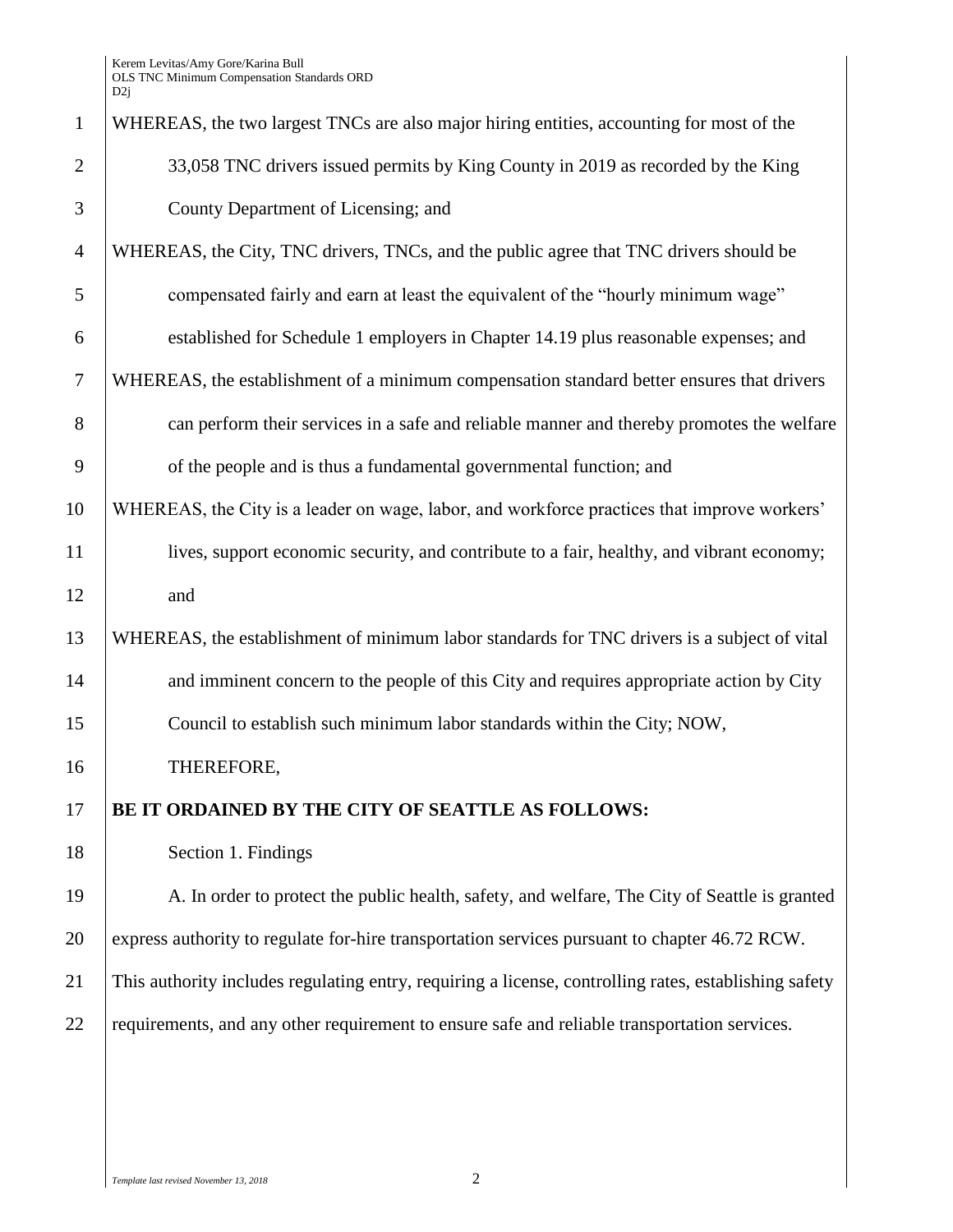B. Studies around the nation, including a 2018 study commissioned by the New York City Taxi and Limousine Commission (New York TLC) entitled *An Earnings Standard for New York City's App-based Drivers: Economic Analysis and Policy Assessment* and a 2018 nationwide study by the Economic Policy Institute entitled *Uber and the Labor Market: Uber Drivers' Compensation, Wages, and the Scale of Uber and the Gig Economy* (Economic Policy Institute Study), have shown that many transportation network company (TNC) drivers earn below the equivalent of the hourly minimum wage rate established by Chapter 14.19 of the 8 Seattle Municipal Code for Schedule 1 employers.

 C. A 2018 JPMorgan Chase Institute study entitled *The Online Platform Economy in 2018* reported a decrease in TNC driver earnings nationwide between 2013 and 2017, a 2019 Seattle Times report showed a decrease in the percentage of the passenger fares that drivers are paid, and Uber Technology, Inc.'s April 2019 Form S-1 filing with the Securities and Exchange Commission states "we aim to reduce Driver incentives to improve our financial performance."

 D. In November 2019, City Council passed and the Mayor signed Ordinance 125977, creating Seattle Municipal Code (SMC) Chapter 14.31 and establishing as City policy that the City create "a minimum compensation standard for TNC drivers that is comprised of at least the equivalent of the 'hourly minimum wage' established for Schedule 1 employers in Chapter 14.19 plus "reasonable expenses" and which considers "compensation for available platform time, dispatch platform time, [and] passenger platform time."

 E. The two largest TNCs (Uber and Lyft) have both publicly stated that they support the City's policy as established in SMC Chapter 14.31. In an April 10, 2020 press release Uber 22 Stated "We also are committed to supporting Mayor Durkan's work on a new earnings standard equal to the City's minimum wage plus reasonable expenses..." and that they expected to "avoid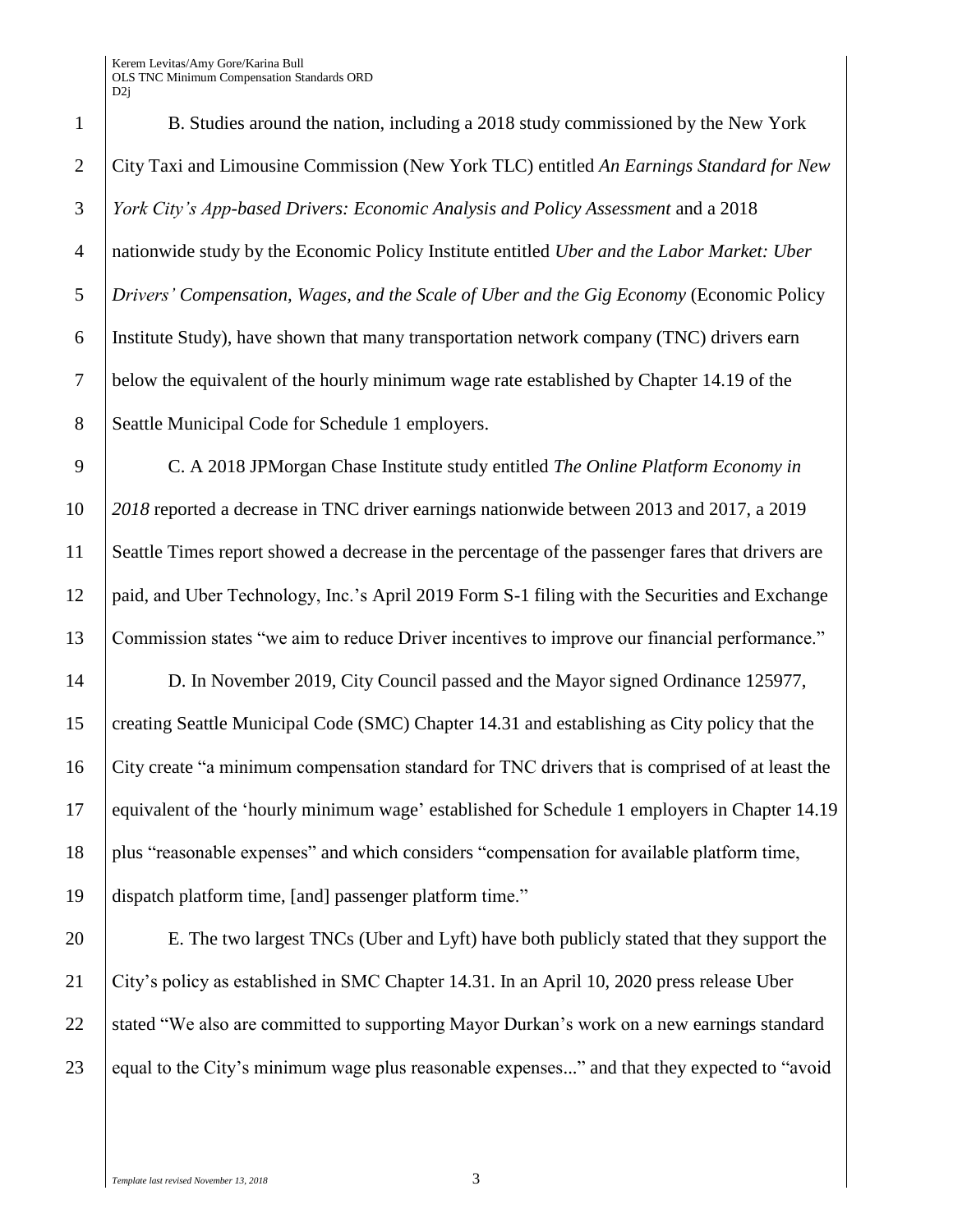the need for any further challenges to the ordinances, whether legally or through a local or state ballot measure." Similarly, on April 10, 2020, Lyft stated "[a] new safety net with a minimum earnings guarantee and fair worker protections would strengthen the opportunities for independent rideshare drivers to supplement their income through the platform" and that Lyft anticipated that "there should be no need for further legal or ballot challenges to the Fare Share<sup>1</sup> ordinance."<sup>2</sup>

 F. In furtherance of that policy and to better understand local TNC driver earnings, 8 expenses, and working time, the City commissioned an independent study to evaluate these issues and retained Dr. James Parrott of The New School and Dr. Michael Reich of the University of California at Berkeley to conduct the study. Parrott and Reich based their research 11 on a survey of over 7,390 Seattle TNC drivers, data provided directly by the TNCs, and existing licensing and regulatory data from the City and King County.

 G. Parrott and Reich found that 84 percent of TNC drivers currently earn below the 14 equivalent of the hourly minimum wage rate established by SMC Chapter 14.19 for Schedule 1 employers after accounting for reasonable expenses. Parrott and Reich determined that such reasonable expenses amount to \$11.80 on an hourly basis or \$0.725 per mile and that average gross TNC driver earnings were \$21.53. Accordingly, they concluded that TNC drivers average hourly earnings are \$9.73 after accounting for reasonable expenses.<sup>3</sup>

19 H. In Parrott and Reich's determination of reasonable expenses, they included a \$.004 per 20 mile rate for vehicle cleaning to cover 12 car washes a year. Parrott and Reich found that

 $\overline{a}$ <sup>1</sup> Fare Share is the public facing name for the Mayor's minimum compensation proposal codified in this ordinance. <sup>2</sup> https://news.seattle.gov/2020/04/10/city-u-s-chamber-of-commerce-rasier-llc-agree-to-dismiss-collectivenegotiations-ordinance-lawsuit/

<sup>3</sup> James Parrott and Michael Reich, *A Minimum Compensation Standard for Seattle TNC Drivers: Report for the City of Seattle* at 1-2; 35 (July 2020), available at

https://static1.squarespace.com/static/53ee4f0be4b015b9c3690d84/t/5effff2647a3f573481a187c/1593835306875/Pa rrott\_Report\_July22020.pdf.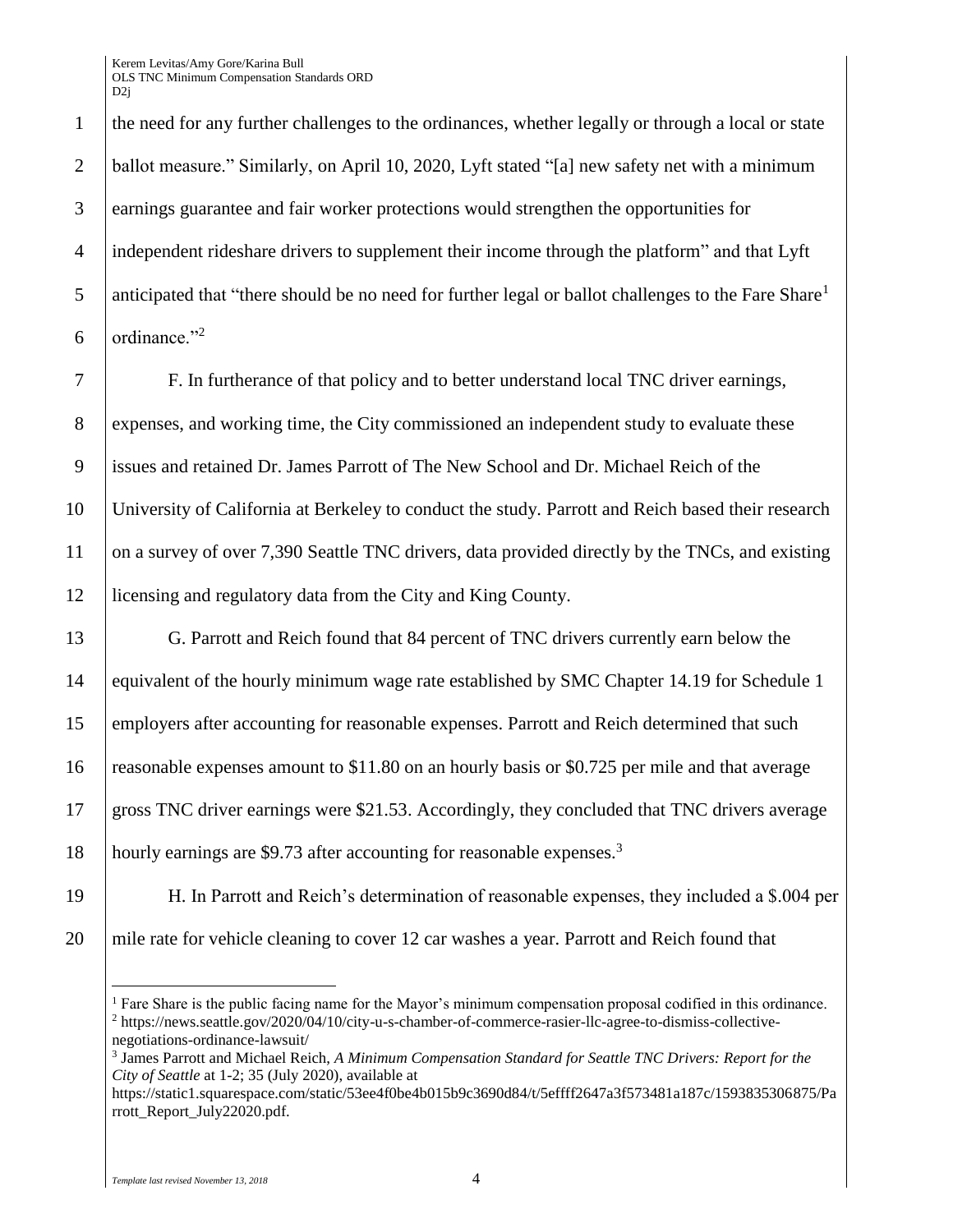customer ratings are an integral feature of TNC services and drivers need to keep their vehicles 2 clean to enhance their chances of getting high ratings.

 I. Dr. Marissa Baker of the School of Public Health at the University of Washington has reported to Council, in letters dated August 26, 2020 and September 17, 2020, on the scientific 5 and occupational health justifications for paying TNC drivers for 30 minutes per day to clean and disinfect their vehicles to ensure that TNC drivers and passengers are safe in TNC vehicles during and after the COVID-19 emergency. Dr. Baker has found that in addition to infectious disease exposure, there are other events that occur in a TNC vehicle, such as a passenger vomiting or bleeding, that warrant increased cleaning. Dr. Baker reported that adequate safety measures would require TNC drivers to take time between passengers to clean all aspects of the vehicle that could have been infected by the passenger, including but not limited to cleaning door handles, seat belts, windows, and seat backs, and seats. For the smallest of vehicles, Dr. Baker determined that cleaning would take at least two to three minutes between passengers, and over the course of a day could easily amount to greater than 30 minutes of time.

 J. Applying Parrott and Reich's methods for determining TNC driver reasonable expenses to 30 minutes of cleaning per day amounts to a \$.0629 per mile rate.

17 K. In addition to determining that reasonable expenses for vehicle cleaning and other standard operating costs, health insurance costs, and independent contractor taxes amount to a \$.725 per mile rate, Parrott and Reich found that compensation for state-mandated rest breaks 20  $\left($  (i.e., paid rest periods of at least ten minutes for every four hours worked) amounts to \$.6835 on 21 an hourly basis, or a \$.042 per mile rate.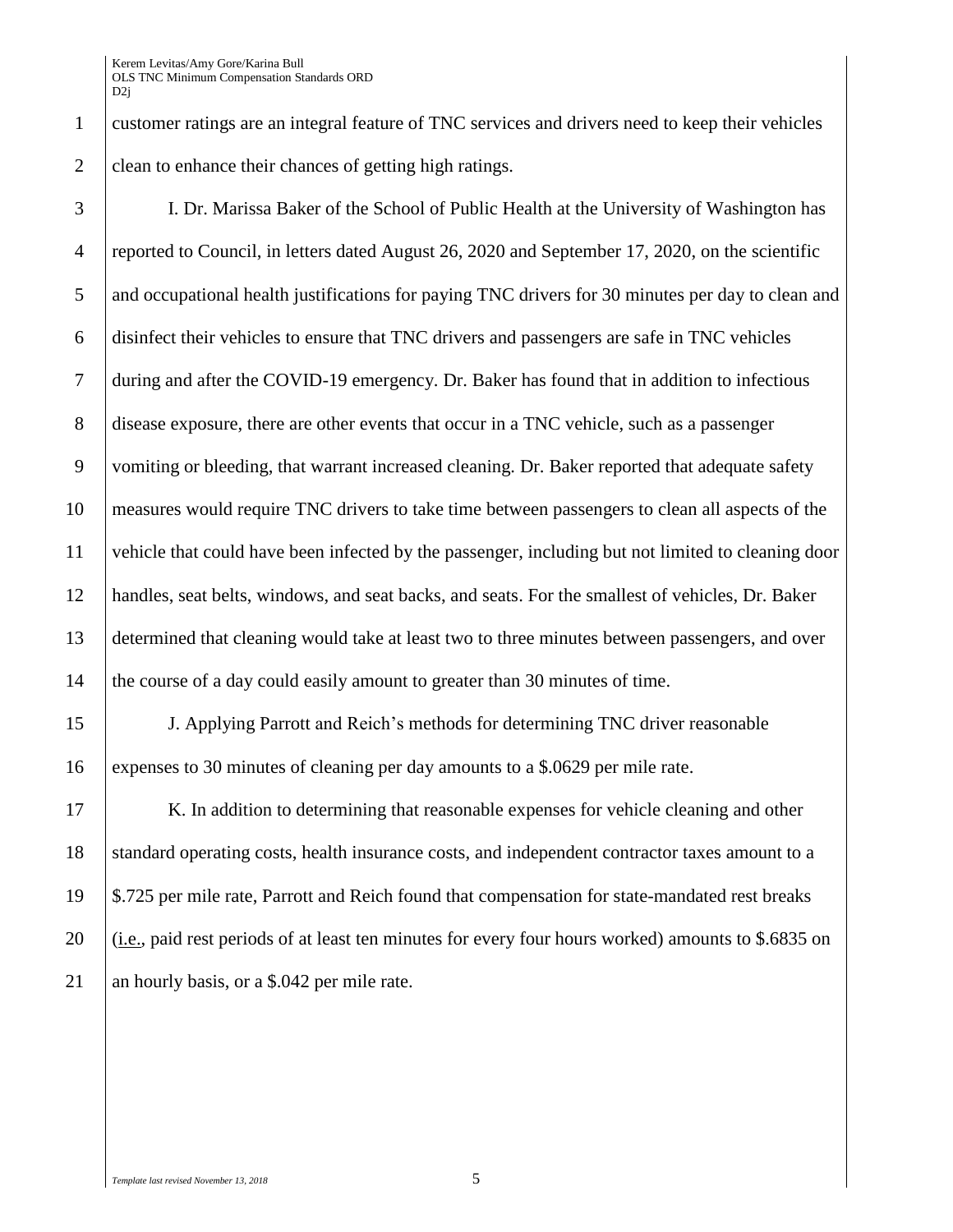L. The Parrott and Reich study also found that 32 percent of TNC drivers drive full time  $\int$  (more than 32 hours a week) and these full-time drivers provide 55 percent of all trips.<sup>4</sup> The JPMorgan Chase Institute study similarly found that the top ten percent of transportation gig workers earned 56.9 percent of earnings. Further, Parrott and Reich determined that 72 percent 5 of full-time drivers and 58 percent of intermediate drivers (20 to 32 hours per week) rely on TNC driving as their sole source of income.<sup>5</sup>

7 M. Despite this commitment to providing TNC services, many drivers struggle to pay for 8 basic necessities. Thirty percent of drivers receive federal supplemental nutritional assistance, 9 while 27 percent have no health insurance and 37 percent have incomes low enough to qualify for Medicaid coverage.<sup>6</sup>

11 N. In the pursuit of economic opportunity, many TNC drivers are immigrants and people 12 of color—72 percent and 73 percent, respectively—who have taken on debt or invested their 13 Savings to purchase and/or lease vehicles to provide TNC services. The Parrott and Reich study 14 found that 83 percent of full-time drivers and 75 percent of intermediate drivers purchased their 15 vehicles primarily to provide TNC services. Further, 70 percent of drivers who own vehicles are still paying loan payments for those vehicles.<sup>7</sup>

17 O. To more fully understand the driver experience, the City engaged in an extensive 18 qualitative research and outreach effort by conducting five driver roundtables, two randomly 19 selected focus groups, an online survey, one-on-one interviews, a telephone town hall, as well as 20 many additional meetings and phone calls, that collectively reached over 9,000 drivers. The 21 driver roundtables included two roundtables organized and convened by Uber and Lyft,

- $\overline{a}$ 4 *Id.* at 1-2.
- 5 *Id.* at 32-33.
- 6 *Id.* at 24.
- 7 *Id.* at 34.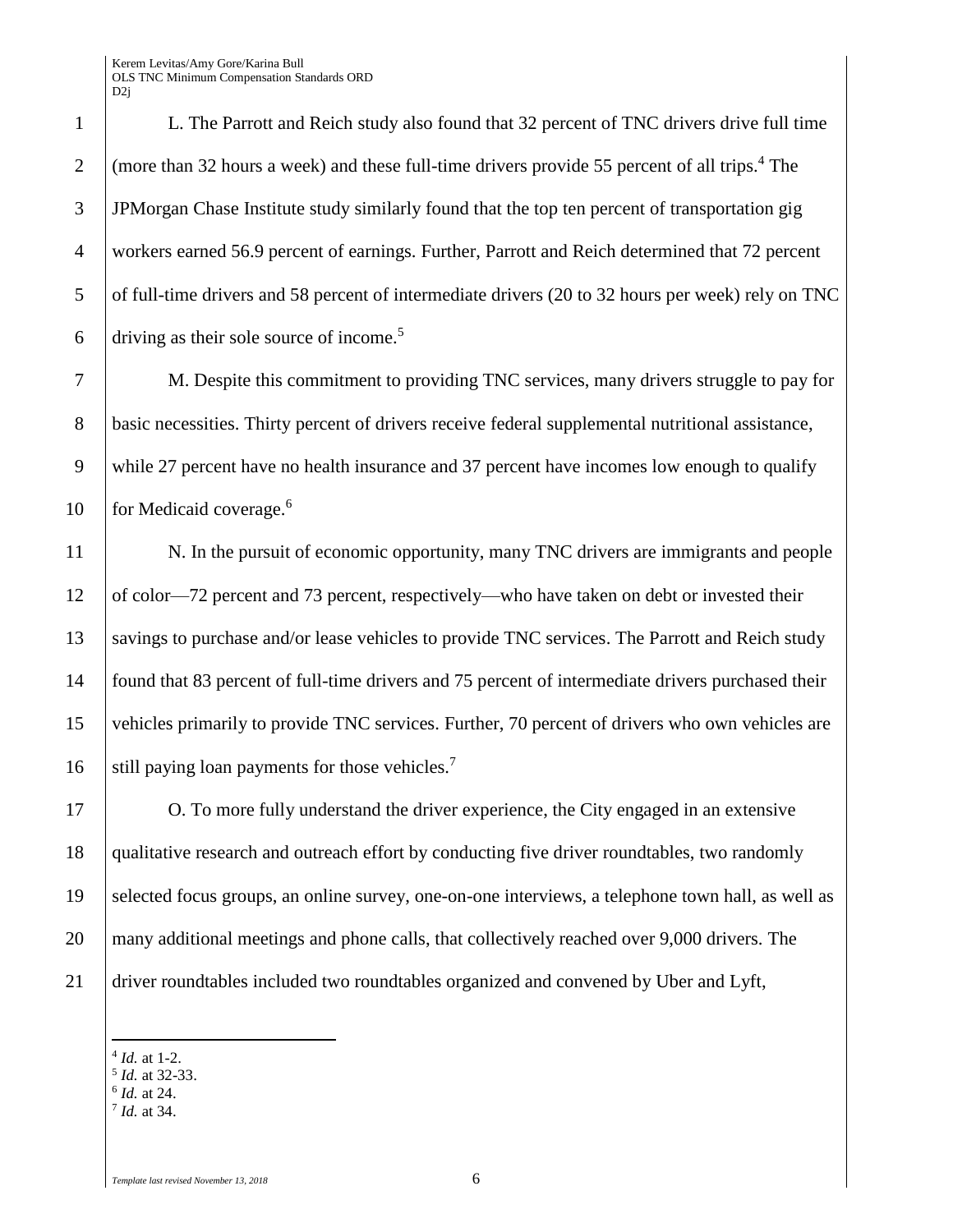respectively, which included drivers that they selected to present a perspective that Uber and Lyft believed was important for the City to consider. This research found that many TNC drivers struggle to pay for basic necessities like housing and health insurance. The research further found that TNC drivers incur significant expenses by reason of performing TNC services.<sup>8</sup> 

 P. TNC drivers in all of the roundtable groups—including the TNC drivers in the roundtables organized and convened by Uber and Lyft—identified several significant expenses that affect their overall earnings from providing TNC services. Specifically, drivers identified 8 gas, maintenance, insurance, interior and exterior cleaning, cell phone and service plans, the cost of vehicle acquisition, financing, and depreciation, among other costs. TNC drivers in the Uber- convened driver roundtable stated that maintenance costs alone account for 25 percent of TNC driver earnings, that gas is "a very large cost," that they perform car washing "every other day," and that cars depreciate quickly. Similarly, TNC drivers in the Lyft-convened roundtable stated "My insurance tripled the day I became a rideshare driver," that expenses can amount to \$32 a day, and that one TNC driver purchased a vehicle specifically to provide TNC services and such 15 services accounted for 93 percent of the miles driven. Similarly, a driver in the online survey commented that "After deducting my cost for car maintenance and gas...I make less than minimum wage driving for Uber...", while a focus group participant reported "[g]ross shows a lot of money [but] the expenses are almost half of it."<sup>9</sup> 

 $\overline{a}$ 

**Q.** The qualitative research also paralleled Parrott and Reich's findings in other ways. Of 20 the respondents to the City's telephone town-hall and online survey, 40 to 50 percent work more

 City of Seattle, *TNC Driver Outreach and Engagement* at 8 (August 13, 2020), available at https://durkan.seattle.gov/wp-content/uploads/sites/9/2020/08/Final-Outreach-Report.pdf. *Id.*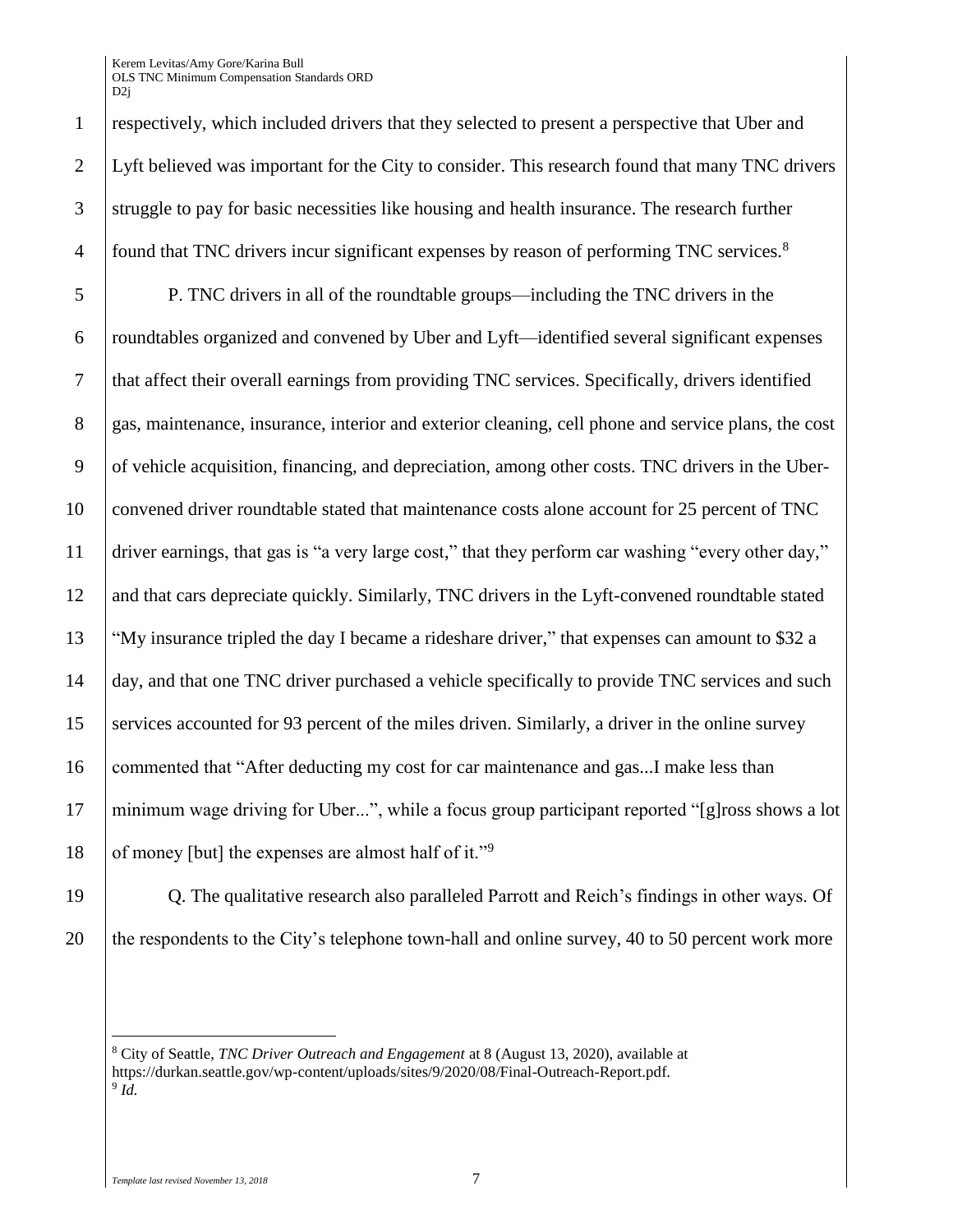1 | than 32 hours per week providing TNC services. Further, two-thirds of TNC drivers that 2 responded to the online survey said that driving for a TNC is their sole job.<sup>10</sup>

 R. Uber and Lyft likewise commissioned a study to determine TNC hourly earnings, which the City has thoroughly considered. While the Uber/Lyft commissioned study reaches different conclusions in some respects, it is similar to the Parrott and Reich report in that it also found that significant numbers of TNC drivers earn less than the equivalent of the hourly minimum wage rate established by SMC Chapter 14.19 for Schedule 1 employers plus 8 reasonable expenses. $^{11}$ 

9 S. The TNCs represent that their business models rely on TNC drivers being classified as 10 independent contractors and that they are exempt from minimum labor standards established by 11 federal, state, and local law.

 T. TNC drivers receive unpredictable income due to the high variability and opacity of the rates of compensation paid by TNCs, the amount of available platform time and dispatch platform time spent by TNC drivers between passenger trips, and the difficulty TNC drivers experience in determining their reasonable expenses. TNC drivers do not have guaranteed access to information about their expected earnings and expenses, the composition of trip payments or the amount of tips provided by passengers and a 2019 Georgetown University study entitled *The Uber Workplace in D.C.* found that "100% of drivers experienced difficulties with, or barriers to, calculating their actual compensation." Similarly, a driver who participated in the City's focus 20 group research reported "[t]he flexibility is great, but how many jobs do you ever go to that you  $\int$  don't know what you are going to be paid. We just don't know."<sup>12</sup>

 $\overline{a}$ 

<sup>11</sup> Hyman, Louis et. al., *Platform Driving in Seattle* at 2; 7 (July 2020) available at https://digitalcommons.ilr.cornell.edu/cgi/viewcontent.cgi?article=1070&context=reports. <sup>12</sup> City of Seattle, *TNC Driver Outreach and Engagement* at 11.

<sup>10</sup> *Id.* at 7.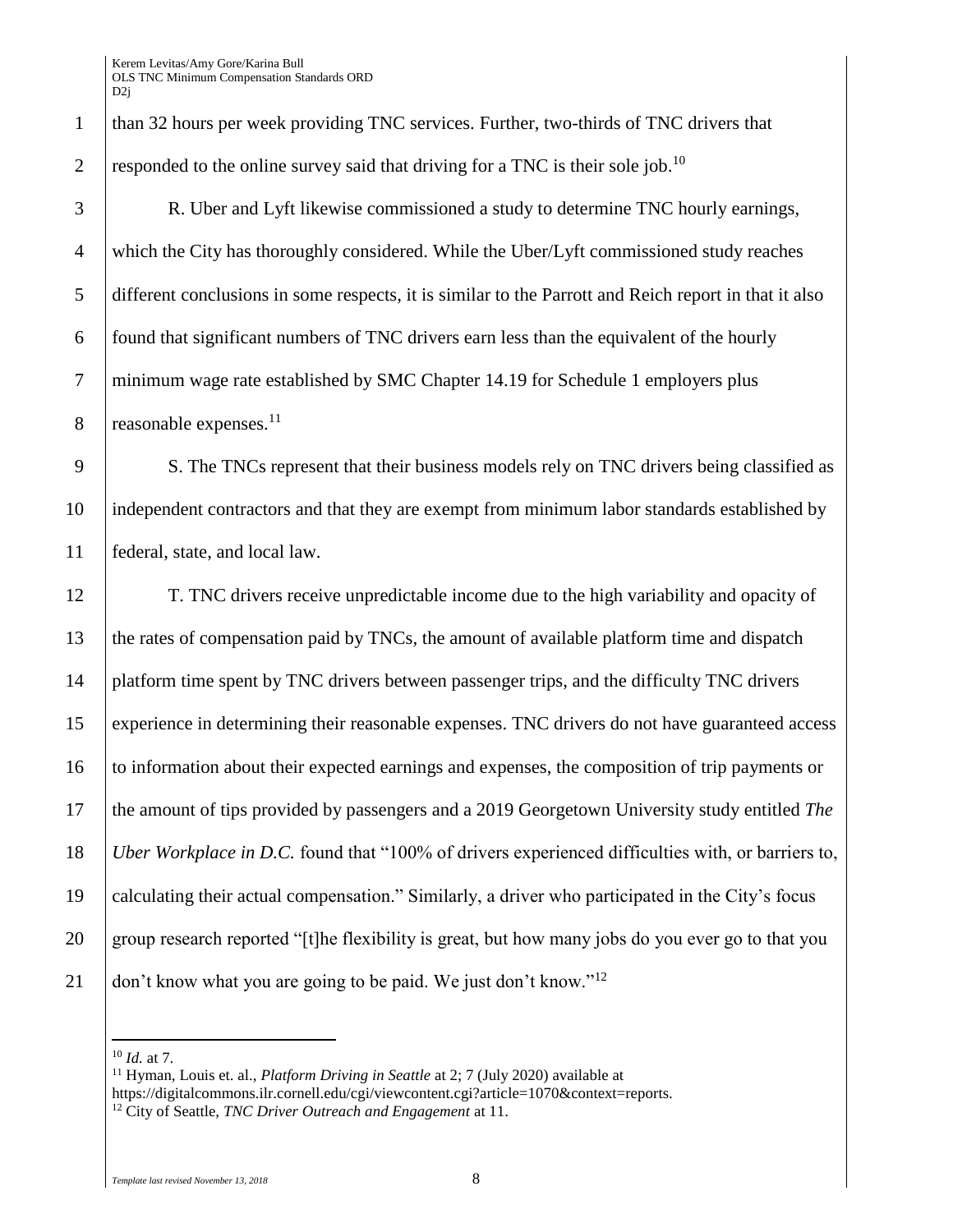1 U. Numerous studies, including the Economic Policy Institute Study, calculate driver pay 2 and driver work time by including waiting time or available platform time. In a 2019 study 3 entitled *The Gender Earnings Gap in the Gig Economy: Evidence from over a Million Rideshare*  4 *Drivers*, researchersfound, in part, "that driver earnings are a function of wait times between  $5$  trips."

6 V. Failure to account for available platform time in a minimum compensation standard 7 likely would result in hourly pay below the equivalent of the hourly minimum wage rate 8 established by SMC Chapter 14.19 for Schedule 1 employers.

9 W. The Parrott and Reich study found that TNCs compensate TNC drivers in Seattle only for passenger platform time, but TNC drivers spend an average of 50.8 percent of each hour or 30.48 minutes per hour without a passenger in the car, but while logged on to the driver platform 12 to perform TNC services. The study further determined that TNC drivers in Seattle drive an average of 37.8 per cent of the total miles driven per hour or 6.15 miles per hour without a passenger in the car, but while logged on to the driver platform to perform TNC services.

15 X. The City has repeatedly called on the TNCs to produce data on driver working time, 16 earnings, and expenses in order to analyze and formulate policy to ensure that drivers earn a fair 17 wage and can perform their work in a safe and reliable manner.

18 Y. In April 2018, the City Council passed Resolution 31808 calling on the TNCs to 19 voluntarily share anonymized data on an individual driver and trip level (commonly referred to 20 as "trip level data"), including data on driver working time, trip volumes, distances traveled in 21 available platform time, dispatch platform time, and passenger platform time, fare information, 22 and driver earnings by May 31, 2018. Between May 31, 2018 and January 10, 2020, neither Uber 23 nor Lyft provided the City with any of the requested data.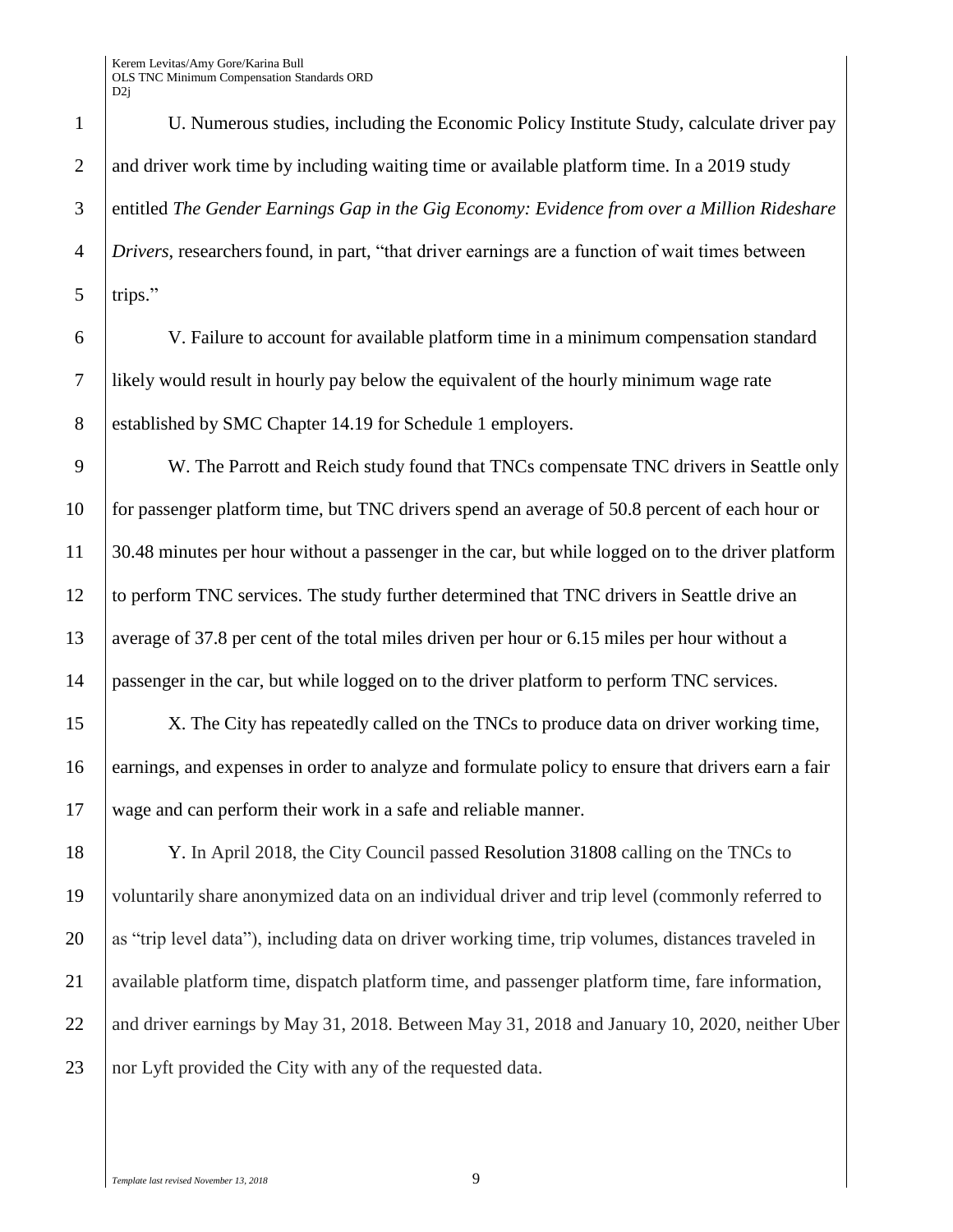| $\mathbf{1}$   | Z. Following the passage of SMC Chapter 14.31, which required the City to conduct a              |
|----------------|--------------------------------------------------------------------------------------------------|
| $\overline{2}$ | study into TNC driver earnings, working time, and reasonable expenses and propose a minimum      |
| 3              | compensation standard, Uber and Lyft advised the City that they believed the study should be     |
| $\overline{4}$ | informed by Uber and Lyft's data. The City welcomed this offer and called on the companies to    |
| 5              | voluntarily provide trip-level data covering TNC driver working time, earnings, distances        |
| 6              | traveled in available platform time, dispatch platform time, and passenger platform time, and    |
| $\overline{7}$ | other information sufficient to determine TNC driver earnings and expenses.                      |
| 8              | AA. Both Uber and Lyft declined to provide this data.                                            |
| 9              | BB. In an attempt at compromise, the City proposed that Uber and Lyft provide summary            |
| 10             | aggregate data for one representative week in each month beginning October 2018 and ending       |
| 11             | October 2019 and including:                                                                      |
| 12             | 1. The total number of TNC drivers, trips, trip miles, and trip minutes;                         |
| 13             | 2. The distribution of TNC driver trip miles and trip minutes at defined percentile              |
| 14             | distributions;                                                                                   |
| 15             | 3. The distribution of aggregate available platform time, dispatch platform time,                |
| 16             | and passenger platform time at defined percentile distributions;                                 |
| 17             | 4. The distribution of passenger fares at defined percentile distributions;                      |
| 18             | 5. The distribution of TNC driver pay at defined percentile distributions;                       |
| 19             | 6. The percentage of trips, trip miles, trip minutes, passenger fares, and TNC                   |
| 20             | driver pay that represent shared or pooled trips; and                                            |
| 21             | 7. The composition of the vehicles providing the trips.                                          |
| 22             | CC. On January 10, 2020, Uber provided a portion of the requested data. Specifically,            |
| 23             | Uber provided the distribution of aggregate available platform time, dispatch platform time, and |
|                |                                                                                                  |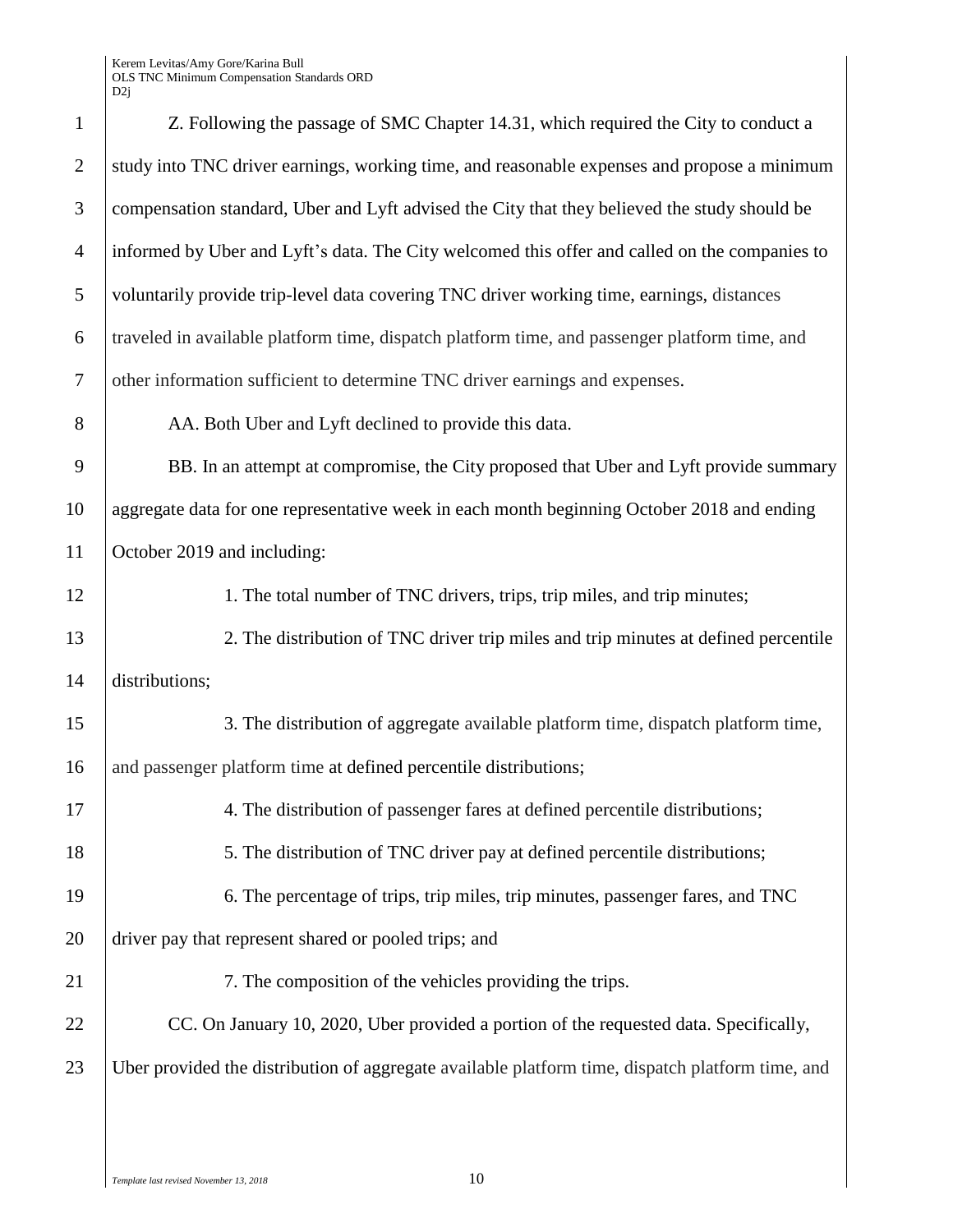passenger platform time, the distribution of driver pay, and the total number of trips. While not 2 requested by the City, Uber also provided the average speed traveled by TNC drivers during available platform time, dispatch platform time, and passenger platform time as well as the top ten vehicles providing trips originating in Seattle ranked by mileage during the sample period, which comprised 67.16 percent of the total vehicles for this period.

 DD. On January 10, 2020, Lyft notified the City that it would not provide any of the requested data. Subsequently, on February 13, 2020, Lyft provided a list of the top ten vehicles 8 types providing trips that originated in Seattle between October 2018 and ending October 2019, which comprised 56 percent of the total vehicles. Lyft declined to provide any data on TNC driver earnings or working time.

 EE. Requirements for affirmative data production by the TNCs covered by SMC Chapter 14.33 as created by this ordinance are necessary to effectively enforce the ordinance and understand the effects of the minimum compensation standard. Further, the California Public Utilities Commission, the City of Chicago, the New York TLC, Washington, D.C., and Toronto currently require such affirmative production of trip-level data. The California Public Utilities Commission recently found that TNC trip level data was not protected by trade-secret principles because "neither Uber nor Lyft identify a competitor by name who would gain an unfair competitive disadvantage if their annual reports were made public" and neither "company [could] honestly state that they will be surprised or learn something new about the other if their 20 annual reports were disclosed publicly."<sup>13</sup> Similarly, the New York TLC and the City of Chicago release anonymized trip-level data publicly. Neither Uber nor Lyft have experienced adverse

 $\overline{a}$ 

<sup>&</sup>lt;sup>13</sup> Order Instituting Rulemaking on Regulations Relating to Passenger Carriers, Ridesharing and New Online Enabled Transportation Services, R.12-12-011 at 20; 36 (March 12, 2020) (available at https://docs.cpuc.ca.gov/PublishedDocs/Published/G000/M329/K477/329477640.pdf).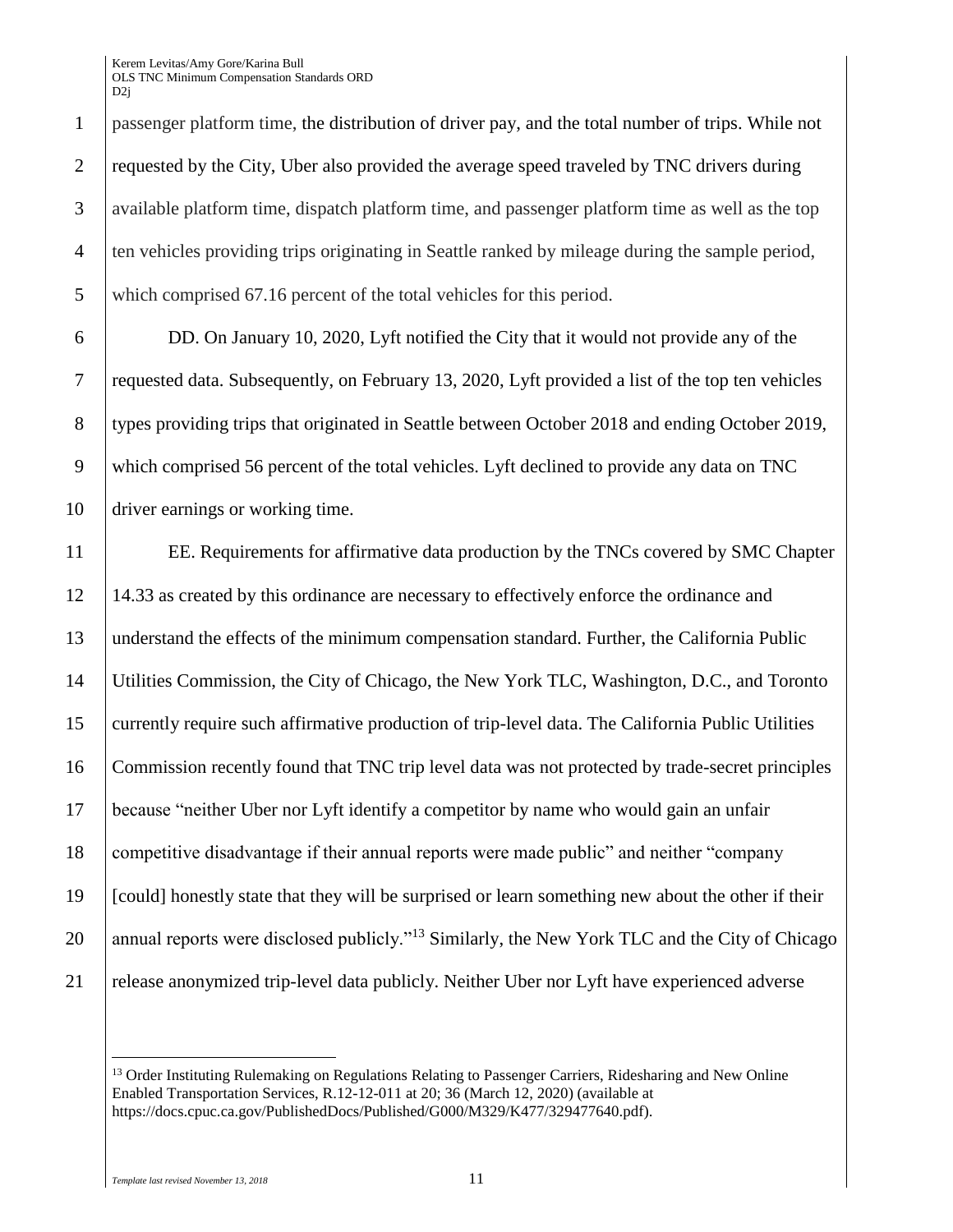effects on their businesses due to the release of this data, nor have passengers or TNC drivers had 2 their privacy interests infringed by such release.

 FF. Numerous studies suggest minimum compensation and minimum wage standards benefit employers and hiring entities by improving worker performance, reducing worker 5 turnover, and thereby improving productivity and the quality of the services provided by workers, including TNC drivers.

 GG. Many Seattle workers, including TNC drivers, cannot fully participate in the community's dynamic civic life or pursue its myriad educational, cultural, and recreational 9 opportunities because they struggle to meet their households' most basic needs.

 HH. Minimum compensation standards support stable incomes and promote job retention by ensuring that TNC drivers are compensated at sufficient levels to support themselves and their families. Further, minimum compensation standards promote the general welfare, health, and prosperity of Seattle by ensuring that workers have stable incomes and can better support and care for their families and fully participate in Seattle's civic, cultural, and economic life.

 II. Providing a minimum compensation standard for TNC drivers would benefit the Seattle economy by significantly increasing TNC driver earnings and thereby boosting consumer 17 spending in Seattle and benefiting the economy overall.

 JJ. Establishing minimum compensation standards and transparency requirements will help ensure that the compensation that thousands of drivers who provide vital transportation services in Seattle every day receive for their services is sufficient to alleviate undue financial pressure to provide transportation in an unsafe manner by working longer hours than is safe, 22 Skipping needed breaks, or operating vehicles at unsafe speeds in order to maximize the number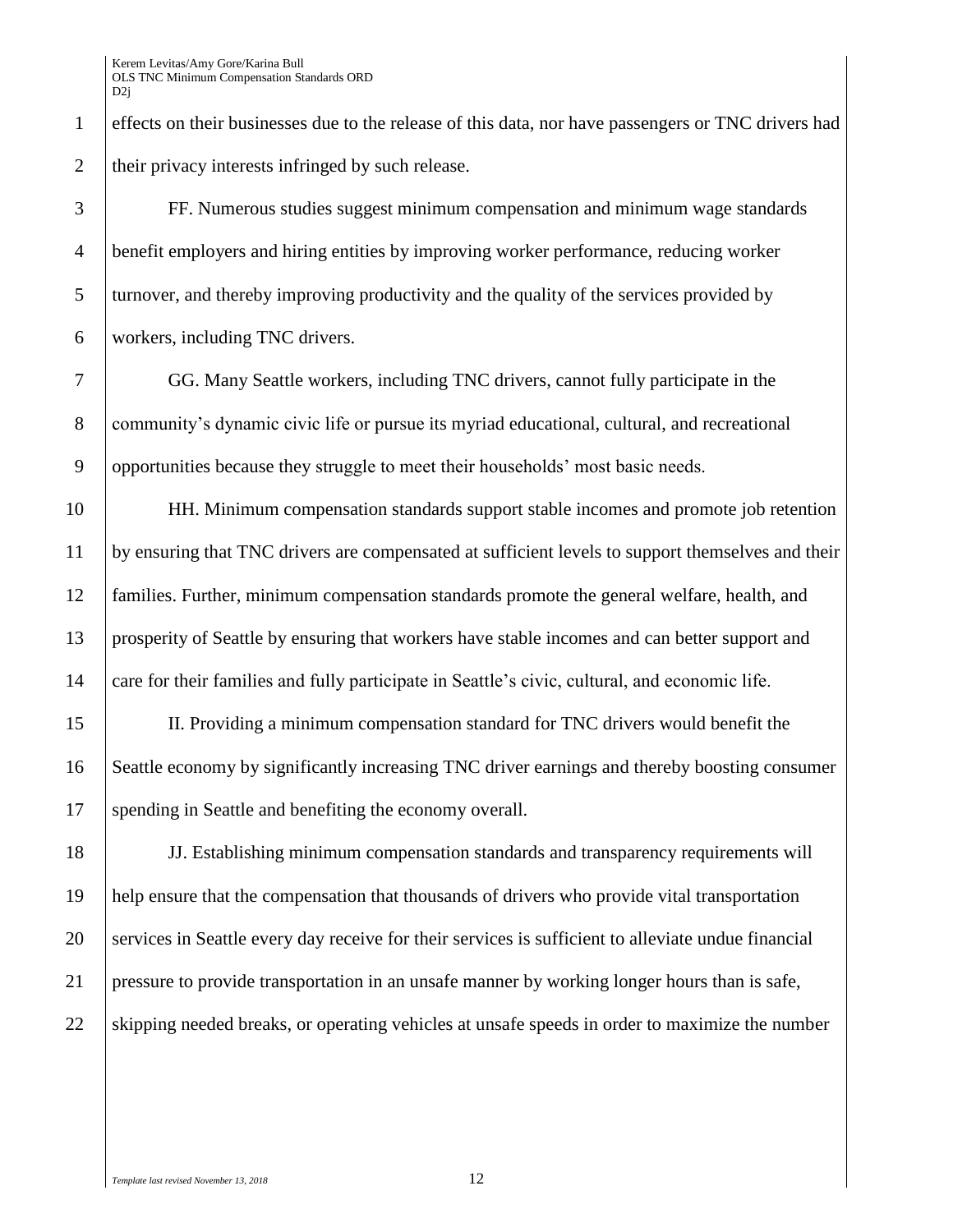of trips completed or to ignore maintenance necessary to the safe and reliable operation of their vehicles.

 KK. TNC drivers who have the protection of minimum labor standards and transparency requirements will be more likely to remain in their positions over time, and to devote more time to their work as TNC drivers. Such experienced drivers will improve the safety and reliability of the TNC services provided by the TNCs to passengers and thus reduce safety and reliability problems created by frequent turnover in the TNC services industry.

8 Section 2. A new Chapter 14.33 is added to the Seattle Municipal Code as follows:

# **CHAPTER 14.33 TRANSPORTATION NETWORK COMPANY DRIVER MINIMUM COMPENSATION**

## **14.33.010 Short title**

 This Chapter 14.33 shall constitute the "Transportation Network Company Driver Minimum Compensation Ordinance" and may be cited as such.

# **14.33.015 Declaration of policy**

 It is declared to be the policy of the City, in the exercise of its police powers for the protection of the public health, safety, and general welfare, and for the maintenance of peace and good government, to ensure that TNC drivers can perform their services in a safe and reliable manner, 18 and thereby promote the welfare of TNC drivers and the people who rely on such services to meet their transportation needs. The role of the Office of Labor Standards is to enforce the provisions of this Chapter 14.33 in furtherance of this policy.

## **14.33.020 Definitions**

22 For the purposes of this Chapter 14.33: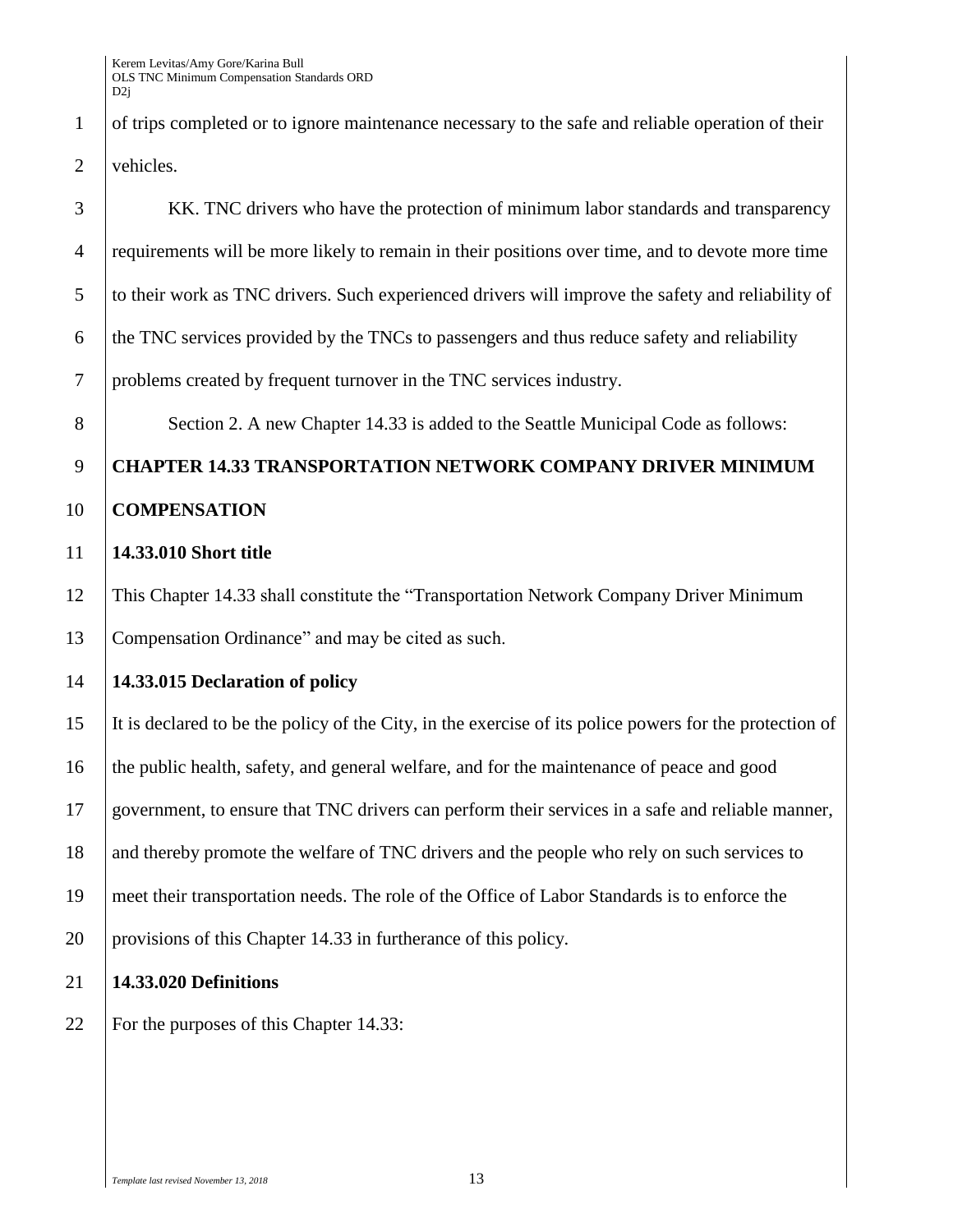1 "Adverse action" means reducing the rates of compensation to the TNC driver, garnishing tips or gratuities, temporarily or permanently denying or limiting access to work, incentives, or bonuses, offering less desirable work, demoting, terminating, deactivating, changing a TNC driver's status to provide TNC services from eligible to ineligible, putting a TNC driver on hold status, failing to rehire a TNC driver after a seasonal interruption of work, denying authorization to provide TNC services, threatening, penalizing, engaging in unfair immigration-related practices, filing a false report with a government agency, or otherwise discriminating against any person for any reason prohibited by Section 14.33.120. "Adverse action" for a TNC driver may involve any aspect of TNC services, including compensation, work hours, volume and frequency of trips assigned, responsibilities, or other material change in the ability of a TNC driver to perform TNC services. "Adverse action" also includes any action that would dissuade a reasonable TNC driver from exercising their rights under this Chapter 14.33; "Agency" means the Office of Labor Standards and any division therein;

14 | "Aggrieved party" means the TNC driver or other person who suffers tangible or intangible harm due to the TNC or other person's violation of this Chapter 14.33;

 "Application dispatch" means technology that allows consumers to directly request dispatch of TNC drivers for trips and/or allows TNC drivers or TNCs to accept trip requests and payments for trips via the internet using mobile interfaces such as, but not limited to, smartphone and tablet applications;

**The St** "Available platform time" means the time a TNC driver is logged in to the driver 21 platform and available to receive a TNC dispatched trip prior to receiving a trip request from a TNC. A TNC driver cannot simultaneously be engaged in available platform time, dispatch 23 platform time, and/or passenger platform time for the same TNC. For trips involving multiple

*Template last revised November 13, 2018* 14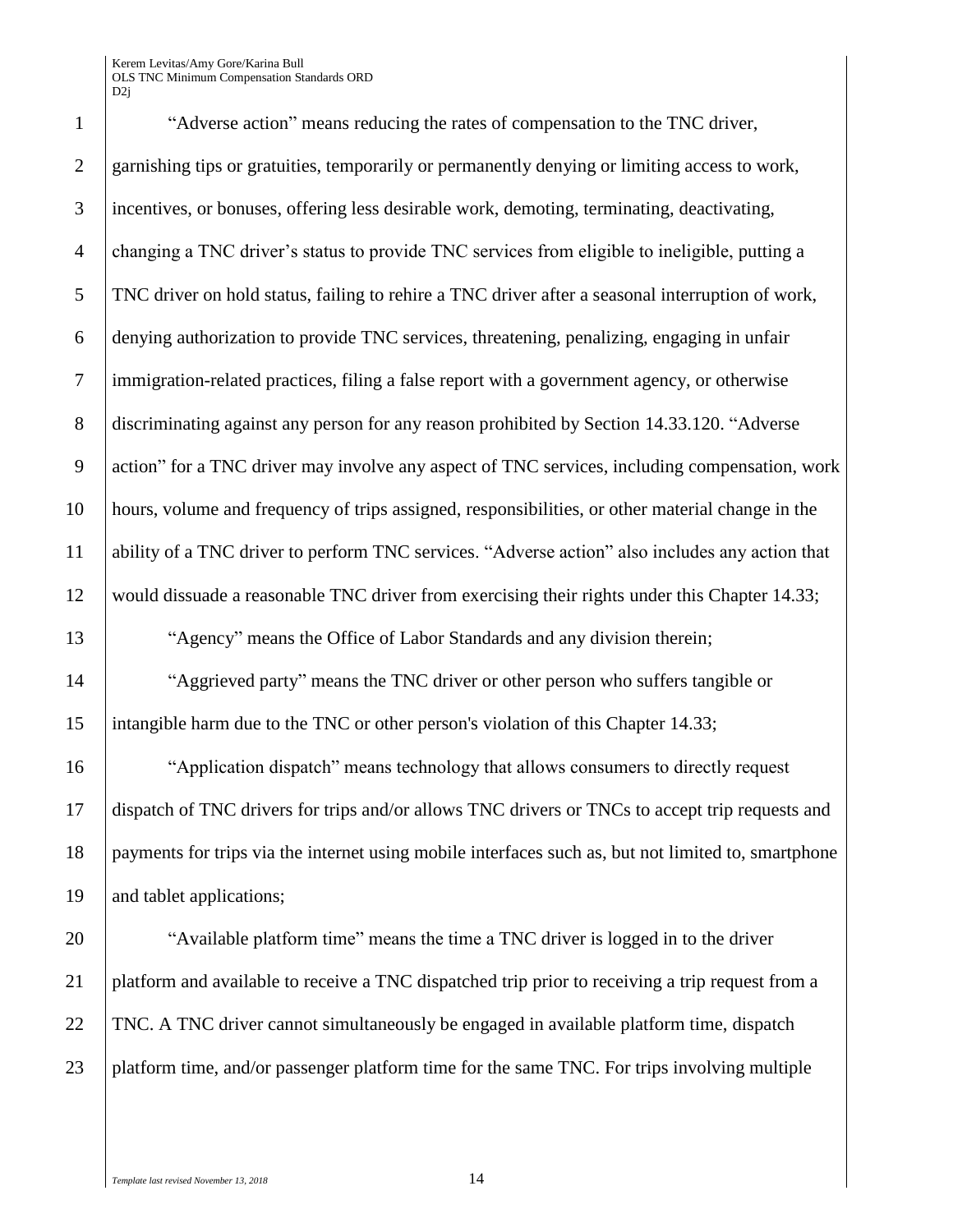passengers picked up from different passenger pick-up locations, available platform time means 2 the period of time when a TNC driver is logged in to the driver platform prior to receiving the first trip request from a TNC; 4 "City" means the City of Seattle; "Compensation" means payment owed to a TNC driver by reason of providing TNC services including, but not limited to the minimum payment for passenger platform time and mileage under Section 14.33.050, incentives, and tips; **S Weactivation** means the blocking of a TNC driver's access to the driver platform, changing a TNC driver's status from eligible to provide TNC services to ineligible, or other material restriction in access to the driver platform that is effected by a TNC. "Director" means the Director of the Office of Labor Standards or the Director's designee; "Dispatch location" means the location of the TNC driver at the time the TNC driver accepts a trip request through the driver platform; "Dispatch platform time" means the time a TNC driver spends traveling from dispatch location to passenger pick-up location. Dispatch platform time ends when a passenger cancels a trip, a driver cancels a trip, or the driver begins the trip in the driver platform. A TNC driver cannot simultaneously be engaged in available platform time, dispatch platform time, and/or passenger platform time for the same TNC. For trips involving multiple passengers picked up from different passenger pick-up locations, dispatch platform time means the time a TNC driver 21 spends travelling from the first dispatch location to the first passenger pick-up location;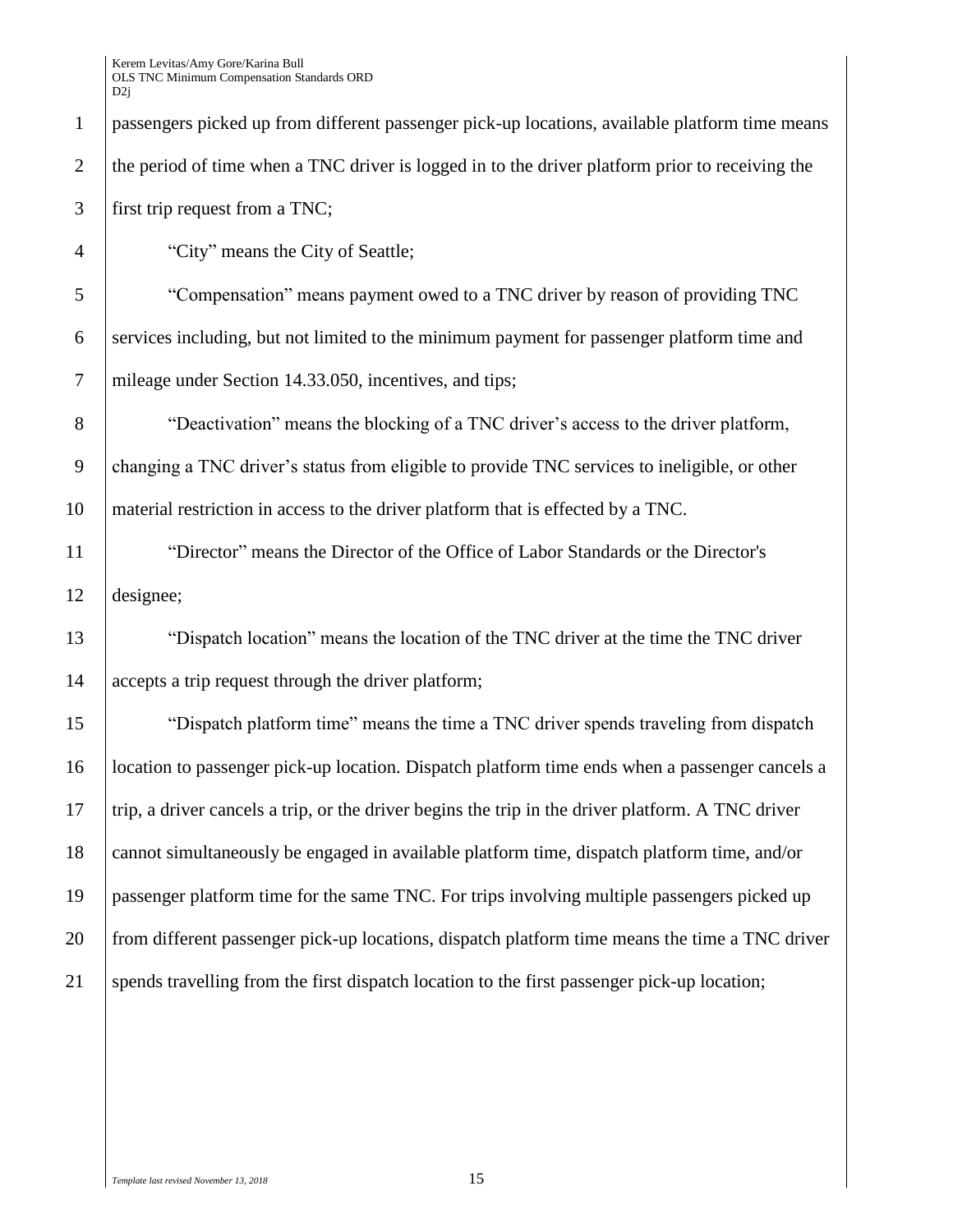|                | D2j                                                                                                 |
|----------------|-----------------------------------------------------------------------------------------------------|
| $\mathbf{1}$   | "Driver platform" means the driver-facing application dispatch system software or any               |
| 2              | online-enabled application service, website, or system, used by a TNC driver, that enables the      |
| 3              | prearrangement of passenger trips for compensation;                                                 |
| $\overline{4}$ | "Front pay" means the compensation the TNC driver would earn or would have earned if                |
| 5              | reinstated to the TNC driver's former position;                                                     |
| 6              | "Hearing Examiner" means the official appointed by the City Council and designated as               |
| $\tau$         | the Hearing Examiner under Chapter 3.02 or that person's designee (e.g., Deputy Hearing             |
| $8\phantom{.}$ | Examiner or Hearing Examiner Pro Tem);                                                              |
| 9              | "Incentives" means a sum of money paid to a TNC driver upon completion of a task,                   |
| 10             | usually completing a certain amount of trips, a certain amount of consecutive trips, a trip subject |
| 11             | to a price multiplier or variable pricing policy, or some other provision of TNC services;          |
| 12             | "Operating in the City" means, with respect to a TNC, providing application dispatch                |
| 13             | services to any affiliated driver at any time for the transport of any passenger for compensation   |
| 14             | from or to a point within the geographical confines of the City;                                    |
| 15             | "Passenger drop-off location" means the location of a TNC driver's vehicle when a TNC               |
| 16             | driver ends the trip in the driver platform;                                                        |
| 17             | "Passenger mileage utilization rate" means the percentage of miles that TNC drivers                 |
| 18             | drive during passenger platform time relative to the total miles TNC drivers drive during           |
| 19             | available platform time, dispatch platform time, and passenger platform time.                       |
| 20             | 1. The passenger mileage utilization rate is calculated by dividing the total miles                 |
| 21             | TNC drivers drive during passenger platform time by the total miles TNC drivers drive during        |
| 22             | available platform time, dispatch platform time, and passenger platform time.                       |
|                |                                                                                                     |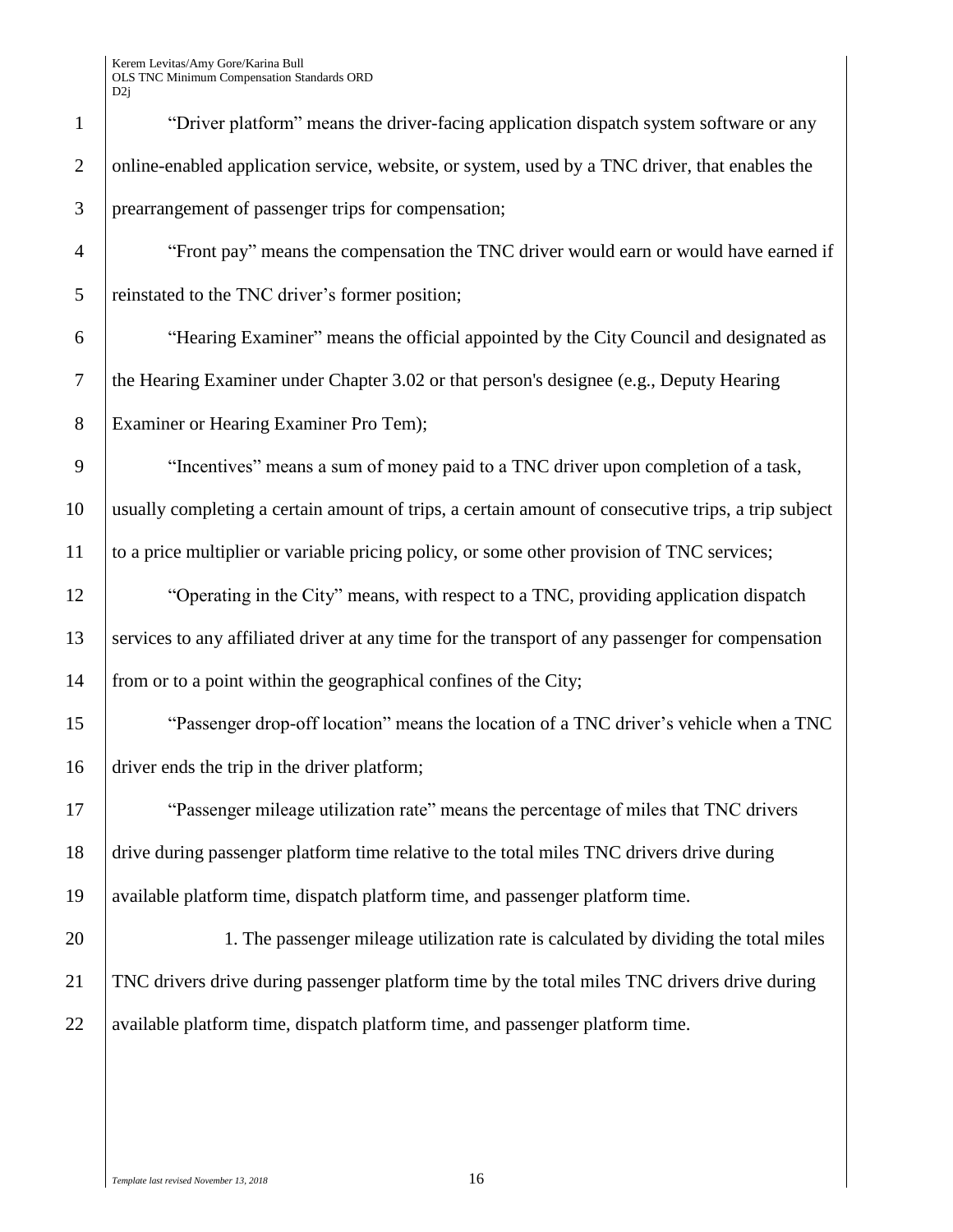2. If data on mileage driven by TNC drivers during available platform time, 2 dispatch platform time, or passenger platform time is not available or complete, the Director is authorized to calculate the passenger mileage utilization rate pursuant to subsection 14.33.050.B; <sup>4</sup> "Passenger pick-up location" means the location of the TNC driver's vehicle at the time the TNC driver starts the trip in the driver platform; "Passenger platform time" means the period of time commencing when the TNC driver starts the trip in the driver platform until the time when the TNC driver ends the trip in the driver 8 platform. For trips involving multiple passengers picked up from different passenger pick-up locations, passenger platform time means the period of time commencing when the TNC driver starts the trip in the driver platform after the first passenger enters the TNC driver's vehicle until 11 the time when the TNC driver ends the trip in the driver platform after the last passenger exits the TNC driver's vehicle at the end of the trip. A TNC driver cannot simultaneously be engaged in available platform time, dispatch platform time, and/or passenger platform time for the same TNC; "Passenger platform time utilization rate" means the percentage of time that TNC drivers spend during passenger platform time relative to the total of the time TNC drivers spend during

 1. The passenger platform time utilization rate is calculated by dividing the total amount of time that TNC drivers spend during passenger platform time by the total of the time TNC drivers spend during available platform time, dispatch platform time, and passenger 21 | platform time.

available platform time, dispatch platform time, and passenger platform time.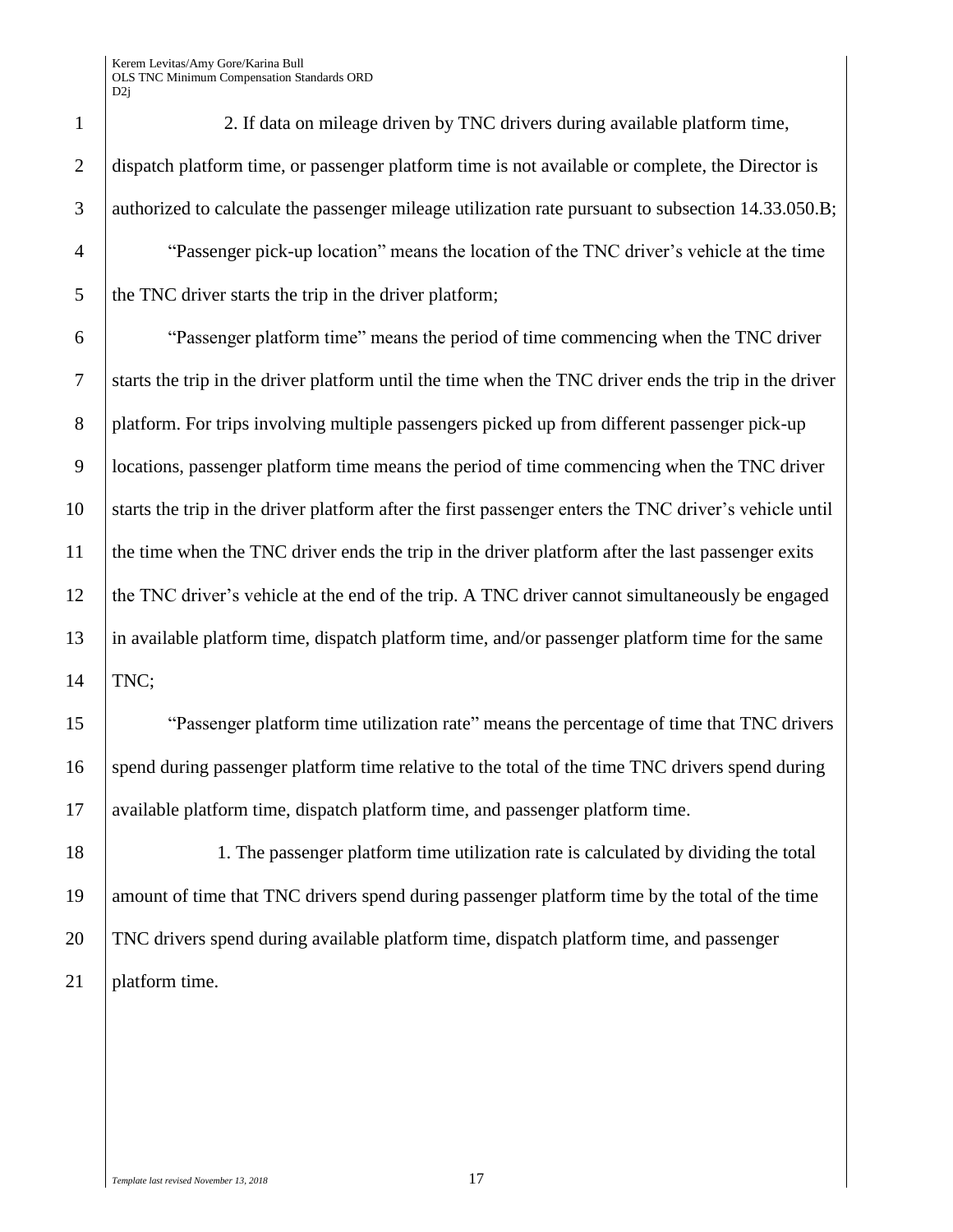| $\mathbf{1}$   | 2. If data on available platform time, dispatch platform time, or passenger                       |
|----------------|---------------------------------------------------------------------------------------------------|
| $\overline{2}$ | platform time is not available or complete, the Director is authorized to calculate the passenger |
| 3              | platform time utilization rate pursuant to subsection 14.33.050.B;                                |
| $\overline{4}$ | "Per minute rate" means the per minute equivalent of the "hourly minimum wage"                    |
| 5              | established for Schedule 1 employers in Chapter 14.19. For example, in 2020 the "hourly           |
| 6              | minimum wage" established for Schedule 1 employers in Chapter 14.19 is \$16.39 and the            |
| $\overline{7}$ | resultant per minute rate is \$0.27;                                                              |
| 8              | "Per mile rate" means the per mile equivalent of the reasonable expenses necessary for a          |
| 9              | TNC driver to provide TNC services;                                                               |
| 10             | "Rate of inflation" means 100 percent of the annual average growth rate of the bi-                |
| 11             | monthly Seattle-Tacoma-Bellevue Area Consumer Price Index for Urban Wage Earners and              |
| 12             | Clerical Workers, termed CPI-W, for the 12-month period ending in August, provided that the       |
| 13             | percentage increase shall not be less than zero;                                                  |
| 14             | "Reasonable expenses" means (1) the per mile cost of operating a vehicle for purposes of          |
| 15             | providing TNC services and (2) the non-mileage expenses incurred by TNC drivers to provide        |
| 16             | TNC services. Reasonable expenses may include, but are not limited to:                            |
| 17             | 1. Vehicle acquisition and financing costs;                                                       |
| 18             | 2. Depreciation;                                                                                  |
| 19             | 3. Lease payments;                                                                                |
| 20             | 4. Maintenance and repairs;                                                                       |
| 21             | 5. Vehicle cleaning;                                                                              |
| 22             | 6. Tires;                                                                                         |
| 23             | 7. Gasoline (including all taxes thereon);                                                        |
|                |                                                                                                   |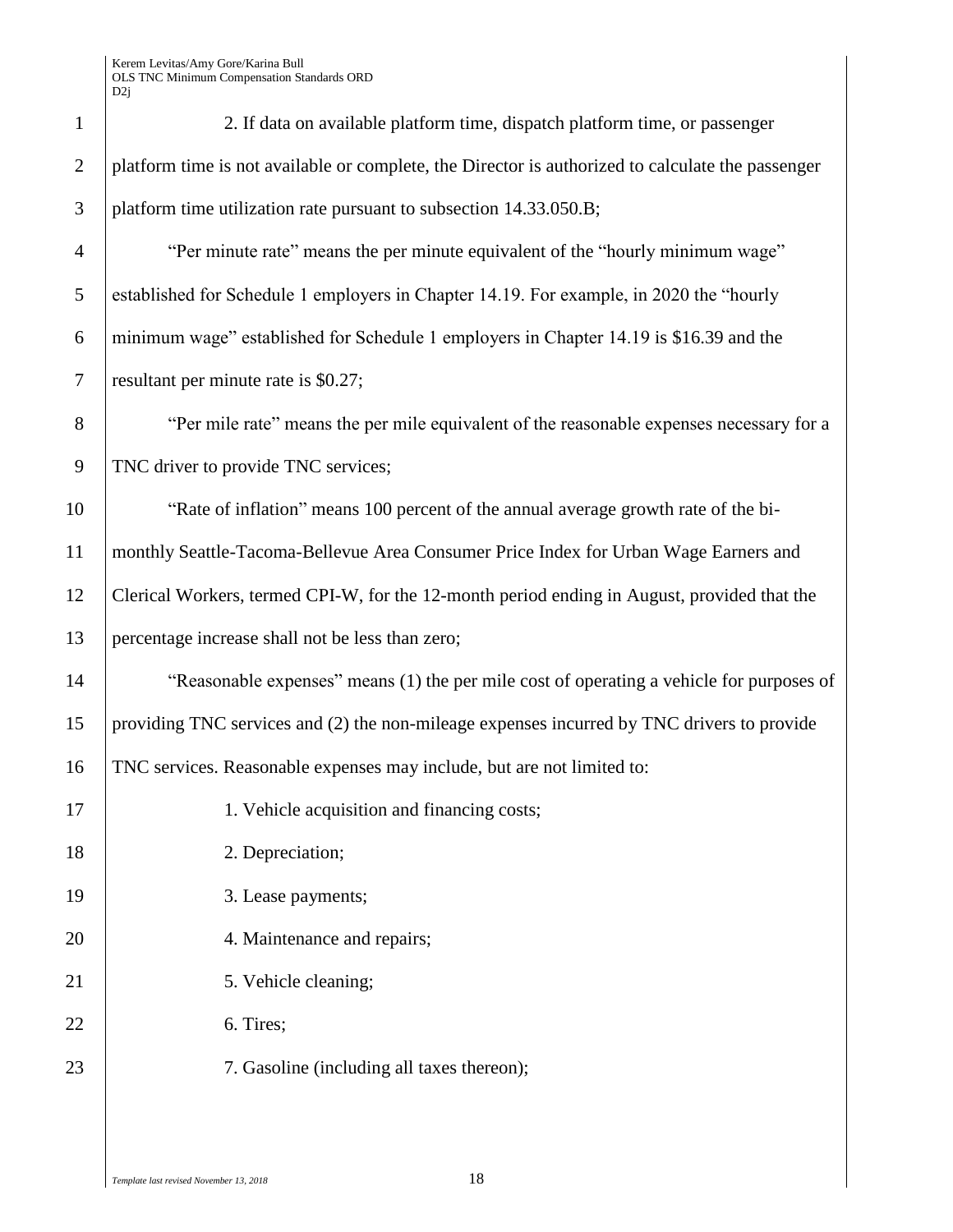| $\mathbf{1}$   | 8. Oil;                                                                                           |
|----------------|---------------------------------------------------------------------------------------------------|
| $\overline{2}$ | 9. Vehicle insurance;                                                                             |
| 3              | 10. License and vehicle registration fees;                                                        |
| 4              | 11. Cell phone and cell phone service plans;                                                      |
| 5              | 12. Cost of medical, dental, and vision insurance;                                                |
| 6              | 13. The amount of employer-side payroll taxes that TNC drivers must pay;                          |
| 7              | 14. The amount of business taxes that TNC drivers must pay;                                       |
| 8              | 15. Business license fees that TNC drivers must pay;                                              |
| 9              | 16. Rest breaks; and                                                                              |
| 10             | 17. Any other cost or information the Director determines is necessary to further                 |
| 11             | the purposes of this Chapter 14.33;                                                               |
| 12             | "Respondent" means the TNC or any person who is alleged or found to have committed a              |
| 13             | violation of this Chapter 14.33;                                                                  |
| 14             | "Tips" means a verifiable sum to be presented by a passenger as a gift or gratuity in             |
| 15             | recognition of some service performed for the passenger by the TNC driver receiving the tip;      |
| 16             | "TNC services" means services related to the transportation of passengers through the             |
| 17             | driver platform that are provided by a TNC driver while logged in to that driver platform,        |
| 18             | including services provided during available platform time, dispatch platform time, and           |
| 19             | passenger platform time;                                                                          |
| 20             | "Transportation network company" or "TNC" means an organization, licensed or                      |
| 21             | required to be licensed under Chapter 6.310, operating in the City that offers prearranged        |
| 22             | transportation services for compensation using an online-enabled application or platform, such as |
| 23             | an application dispatch system, to connect passengers with drivers using a "transportation        |
|                |                                                                                                   |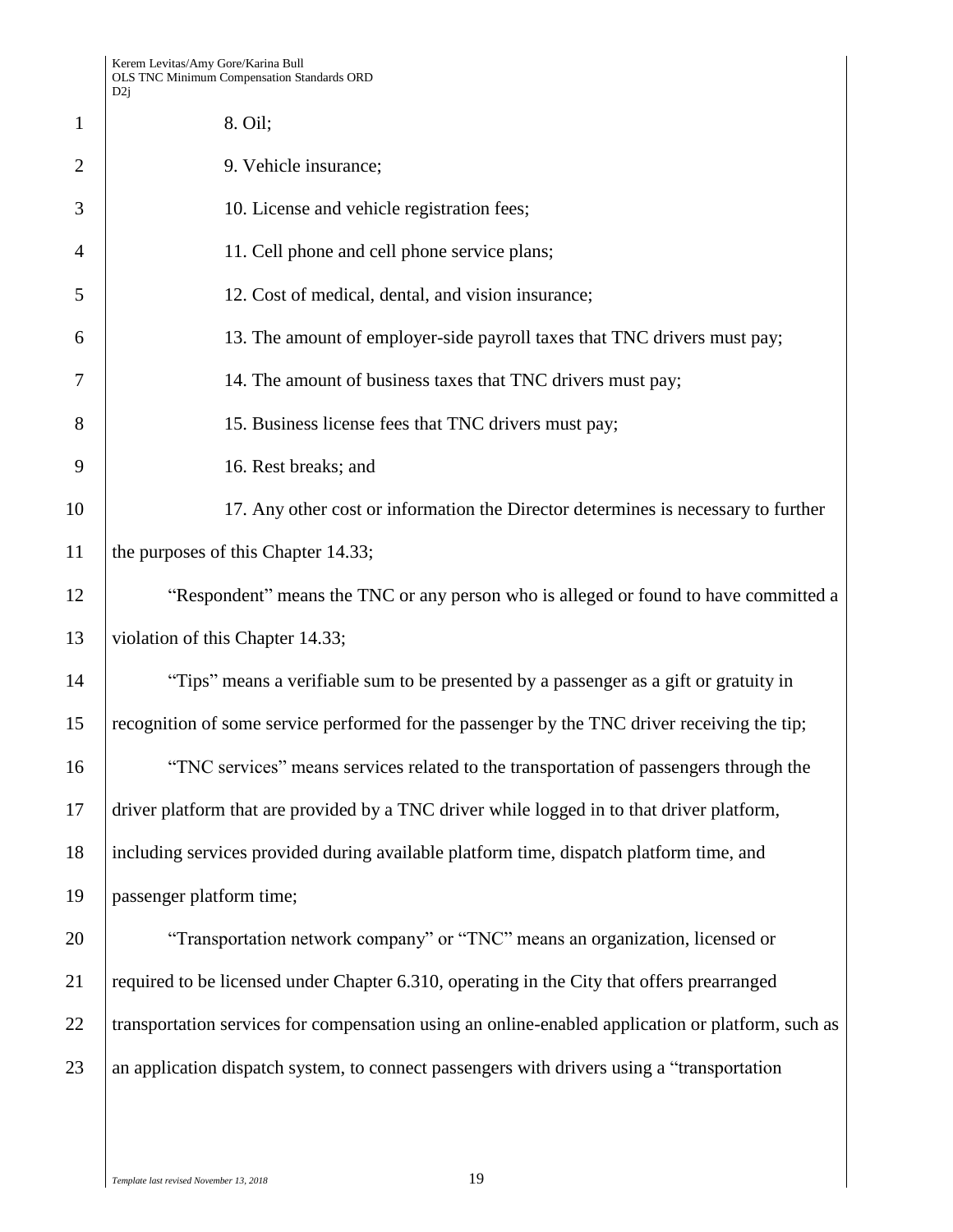network company (TNC) endorsed vehicle," as defined in Chapter 6.310. "Transportation network company" includes any such entity or person acting directly or indirectly in the interest 3 of a transportation network company in relation to the transportation network company driver; "Transportation network company driver" or "TNC driver" means a licensed for-hire driver, as defined in Chapter 6.310, affiliated with and accepting trips from a licensed transportation network company. For purposes of this Chapter 14.33, at any time that a driver is logged into the driver platform, the driver is considered a TNC driver; "TNC dispatched trip" or "trip" means the dispatch of a TNC driver to provide transportation to a passenger in a TNC endorsed vehicle through the use of a TNC's application dispatch system. A trip is completed when the TNC driver ends the trip in the driver platform. The term "TNC dispatched trip" or "trip" does not include transportation provided by taxicabs or for-hire vehicles, as defined in Chapter 6.310; "Written" or "writing" means a printed or printable communication in physical or electronic format including a communication that is transmitted through email, text message or a computer system, or is otherwise sent and maintained electronically, including via the driver platform. **14.33.030 TNC driver coverage** 18 A. A TNC driver is covered by this Chapter 14.33 if the TNC driver provides TNC services within the geographic boundaries of the City for a TNC covered by this Chapter 14.33.

20 B. For a trip with a passenger pick-up location in the City, all minimum compensation requirements under Section 14.33.050 apply, regardless of the passenger drop-off location.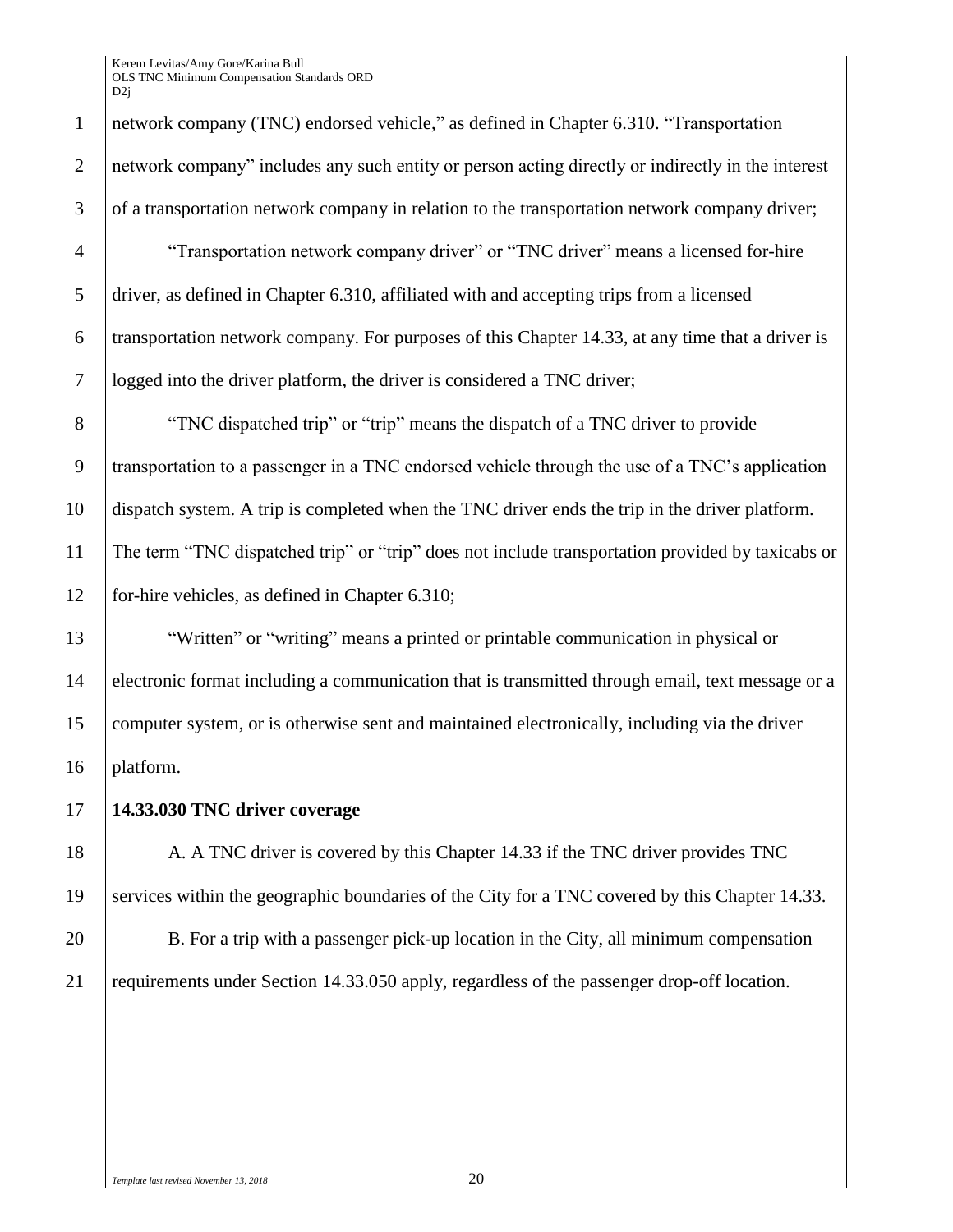| $\mathbf{1}$   | C. For a trip with a passenger pick-up location outside the City, minimum compensation          |
|----------------|-------------------------------------------------------------------------------------------------|
| $\overline{2}$ | under Section 14.33.050 is due only for the portion of passenger platform time and mileage that |
| 3              | occurs within the City.                                                                         |
| $\overline{4}$ | 14.33.040 TNC coverage                                                                          |
| 5              | A. TNCs that report 200,000 or more rides that originate in the City per the most recent        |
| 6              | quarterly report received by the City under Section 6.310.540 are covered under this Chapter    |
| 7              | 14.33.                                                                                          |
| 8              | B. Separate entities that form an integrated enterprise shall be considered a single TNC        |
| 9              | under this Chapter 14.33. Separate entities will be considered an integrated enterprise and a   |
| 10             | single TNC under this Chapter 14.33 where a separate entity controls the operation of another   |
| 11             | entity. The factors to consider include, but are not limited to:                                |
| 12             | 1. Degree of interrelation between the operations of multiple entities;                         |
| 13             | 2. Degree to which the entities share common management;                                        |
| 14             | 3. Centralized control of labor relations;                                                      |
| 15             | 4. Degree of common ownership or financial control over the entities; and                       |
| 16             | 5. Use of a common brand, trade, business, or operating name.                                   |
| 17             | 14.33.050 Minimum compensation                                                                  |
| 18             | For each TNC dispatched trip, a TNC shall compensate TNC drivers by providing at least the      |
| 19             | equivalent of: (1) the minimum per minute amount for passenger platform time under subsection   |
| 20             | 14.33.050.A.1 plus the minimum per-mile amount for passenger platform time under subsection     |
| 21             | 14.33.050.A.2; or (2) the minimum per trip amount for each TNC dispatched trip under            |
| 22             | subsection 14.33.050.A.4, whichever amount is greater.                                          |
| 23             | A. Minimum payment                                                                              |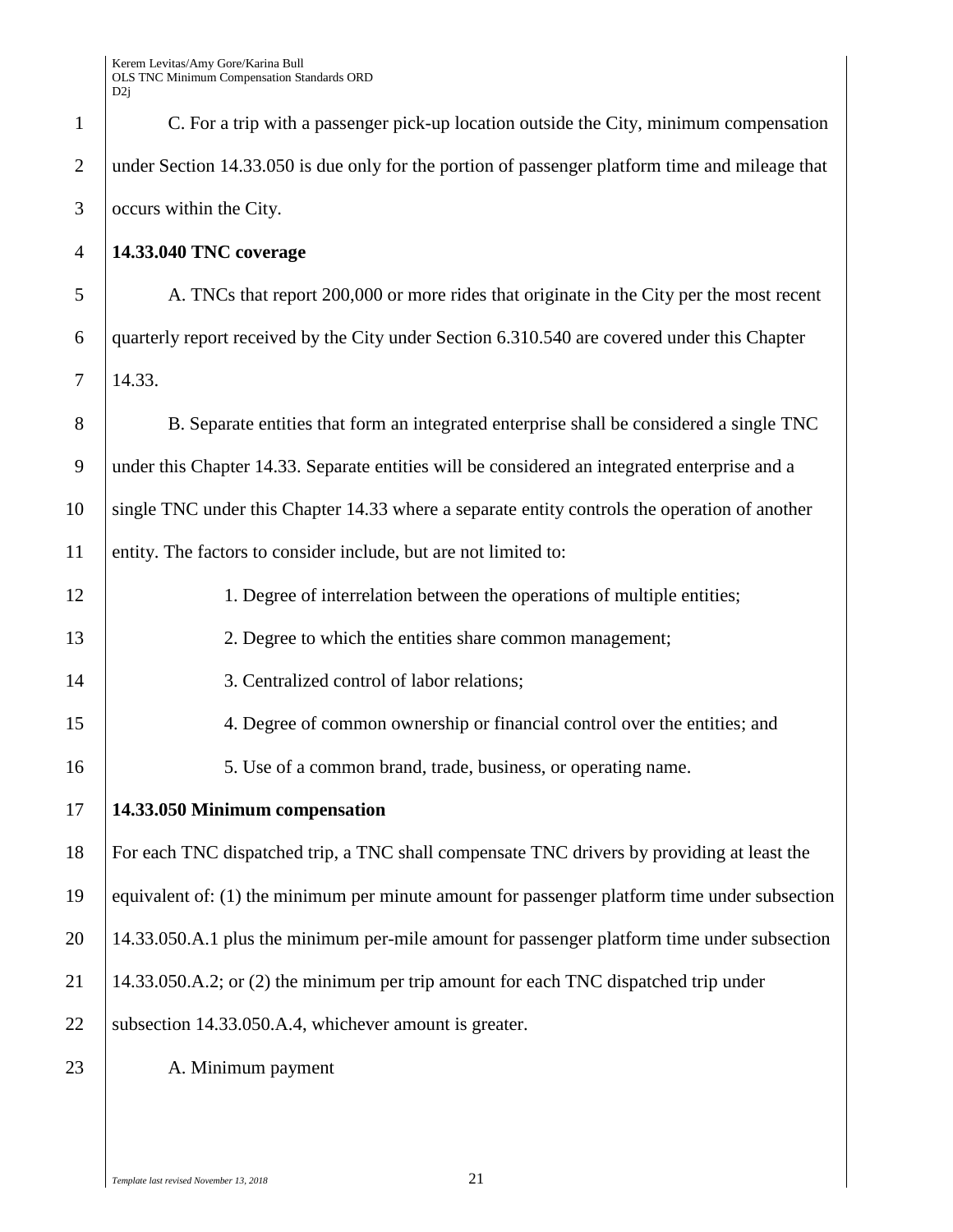| $\mathbf{1}$   | 1. Per minute amount. For each minute of passenger platform time on each trip, a                                                                                                                                                                                                                                                        |
|----------------|-----------------------------------------------------------------------------------------------------------------------------------------------------------------------------------------------------------------------------------------------------------------------------------------------------------------------------------------|
| $\overline{2}$ | TNC shall compensate TNC drivers at least the equivalent of the per minute rate divided by the                                                                                                                                                                                                                                          |
| 3              | passenger platform time utilization rate, except that in the first three months after the effective                                                                                                                                                                                                                                     |
| $\overline{4}$ | date of this section, the per minute amount shall be phased in according to a rate schedule filed                                                                                                                                                                                                                                       |
| 5              | by the Agency with the City Clerk. The minimum per minute amount during the three-month                                                                                                                                                                                                                                                 |
| 6              | phase in period shall not fall below \$0.32 per minute.                                                                                                                                                                                                                                                                                 |
| 7              | a. Passenger platform time utilization rate. Subject to the provisions in                                                                                                                                                                                                                                                               |
| 8              | subsection 14.33.050.B, the passenger platform utilization rate is 0.492.                                                                                                                                                                                                                                                               |
| 9              | 2. Per mile amount. For each mile driven during passenger platform time on each                                                                                                                                                                                                                                                         |
| 10             | trip, a TNC shall compensate TNC drivers at least the equivalent of the per mile rate divided by                                                                                                                                                                                                                                        |
| 11             | the passenger mileage utilization rate. Subject to the provisions in subsection 14.33.050.B,                                                                                                                                                                                                                                            |
| 12             | a. The per mile amount is \$1.33.                                                                                                                                                                                                                                                                                                       |
| 13             | b. The per mile rate is \$0.830.                                                                                                                                                                                                                                                                                                        |
| 14             | c. The passenger mileage utilization rate is 0.622.                                                                                                                                                                                                                                                                                     |
| 15             | 3. The calculations described in this subsection 14.33.050. A are expressed in                                                                                                                                                                                                                                                          |
| 16             | equation form as:                                                                                                                                                                                                                                                                                                                       |
| 17             | Per minute rate $\times$ Passenger Platform Time Minutes)<br>Passenger Platform Time Utilization Rate<br>$+\left(\!\frac{\mathrm{Per\ mile\ rate\ \times\ \text {Passenger \textit{Platform Time \textit{Miles}}}}{\text{Passenger \textit{Mileage \textit{Utilization \textit{Rate}}}}}\!\right)$<br>= Minimum Payment Per Trip<br>$+$ |
| 18             | 4. Per trip amount. For each TNC dispatched trip, a TNC shall compensate TNC                                                                                                                                                                                                                                                            |
| 19             | drivers a minimum per trip amount of at least \$5.                                                                                                                                                                                                                                                                                      |
| 20             | a. For the purposes of this subsection 14.33.050.A.4, "each TNC                                                                                                                                                                                                                                                                         |
| 21             | dispatched trip" includes but is not limited to a trip in which the TNC driver transports the                                                                                                                                                                                                                                           |
| 22             | passenger to the passenger's desired drop-off location, a trip cancelled by a passenger or the                                                                                                                                                                                                                                          |
| 23             | TNC unless the TNC refunds the passenger cancellation fee due to driver conduct, and a trip                                                                                                                                                                                                                                             |
|                |                                                                                                                                                                                                                                                                                                                                         |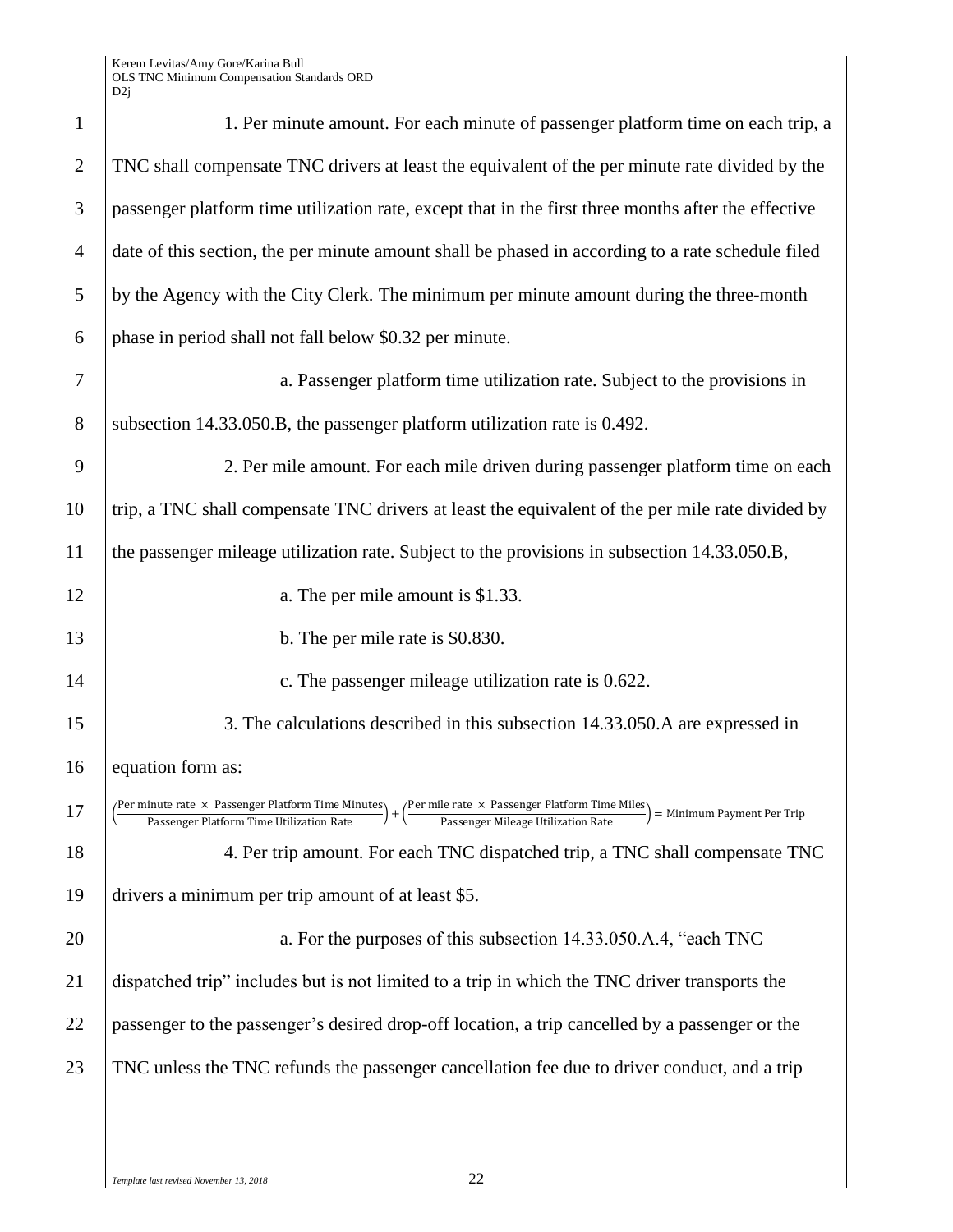where the passenger does not appear at the passenger pick-up location. For trips involving 2 multiple passengers picked-up from different locations, the minimum per trip amount applies to the period of time commencing when the TNC driver starts the trip in the driver platform after the first passenger enters the TNC driver's vehicle until the time when the TNC driver ends the trip in the driver platform after the last passenger exits the TNC driver's vehicle at the end of the trip. "Each TNC dispatched trip" does not include a trip cancelled by the TNC driver.

 b. Effective January 1, 2022, the minimum per trip amount paid to a TNC driver shall be increased on a percentage basis to reflect the rate of inflation and calculated to the nearest cent on January 1 of each year thereafter. The Agency shall determine the amount and file a schedule of such amount with the City Clerk.

 B. Adjustment of the per mile rate, passenger platform time utilization rate, and the passenger mileage utilization rate

 1. Adjustment of the per mile rate. Beginning one year after the effective date of this section, and thereafter on January 1 of each year, the Director by rule may adjust the per- mile rate. In adjusting the per-mile rate each year, the Director shall consider the best available 16 Sources of data, which may include, but are not limited to: TNC driver surveys, data provided by TNCs, data provided by TNC drivers, data provided by passengers, data from other jurisdictions, data available through academic, policy, or community based organizations, and stakeholder interviews. The Director shall base the adjustment on an assessment of relevant factors or costs during the 12-month period ending in August. Provided however, that this adjustment shall not 21 result in reduction of the per mile rate below \$0.830. The Director may consider the following 22 | non-exhaustive factors or costs:

23 a. Vehicle acquisition and financing costs;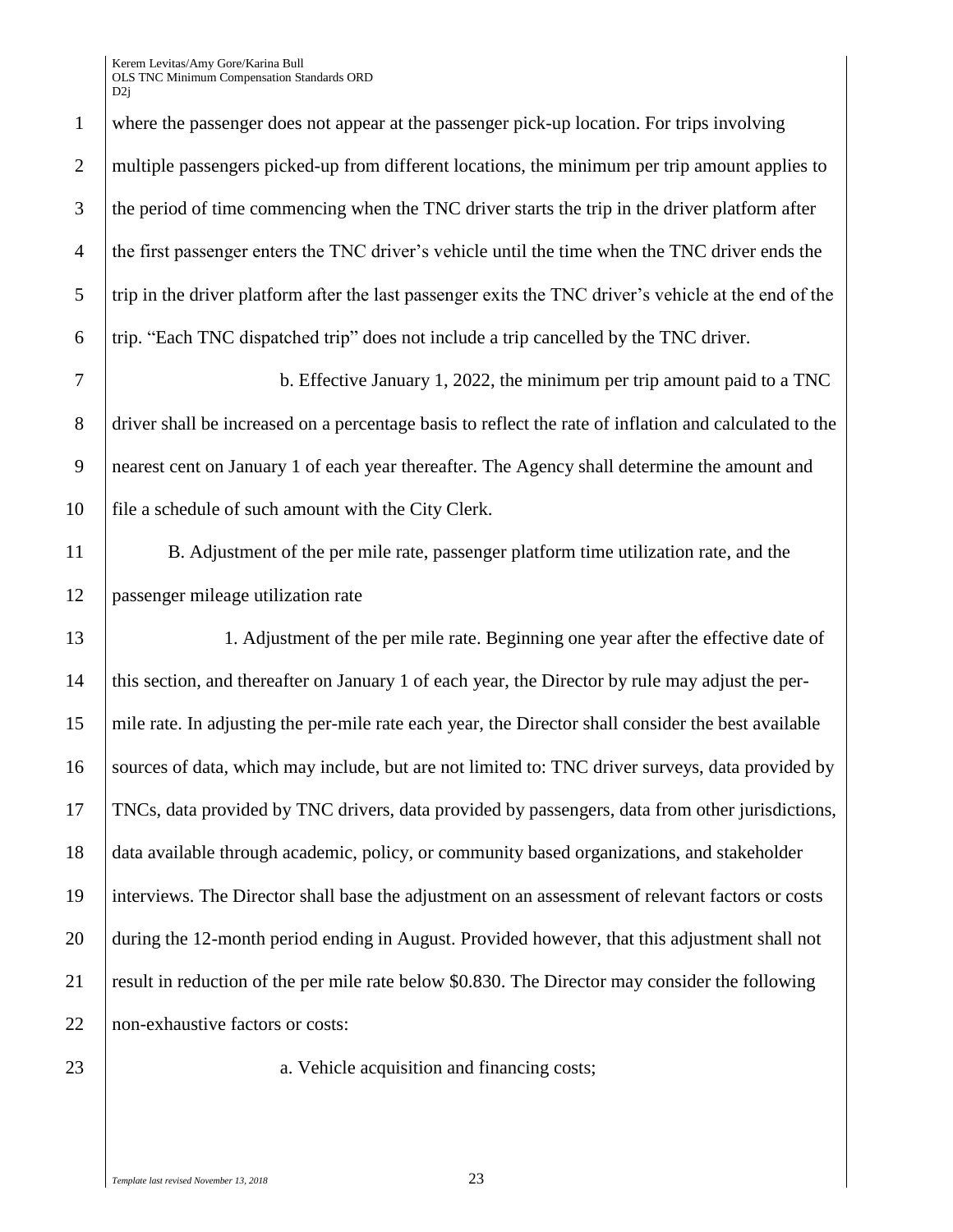|                | D2j                                                                                                  |
|----------------|------------------------------------------------------------------------------------------------------|
| $\mathbf{1}$   | b. Depreciation;                                                                                     |
| $\overline{2}$ | c. Lease payments;                                                                                   |
| 3              | d. Maintenance and repairs;                                                                          |
| 4              | e. Vehicle cleaning;                                                                                 |
| 5              | f. Tires;                                                                                            |
| 6              | g. Gasoline (including all taxes thereon);                                                           |
| 7              | h. Oil;                                                                                              |
| 8              | i. Vehicle Insurance;                                                                                |
| 9              | j. License and vehicle registration fees;                                                            |
| 10             | k. Cell phone and cell phone plans;                                                                  |
| 11             | 1. Cost of medical, dental, and vision insurance;                                                    |
| 12             | m. The amount of employer-side payroll taxes that TNC drivers must pay;                              |
| 13             | n. The amount of businesses taxes that TNC drivers must pay;                                         |
| 14             | o. Business license fees that TNC drivers must pay;                                                  |
| 15             | p. Rest breaks; and                                                                                  |
| 16             | q. Any other cost or information the Director determines is necessary to                             |
| 17             | further the purposes of this Chapter 14.33.                                                          |
| 18             | If the Director does not adjust the per-mile rate in any given year, the per-mile                    |
| 19             | rate shall be increased on a percentage basis to reflect the rate of inflation and calculated to the |
| 20             | nearest cent on January 1 of each year. The Agency shall determine the amount and file a             |
| 21             | schedule of such amount with the City Clerk.                                                         |
| 22             | 2. Adjustment of the passenger platform time utilization rate and the passenger                      |
| 23             | mileage utilization rate. Subject to the provisions in subsection 14.33.030.B.2.a, the Director by   |
|                |                                                                                                      |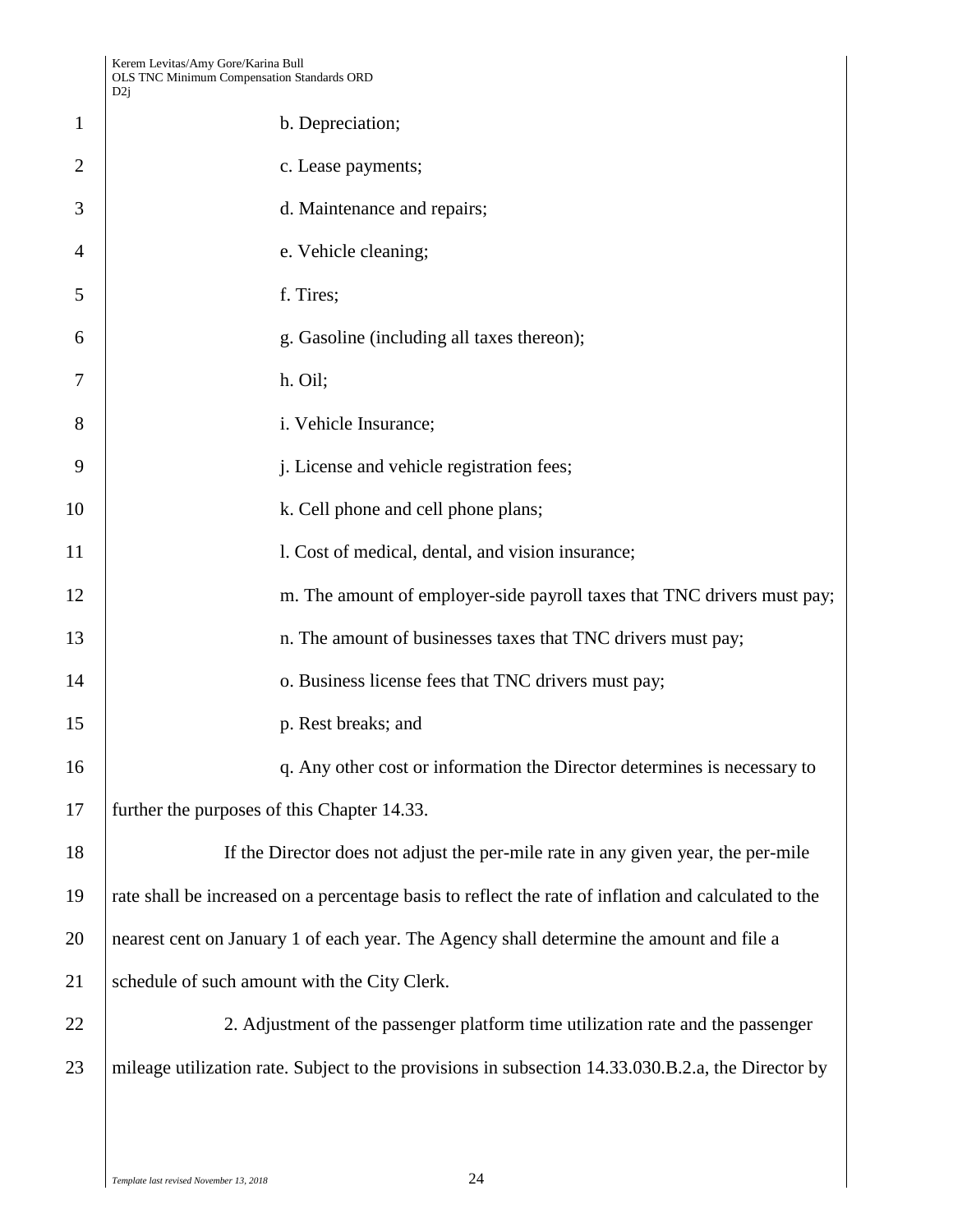D<sub>2i</sub> rule may adjust the passenger platform time utilization rate or the passenger mileage utilization rate. The Agency shall provide notice to the public no less than three months before the effective date of any adjustment under this subsection 14.33.050.B.2. The purpose of any adjustment is to reflect changes in the percentage of time that TNC drivers spend in passenger platform time relative to the total time that TNC drivers spend in available platform time, dispatch platform time and passenger platform time or the percentage of miles TNC drivers drive during passenger platform time relative to the total miles TNC drivers drive during available platform time, dispatch platform time, and passenger platform time. The Director shall have discretion to determine a passenger platform time utilization rate or a passenger mileage utilization rate on an 10 | industry-wide basis or for each TNC covered by this Chapter 14.33. 13 ordinance.

11 a. The Director shall not adjust the passenger platform time utilization rate 12 or the passenger mileage utilization rate until three years after the effective date of this

14 b. The Director may choose not to adjust the passenger platform time utilization rate or the passenger mileage utilization rate for any time period that the Director determines is necessary to further the purposes of this Chapter 14.33, including but not limited to while the combined total trips reported by all TNCs that originate in the City covered by this Chapter 14.33 is less than 3,000,000 per the most recent quarterly report received by the City under Section 6.310.540.

20 **c.** Prior to beginning any assessment period on which the Agency will 21 base a passenger platform time utilization rate or the passenger mileage utilization rate 22 adjustment, the Agency shall provide reasonable notice to the TNCs and other stakeholders of 23 the date on which the assessment period begins.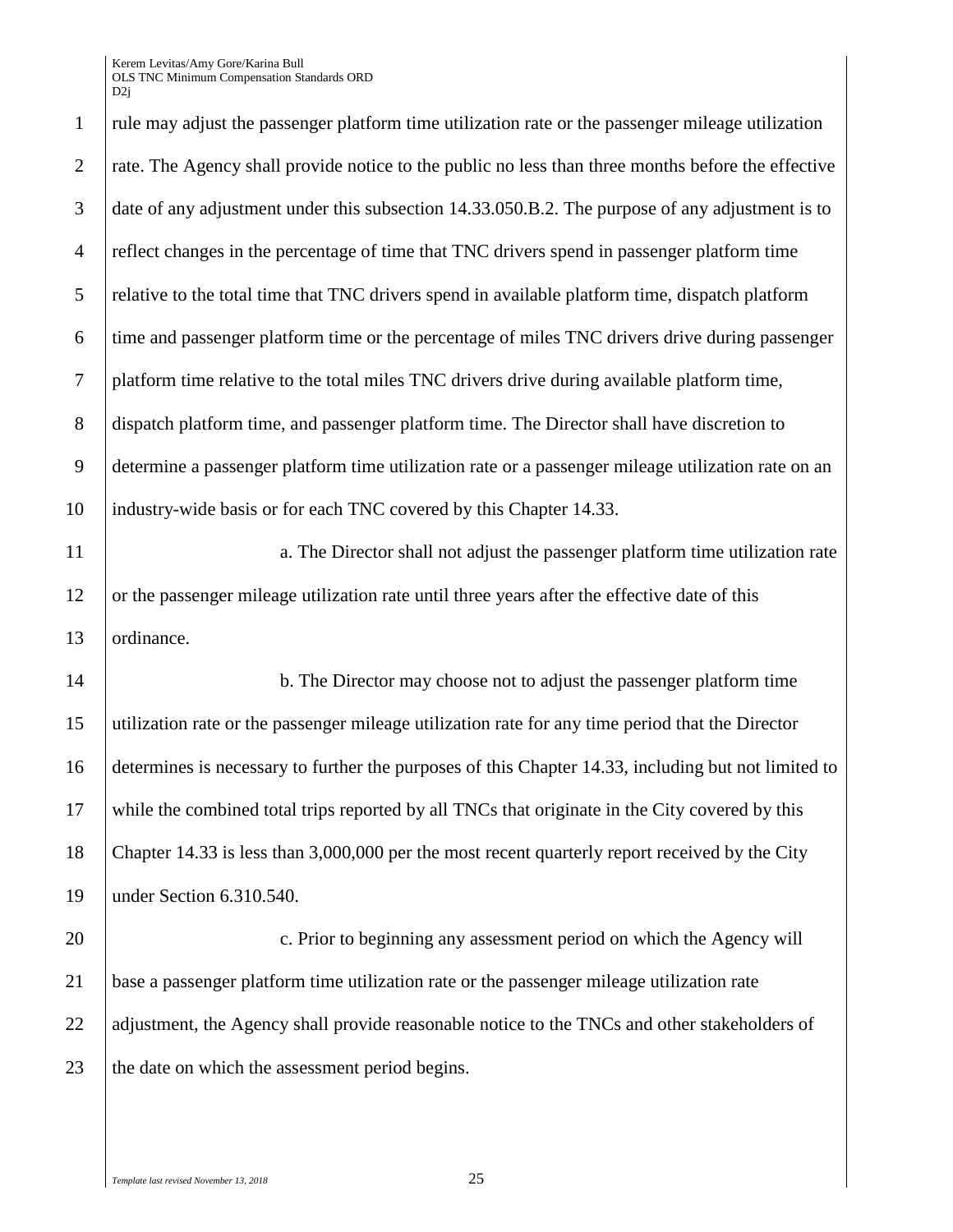| $\mathbf{1}$   | d. In adjusting the passenger platform time utilization rate or the passenger                      |
|----------------|----------------------------------------------------------------------------------------------------|
| $\overline{2}$ | mileage utilization rate, the Director may consider the following sources of information:          |
| 3              | 1) The best available sources of data, which may include, but are                                  |
| $\overline{4}$ | not limited to: TNC driver surveys, data provided by TNCs, data provided by TNC drivers, data      |
| 5              | provided by passengers, data from other jurisdictions, data available through academic, policy, or |
| 6              | community based organizations, and stakeholder interviews;                                         |
| 7              | 2) Input from stakeholders on the method and time period for                                       |
| $8\phantom{.}$ | assessment or adjustment of the passenger platform time utilization rate or the passenger mileage  |
| 9              | utilization rate; and                                                                              |
| 10             | 3) Any other information the Director determines is necessary to                                   |
| 11             | further the purposes of this Chapter 14.33.                                                        |
| 12             | e. The Director shall base any adjustment to the passenger platform time                           |
| 13             | utilization rate or passenger mileage utilization rate on an assessment of relevant factors during |
| 14             | an assessment period prior to the date of adjustment. The assessment period for the first          |
| 15             | adjustment of the passenger platform time utilization rate or passenger mileage utilization rate   |
| 16             | shall be 12 months in duration. The assessment period for any subsequent adjustment to the         |
| 17             | passenger platform time utilization rate or passenger mileage utilization rate shall be up to 12   |
| 18             | months in duration. The Director may consider the following factors for the assessment:            |
| 19             | 1) The average and median amount of available platform time,                                       |
| 20             | dispatch platform time, and passenger platform time for TNC drivers;                               |
| 21             | 2) The average and median mileage driven by TNC drivers during                                     |
| 22             | available platform time, dispatch platform time, and passenger platform time;                      |
|                |                                                                                                    |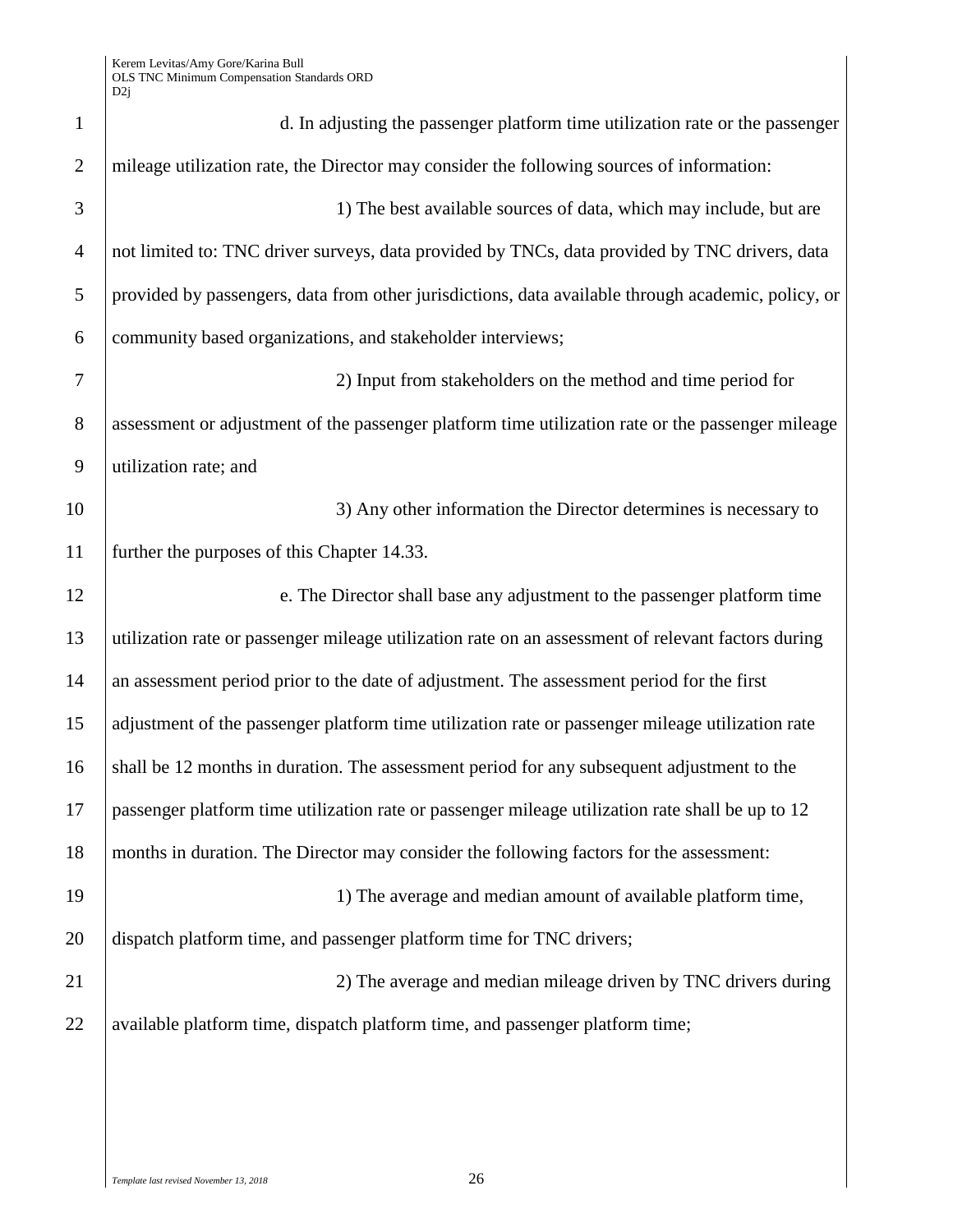| $\mathbf{1}$   | 3) The average and median speeds driven by TNC drivers during                                      |
|----------------|----------------------------------------------------------------------------------------------------|
| $\overline{2}$ | available platform time, dispatch platform time, and passenger platform time;                      |
| 3              | 4) The percentage of total trips that each TNC covered by this                                     |
| $\overline{4}$ | Chapter 14.33 represents;                                                                          |
| 5              | 5) The impact of the adjustment of the passenger platform time                                     |
| 6              | utilization rate or the passenger mileage utilization rate on TNCs, TNC passengers, and TNC        |
| $\tau$         | drivers, including the impact on TNC driver earnings and work hours, the availability of TNC       |
| 8              | services, and any other factor the Director deems relevant. and                                    |
| 9              | 6) Any other information the Director determines is necessary to                                   |
| 10             | further the purposes of this Chapter 14.33.                                                        |
| 11             | 3. The Agency shall file a schedule of such amounts described in this Section                      |
| 12             | 14.33.050 with the City Clerk.                                                                     |
| 13             | C. Deductions                                                                                      |
| 14             | 1. A TNC may only deduct compensation when the TNC driver expressly                                |
| 15             | authorizes the deduction in writing and does so in advance for a lawful purpose for the benefit of |
| 16             | the TNC driver. Any such authorization by a TNC driver must be voluntary and knowing.              |
| 17             | 2. Neither the TNC nor any person acting in the interest of the TNC may derive                     |
| 18             | any financial profit or benefit from any of the deductions under this subsection 14.33.050.C. For  |
| 19             | the purposes of this subsection 14.33.050.C, reasonable interest charged by the TNC, or any        |
| 20             | person acting in the interest of a TNC, for a loan or credit extended to the TNC driver is not     |
| 21             | considered to be of financial benefit to the TNC, or any person acting in the interest of a TNC.   |
| 22             | 14.33.060 Tip and incentive compensation                                                           |
|                |                                                                                                    |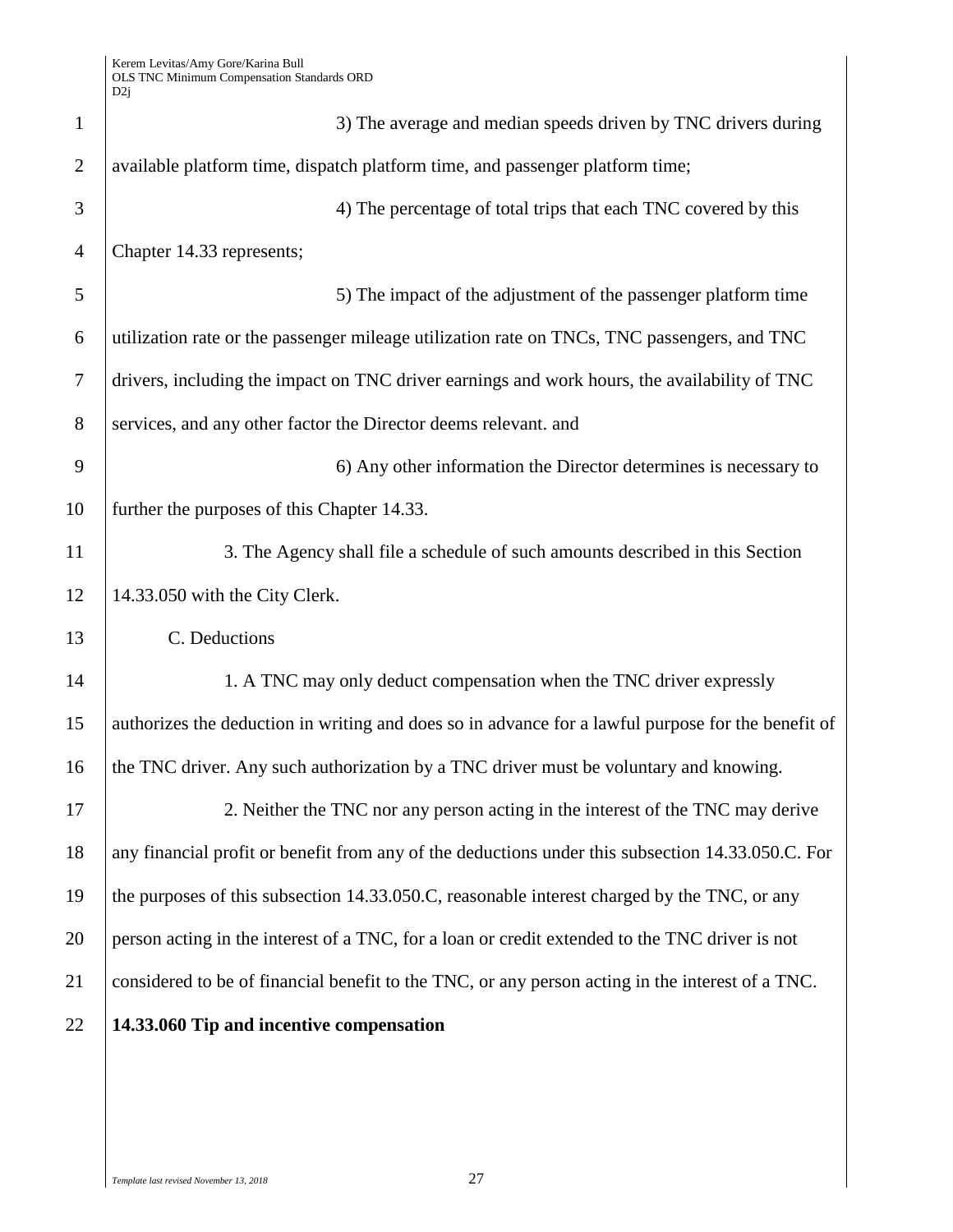1 A. A TNC shall pay to its TNC drivers all tips and gratuities. Tips paid to a TNC driver 2 are in addition to, and may not count towards, the TNC driver's minimum compensation under 3 Section 14.33.050.

4 B. Incentives may count towards the TNC's minimum compensation requirements under 5 Section 14.33.050 only for the particular trip in which the incentives are earned.

### 6 **14.33.070 Provision of personal protective equipment and disinfecting supplies**

 A. While the civil emergency proclaimed by Mayor Durkan on March 3, 2020 remains in 8 effect, each TNC covered by this Chapter 14.33 must provide to each TNC driver, at the TNC's expense, a reasonable amount of non-medical grade face coverings, gloves, hand sanitizing agents, and disinfecting supplies, such as disinfecting wipes or sprays. A reasonable amount of 11 supplies may be considered as those necessary to meet any TNC industry-specific health and safety requirements promulgated by local, state, or federal agencies. At a minimum shall include, but not be limited to, the following supplies or their equivalent: one disposable mask for every 14 ten trips; one pair of gloves for every ten trips; one 8-ounce bottle of hand sanitizer for every 100 trips; and one 32-ounce bottle of disinfecting spray for every 200 trips.

16 B. If a TNC determines that directly providing all TNC drivers with the supplies 17 referenced in subsection 14.33.070.A is infeasible, the TNC may, in addition to or in lieu of 18 direct delivery, allow for:

19 1. TNC drivers to pick up the items at one or more centralized location(s), which  $20$  shall be open for pickups some evening and weekend hours; and/or

21 21 2. TNC drivers to be reimbursed for the reasonable cost of the items.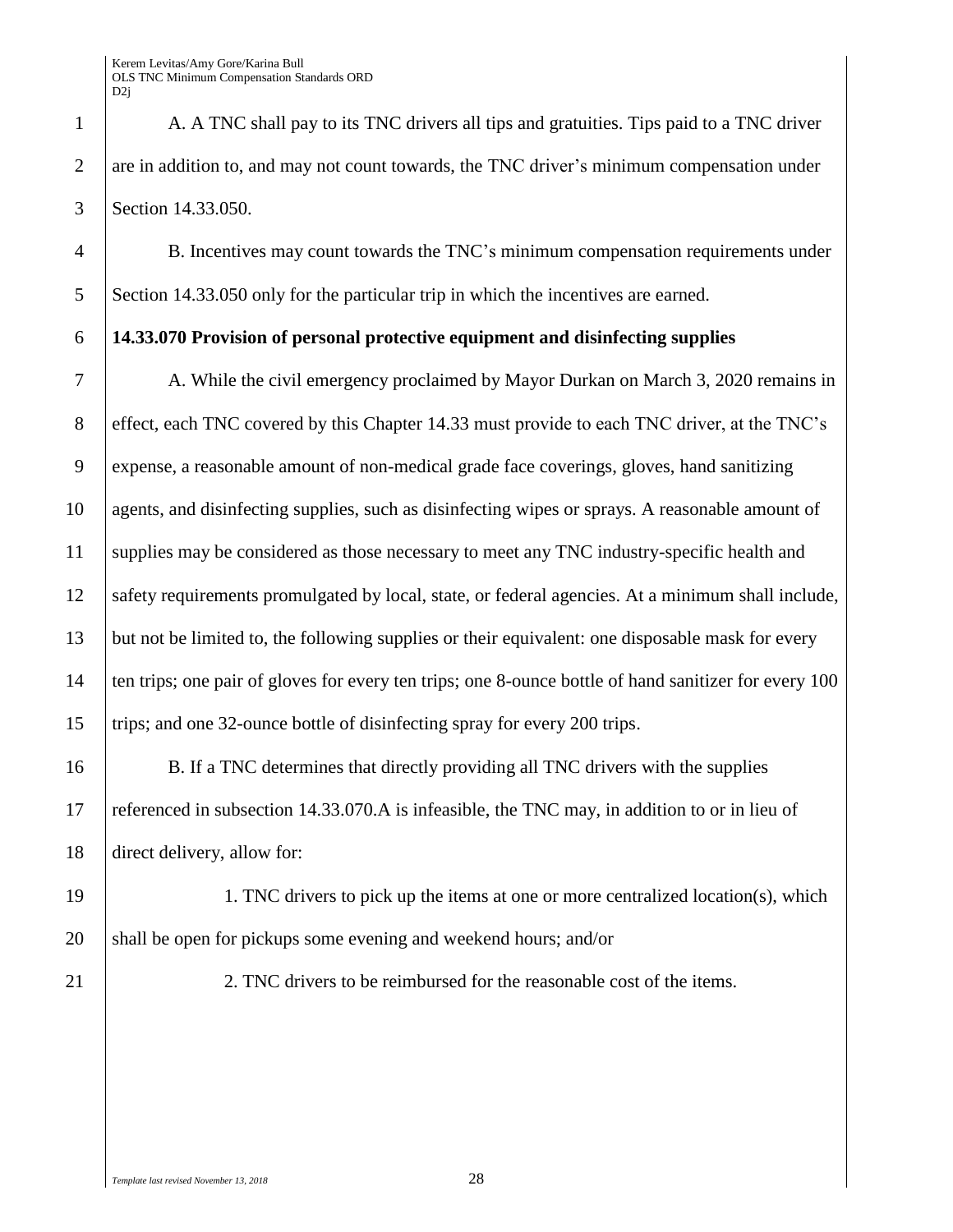| $\mathbf{1}$   | C. Each TNC covered by this Chapter 14.33 shall provide each TNC driver with written               |
|----------------|----------------------------------------------------------------------------------------------------|
| $\mathbf{2}$   | notice of the TNC's policy and procedure for meeting the requirements of this Section              |
| 3              | 14.33.070. The policy and procedure shall include:                                                 |
| $\overline{4}$ | 1. The amount of supplies available to each TNC driver;                                            |
| 5              | 2. The method of distribution of such supplies;                                                    |
| 6              | 3. If supplies will not be delivered directly to TNC drivers, the location where                   |
| $\tau$         | such supplies are available for pickup and the hours during which the location is open for pickup; |
| 8              | and                                                                                                |
| 9              | 4. If supplies will not be provided to TNC drivers, the reasonable cost of the items               |
| 10             | to be reimbursed to a TNC driver.                                                                  |
| 11             | 14.33.100 Notice and posting                                                                       |
| 12             | A. TNCs shall provide each TNC driver with a written notice of rights established by this          |
| 13             | Chapter 14.33. The Agency may create and distribute a model notice of rights in English and        |
| 14             | other languages. However, TNCs are responsible for providing TNC drivers with the notice of        |
| 15             | rights required by this subsection 14.33.100.A, in a form and manner sufficient to inform TNC      |
| 16             | drivers of their rights under this Chapter 14.33, regardless of whether the Agency has created and |
| 17             | distributed a model notice of rights. The notice of rights shall provide information on:           |
| 18             | 1. The right to the applicable per minute rate and per mile rate guaranteed by this                |
| 19             | Chapter 14.33;                                                                                     |
| 20             | 2. The right to be protected from retaliation for exercising in good faith the rights              |
| 21             | protected by this Chapter 14.33; and                                                               |
| 22             | 3. The right to file a complaint with the Agency or bring a civil action for                       |
| 23             | violation of the requirements of this Chapter 14.33, including a TNC or any person's failure to    |
|                |                                                                                                    |
|                |                                                                                                    |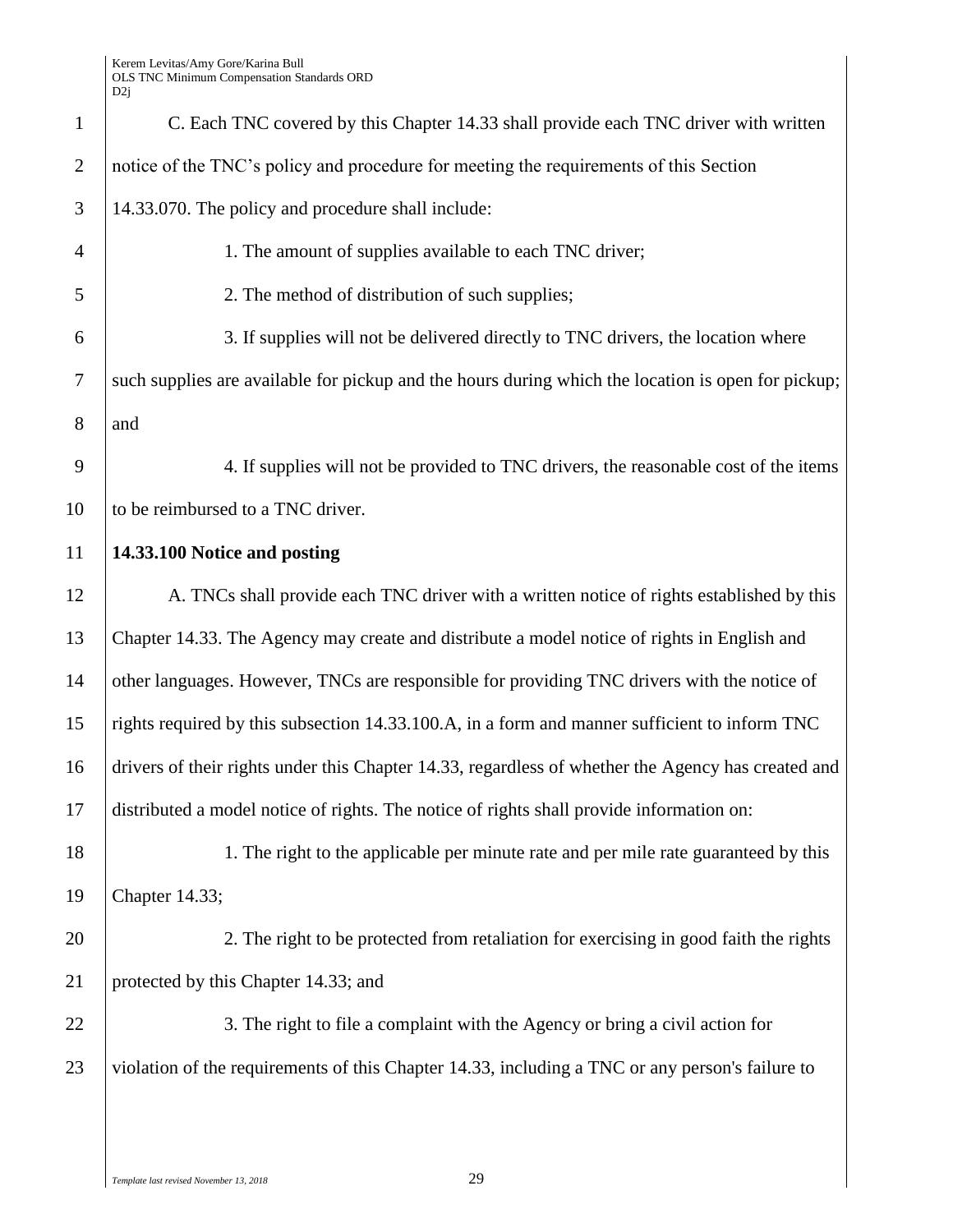|                | ∣∠ע                                                                                                  |
|----------------|------------------------------------------------------------------------------------------------------|
| $\mathbf{1}$   | pay the minimum per minute rate or per mile rate, and a TNC or other person's retaliation against    |
| $\overline{2}$ | a TNC driver or other person for engaging in an activity protected by this Chapter 14.33.            |
| 3              | B. TNCs shall provide the notice of rights required by subsection 14.33.100.A in an                  |
| $\overline{4}$ | electronic format that is readily accessible to the TNC driver. The notice of rights shall be made   |
| 5              | available to the TNC driver via smartphone application or online web portal, in English and any      |
| 6              | language that the TNC knows or has reason to know is the primary language of the TNC driver.         |
| $\overline{7}$ | The Director may issue rules governing the form and content of the notice of rights, the manner      |
| $8\phantom{.}$ | of its distribution, and required languages for its translation.                                     |
| 9              | C. Within 24 hours of each trip completion, a TNC must transmit an electronic receipt to             |
| 10             | the TNC driver that contains the following information for each unique trip, or portion of a         |
| 11             | unique trip, covered by this Chapter 14.33:                                                          |
| 12             | 1. The total amount of passenger platform time;                                                      |
| 13             | 2. The total mileage driven during passenger platform time;                                          |
| 14             | 3. Passenger pick-up location and passenger drop-off location. The Director shall                    |
| 15             | issue rules regarding the precision with which a TNC must describe the passenger pick-up             |
| 16             | location and passenger drop-off location and may consider methods to protect the privacy of          |
| 17             | passengers, to the maximum extent permitted by applicable laws. Prior to the issuance of such        |
| 18             | rules, a TNC's current practice of describing the passenger pick-up location and passenger drop-     |
| 19             | off location as of the effective date of this section shall be deemed to comply with this subsection |
| 20             | 14.33.100.C.3;                                                                                       |
| 21             | 4. Passenger fare;                                                                                   |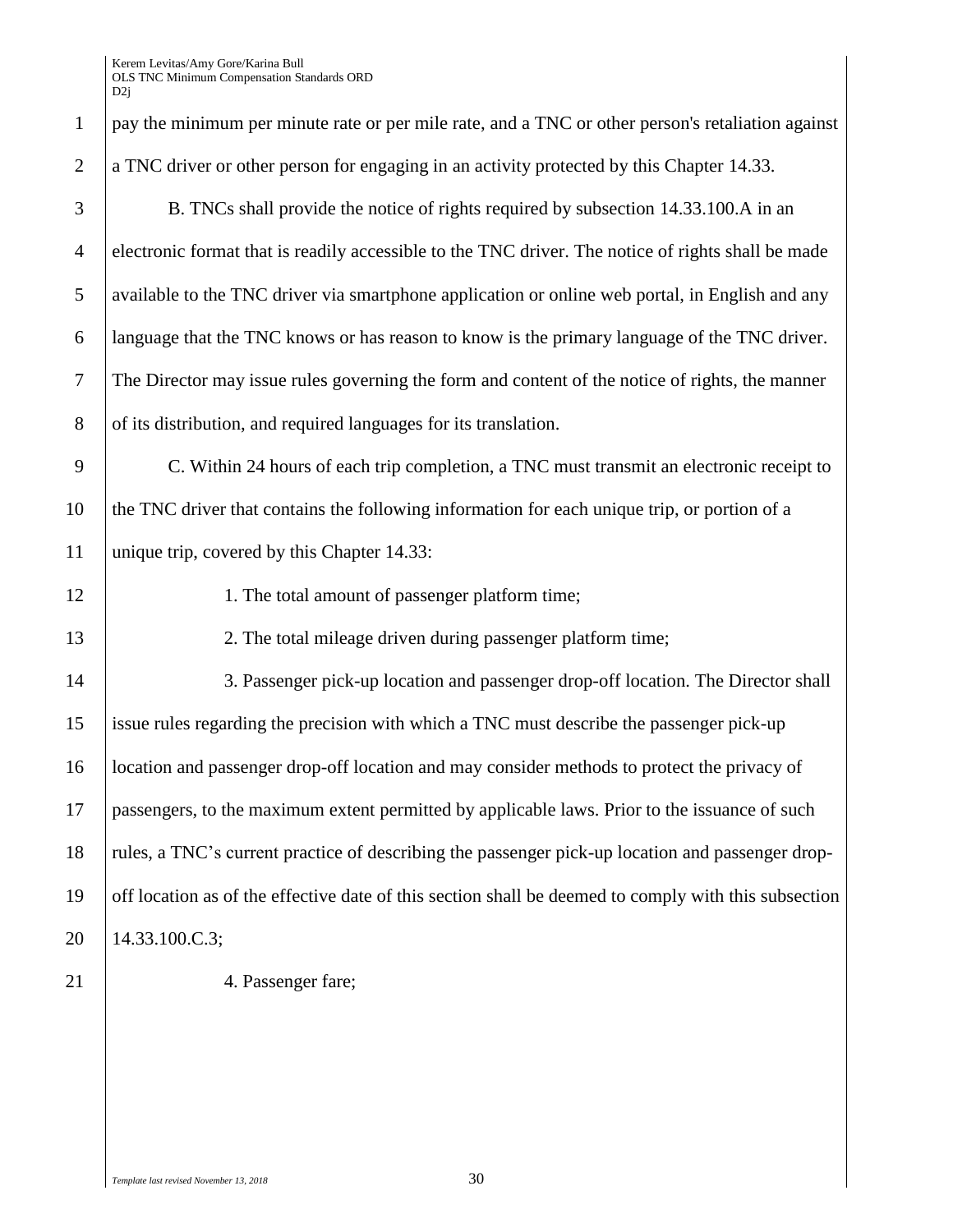| $\mathbf{1}$   | 5. Rate or rates of pay, including but not limited to the rate per minute, rate per                   |
|----------------|-------------------------------------------------------------------------------------------------------|
| $\overline{2}$ | mile, percentage of passenger fare, and any applicable price multiplier or variable pricing policy    |
| 3              | in effect for the trip;                                                                               |
| $\overline{4}$ | 6. Tip compensation;                                                                                  |
| 5              | 7. Gross payment;                                                                                     |
| 6              | 8. Net payment after deductions, fees, tolls, surcharges, lease fees, or other                        |
| 7              | charges;                                                                                              |
| 8              | 9. Itemized deductions or fees, including any toll, surcharge, commission, lease                      |
| 9              | fees, and other charges; and                                                                          |
| 10             | 10. Pursuant to rules issued by the Director, other information that is material and                  |
| 11             | necessary to effectuate the terms of this Chapter 14.33.                                              |
| 12             | D. On a weekly basis, the TNC shall provide written notice to the TNC driver that                     |
| 13             | contains the following information for trips, or a portion of a trip, that is covered by this Chapter |
| 14             | 14.33 and which occurred in the prior week:                                                           |
| 15             | 1. The TNC driver's total passenger platform time;                                                    |
| 16             | 2. Total mileage driven by the TNC driver during passenger platform time;                             |
| 17             | 3. Total amount of passenger fares;                                                                   |
| 18             | 4. The TNC driver's total tip compensation;                                                           |
| 19             | 5. The TNC driver's gross payment, itemized by:                                                       |
| 20             | a. Rate per minute;                                                                                   |
| 21             | b. Rate per mile; and                                                                                 |
|                |                                                                                                       |
|                |                                                                                                       |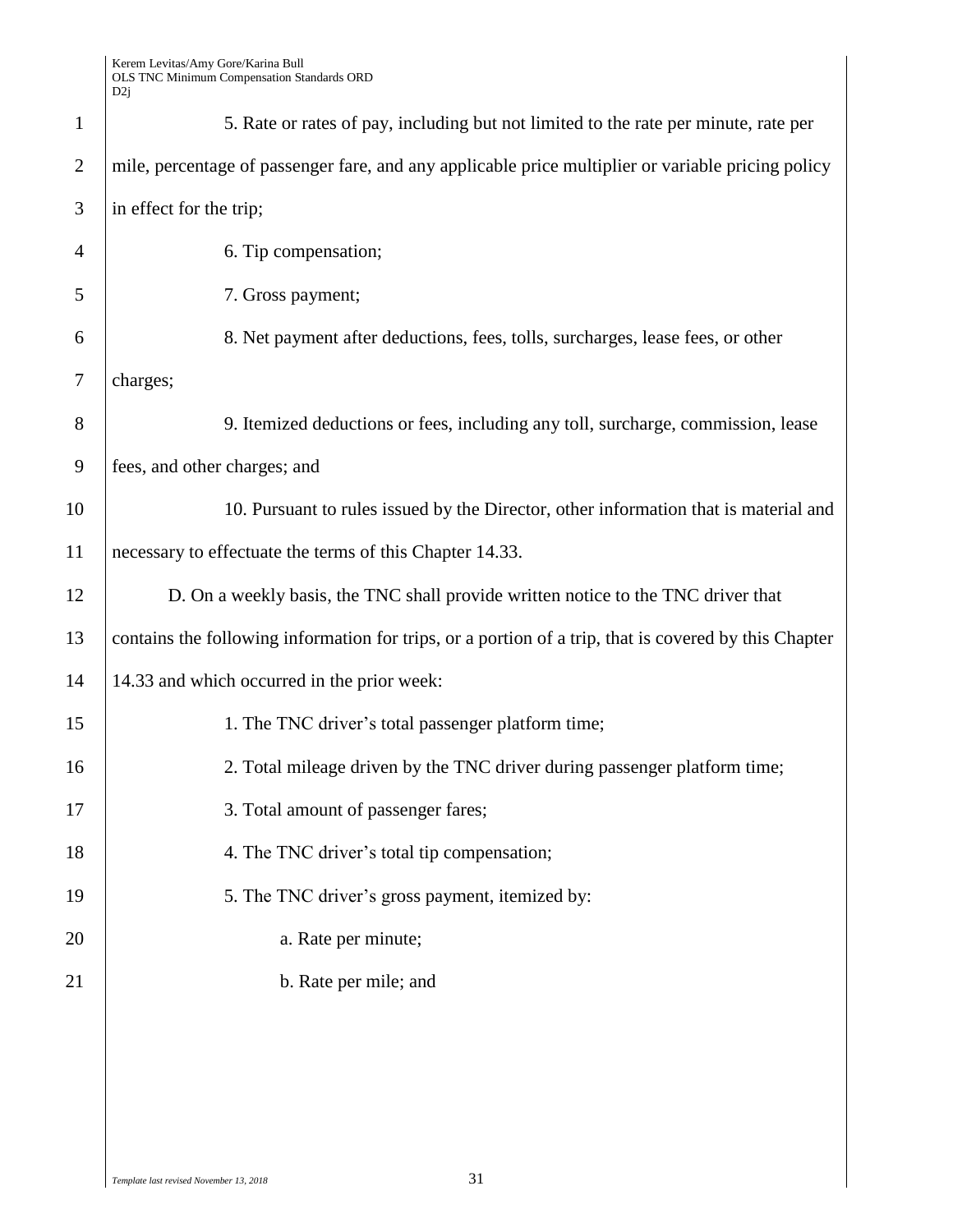| $\mathbf{1}$   | c. Any other method used to calculate pay including, but not limited to,                         |
|----------------|--------------------------------------------------------------------------------------------------|
| $\mathbf{2}$   | base pay, percentage of passenger fare, or any applicable price multiplier or variable pricing   |
| 3              | policy in effect for the trip.                                                                   |
| $\overline{4}$ | 6. The TNC driver's net payment after deductions, fees, tolls, surcharges, lease                 |
| 5              | fees, or other charges;                                                                          |
| 6              | 7. Itemized deductions or fees, including all tolls, surcharges, commissions, lease              |
| 7              | fees, and other charges, from the TNC driver's payment; and                                      |
| 8              | 8. Pursuant to rules issued by the Director, other information that is material and              |
| 9              | necessary to effectuate the terms of this Chapter 14.33.                                         |
| 10             | E. Within 24 hours of a trip's completion, a TNC must transmit an electronic receipt to          |
| 11             | the passenger on behalf of the TNC driver that lists:                                            |
| 12             | 1. The date and time of the trip;                                                                |
| 13             | 2. The passenger pick-up and passenger drop-off locations for the trip. The                      |
| 14             | Director shall issue rules regarding the precision with which a TNC must describe the passenger  |
| 15             | pick-up location and passenger drop-off location and may consider methods to protect the         |
| 16             | privacy of passengers, to the maximum extent permitted by applicable laws. Prior to the issuance |
| 17             | of such rules, a TNC's current practice of describing the passenger pick-up location and         |
| 18             | passenger drop-off location as of the effective date of this section shall be deemed to comply   |
| 19             | with this subsection 14.33.100.E.2;                                                              |
| 20             | 3. The total duration and distance of the trip;                                                  |
| 21             | 4. Driver first name;                                                                            |
| 22             | 5. The total fare paid, itemizing all charges and fees;                                          |
|                |                                                                                                  |
|                |                                                                                                  |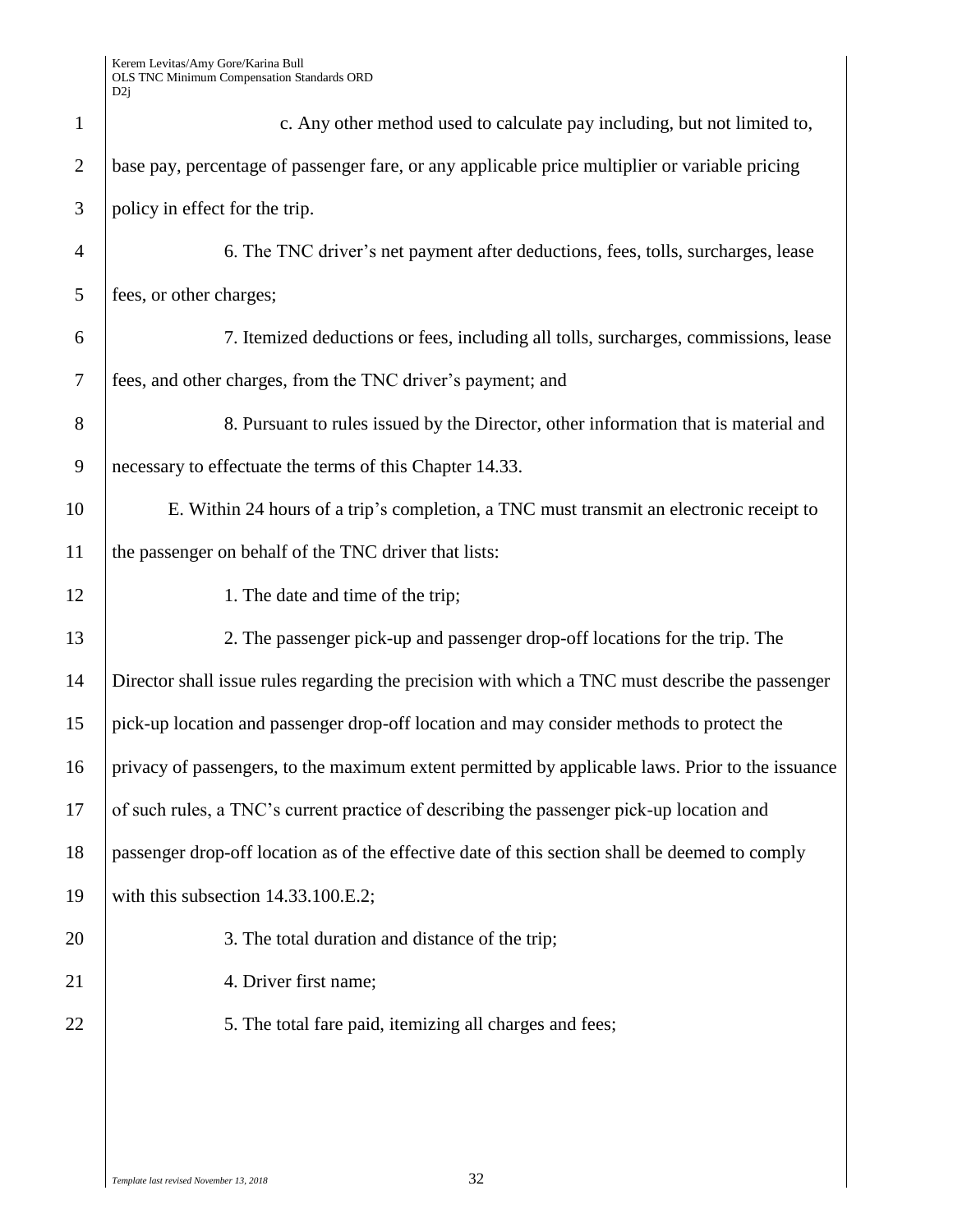6. Compensation paid to the driver with passenger-paid tips separately itemized; 2  $|$  and 7. Pursuant to rules issued by the Director, other information that is material and

necessary to effectuate the terms of this Chapter 14.33.

**14.33.110 TNC records**

 A. Each TNC shall retain for three years records that document compliance with this Chapter 14.33 including:

 1. Records of compensation paid to TNC drivers pursuant to Section 14.33.050, including records of payment of the per-minute amount pursuant to subsection 14.33.050.A.1, payment of the per-mile amount pursuant to subsection 14.33.050.A.2, payment of the minimum per trip amount pursuant to subsection 14.33.050.A.4, and any tip or incentive compensation 12 | pursuant to Section 14.33.060;

 2. Records of time spent during available platform time, dispatch platform time, 14 and passenger platform time, including but not limited to the duration that each TNC driver is logged in to the driver platform, the amount of time each TNC driver spends travelling from dispatch location to passenger pickup location for each trip, and amount of time each TNC driver spends travelling from passenger pickup location to passenger drop-off location for each trip.

18 3. Records of TNC driver mileage driven during available platform time, dispatch platform time, and passenger platform time, including but not limited to the date, time, and 20 location of dispatch location, passenger pickup location, and passenger drop-off location for each 21 trip. The Director is authorized to issue rules regarding the precision with which a TNC must describe the dispatch location, passenger pick-up location, and passenger drop-off location;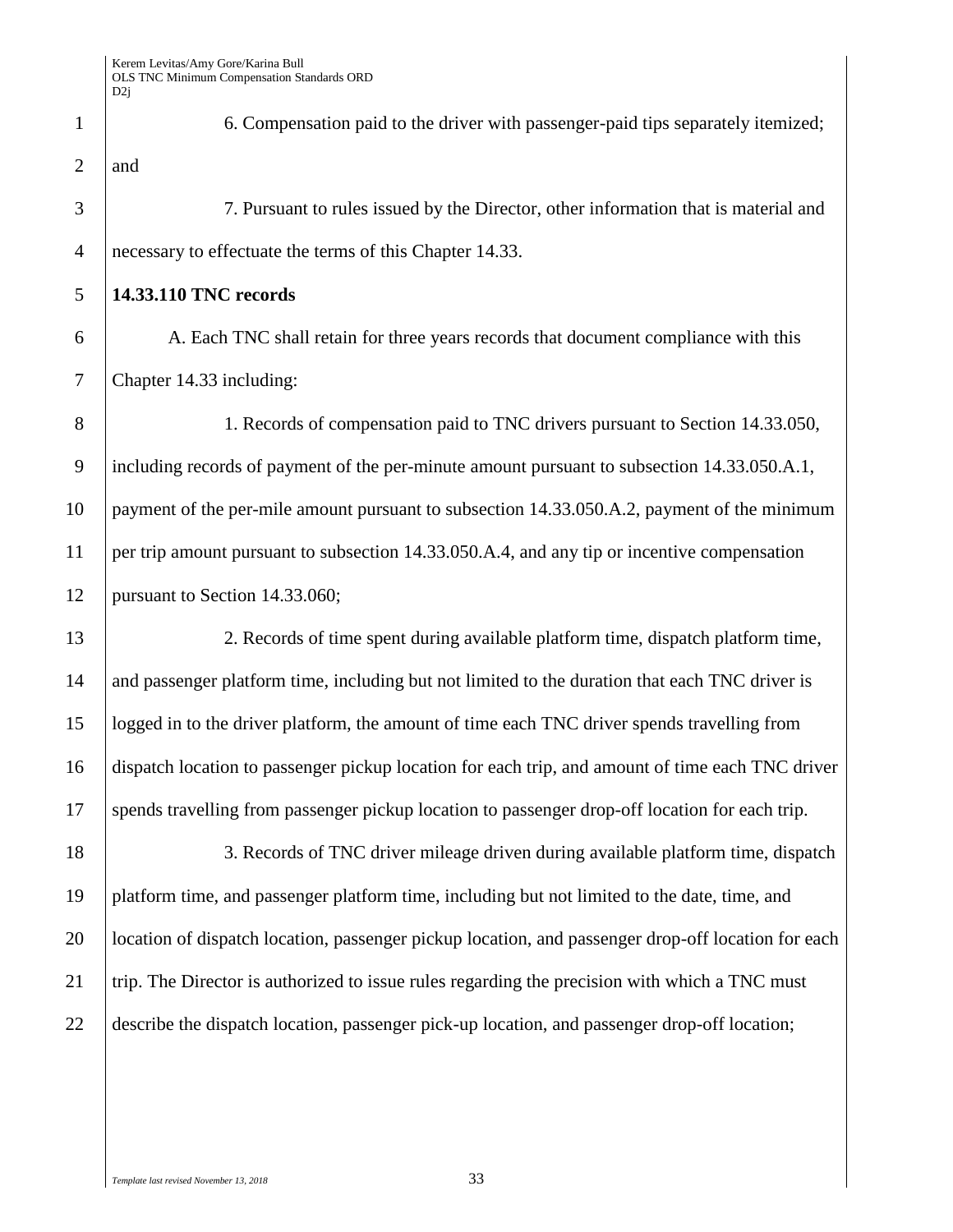| $\mathbf{1}$   | 4. Written per-trip driver receipts and weekly statements of trip information                      |
|----------------|----------------------------------------------------------------------------------------------------|
| $\overline{2}$ | pursuant to subsections 14.33.100.C and 14.33.100.D;                                               |
| 3              | 5. Written per-trip passenger receipts pursuant to subsection 14.33.100.E; and                     |
| $\overline{4}$ | 6. Pursuant to rules issued by the Director, other records that are material and                   |
| 5              | necessary to effectuate the terms of this Chapter 14.33.                                           |
| 6              | B. If a TNC fails to retain adequate records required under subsection 14.33.110.A,                |
| $\tau$         | including records required by Director's rule pursuant to subsection 14.33.110.A.6, there shall be |
| 8              | a presumption, rebuttable by clear and convincing evidence, that the TNC violated this Chapter     |
| 9              | 14.33 for the periods and for each TNC driver for whom records were not retained.                  |
| 10             | C. Respondents in any case closed by the Agency shall allow the Office of City Auditor             |
| 11             | access to such records to permit the Office of City Auditor to evaluate the Agency's enforcement   |
| 12             | efforts. Before requesting records from such a respondent, the Office of City Auditor shall first  |
| 13             | consult the Agency's respondent records on file and determine if additional records are            |
| 14             | necessary. The City Auditor may apply by affidavit or declaration in the form allowed under        |
| 15             | RCW 9A.72.085 to the Hearing Examiner for the issuance of subpoenas under this subsection          |
| 16             | 14.33.110.C. The Hearing Examiner shall issue such subpoenas upon a showing that the records       |
| 17             | are required to fulfill the purposes of this subsection 14.33.110.C.                               |
| 18             | 14.33.113 Production of records                                                                    |
| 19             | A. The TNC shall routinely and affirmatively transmit to the Agency such records as                |
| 20             | required by rules issued by the Director. The Director shall have the authority to require         |
| 21             | aggregated or disaggregated records. Such records may include, but are not limited to:             |
| 22             | 1. The length and duration of each trip;                                                           |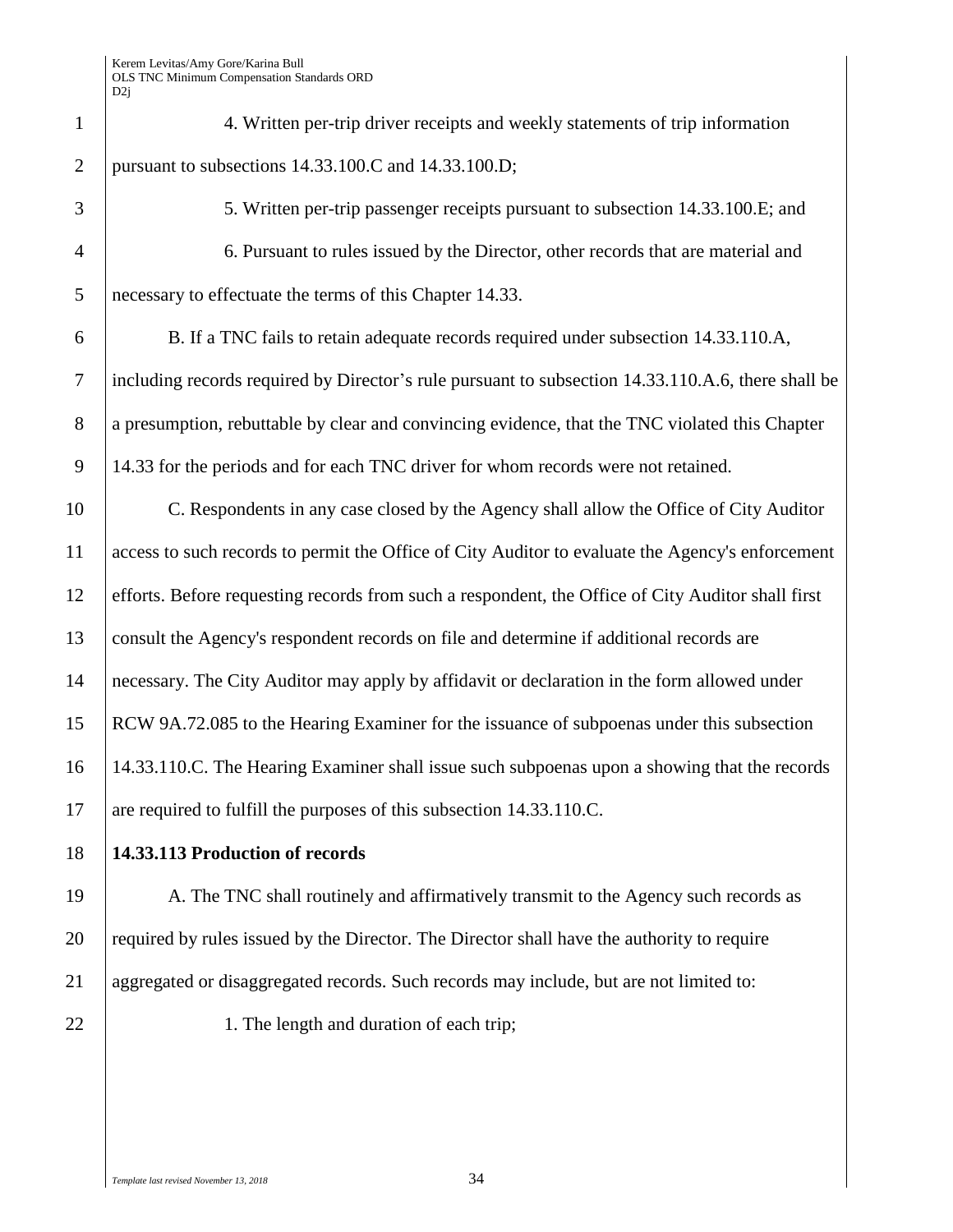| $\mathbf{1}$   | 2. The amount of time spent and miles travelled in available platform time,                        |
|----------------|----------------------------------------------------------------------------------------------------|
| $\overline{2}$ | dispatch platform time, and passenger platform time;                                               |
| 3              | 3. Per-trip TNC driver compensation;                                                               |
| $\overline{4}$ | 4. For each trip, the date, time, and location of dispatch, passenger pickup and                   |
| 5              | passenger drop-off;                                                                                |
| 6              | 5. Unique vehicle and driver identifier;                                                           |
| 7              | 6. Passenger fares for each trip; and                                                              |
| 8              | 7. Any other records that the Director determines are necessary to effectuate the                  |
| 9              | purposes of this Chapter 14.33.                                                                    |
| 10             | B. The Director shall issue rules governing the submission format, security, and privacy           |
| 11             | protocols relating to the submission of TNC records, to the extent permitted by law.               |
| 12             | 14.33.116 Rulemaking authority                                                                     |
| 13             | The Director is authorized to enforce and administer this Chapter 14.33. The Director shall        |
| 14             | exercise all responsibilities under this Chapter 14.33 pursuant to rules and regulations developed |
| 15             | under Chapter 3.02. The Director is authorized to promulgate, revise, or rescind rules and         |
| 16             | regulations deemed necessary, appropriate, or convenient to administer, evaluate and enforce the   |
| 17             | provisions of this Chapter 14.33, providing affected entities with due process of law and in       |
| 18             | conformity with the intent and purpose of this Chapter 14.33.                                      |
| 19             | 14.33.120 Retaliation prohibited                                                                   |
| 20             | A. No TNC or any other person shall interfere with, restrain, deny, or attempt to deny the         |
| 21             | exercise of any right protected under this Chapter 14.33.                                          |
| 22             | B. No TNC or any other person shall take any adverse action against any person because             |
| 23             | the person has exercised in good faith the rights protected under this Chapter 14.33. Such rights  |
|                |                                                                                                    |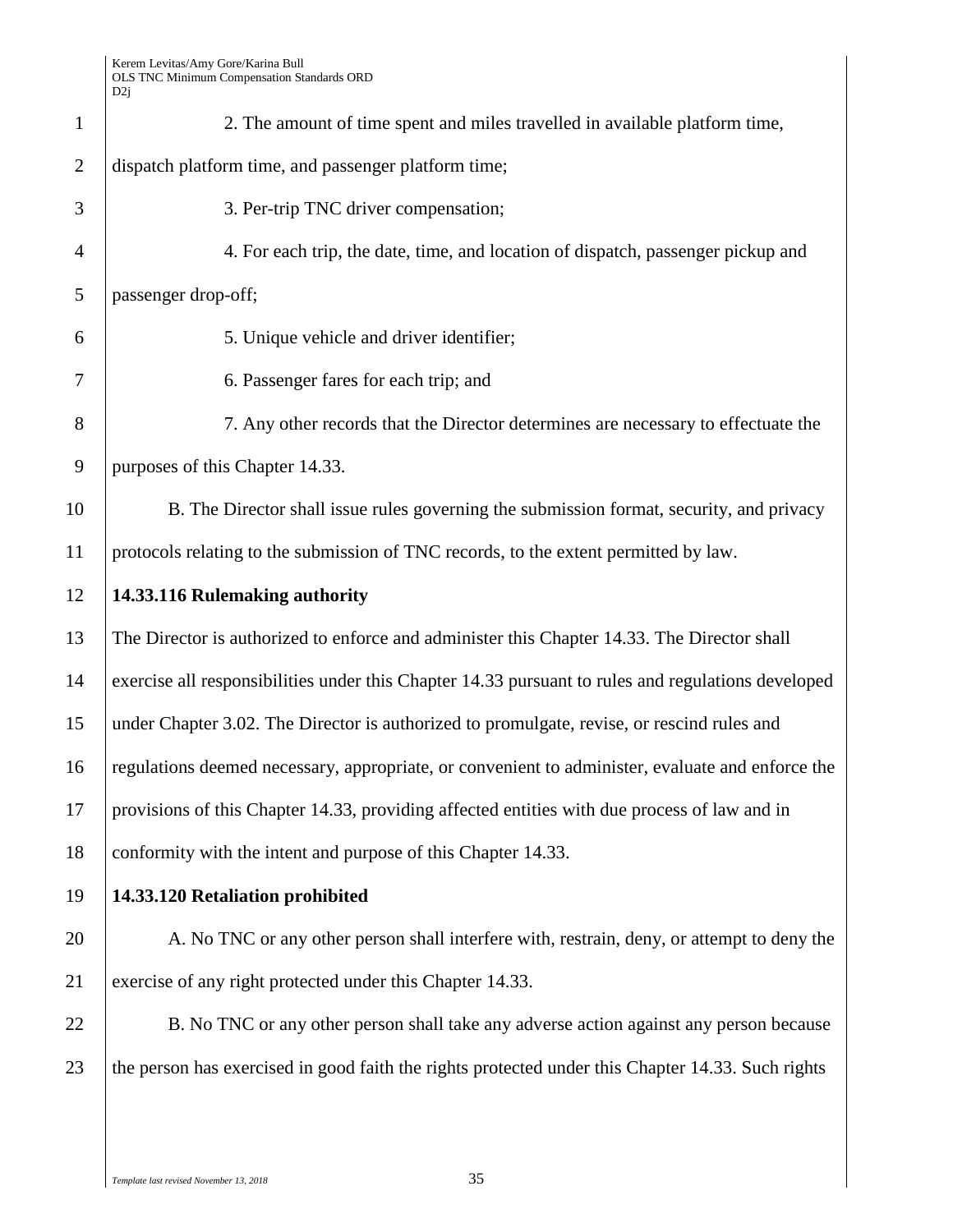include but are not limited to the right to make inquiries about the rights protected under this Chapter 14.33; the right to inform others about their rights under this Chapter 14.33; the right to inform the person's TNC, union, or similar organization, and/or the person's legal counsel or any other person about an alleged violation of this Chapter 14.33; the right to file an oral or written complaint with the Agency, or bring a civil action for an alleged violation of this Chapter 14.33; 6 the right to cooperate with the Agency in its investigations of this Chapter 14.33; the right to testify in a proceeding under or related to this Chapter 14.33; the right to refuse to participate in 8 an activity that would result in a violation of city, state or federal law; and the right to oppose any policy, practice, or act that is unlawful under this Chapter 14.33.

 C. No TNC or any other person shall communicate to a person exercising rights protected under this Section 14.33.120, directly or indirectly, the willingness to inform a government 12 employee or contracted organization that the person is not lawfully in the United States, or to report, or to make an implied or express assertion of a willingness to report, suspected citizenship or immigration status of a TNC driver or a family member of the TNC driver to a federal, state, or local agency because the TNC driver has exercised a right under this Chapter 14.33.

 D. It shall be considered a rebuttable presumption of retaliation if the TNC or any other person takes an adverse action against a person within 90 calendar days of the person's exercise of rights protected in this Section 14.33.120. The TNC may rebut the presumption with clear and convincing evidence that the adverse action was taken for a permissible purpose.

**E. Proof of retaliation under this Section 14.33.120 shall be sufficient upon a showing** 22 that the TNC or any other person has taken an adverse action against a person and the person's exercise of rights protected in Section 14.33.120 was a motivating factor in the adverse action,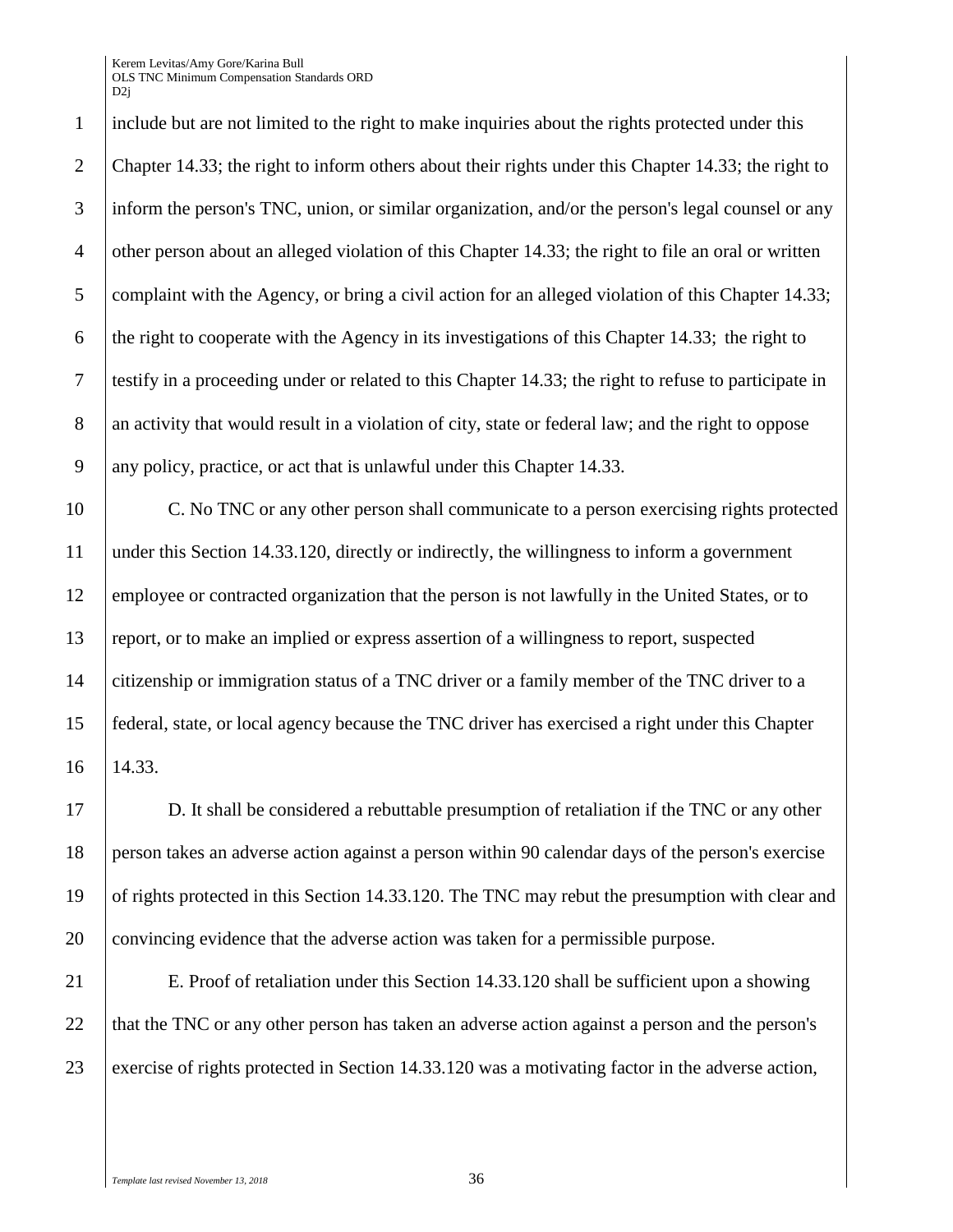unless the TNC can prove that the action would have been taken in the absence of such protected 2 activity.

 F. The protections afforded under this Section 14.33.120 shall apply to any person who mistakenly but in good faith alleges violations of this Chapter 14.33. G. A complaint or other communication by any person triggers the protections of this Section 14.33.120 regardless of whether the complaint or communication is in writing or makes explicit reference to this Chapter 14.33. **14.33.130 Enforcement power and duties** Subject to the provisions of this Section 14.33.130, the Agency shall have the power to investigate violations of this Chapter 14.33, as defined herein, and shall have such powers and duties in the performance of these functions as are defined in this Chapter 14.33 and otherwise necessary and proper in the performance of the same and provided for by law. **14.33.140 Violation** 14 The failure of any respondent to comply with any requirement imposed on the respondent under 15 | this Chapter 14.33 is a violation. **14.33.150 Investigation** 17 A. Subject to the provisions of this subsection 14.33.150. A, the Agency shall have the power to investigate any violations of this Chapter 14.33 by any respondent. The Agency may initiate an investigation pursuant to rules issued by the Director including, but not limited to:

 1. Situations when the Director has reason to believe that a violation has occurred 21 or will occur, or when circumstances show that violations are likely to occur within a business or 22 class of businesses because the workforce contains significant numbers of workers who are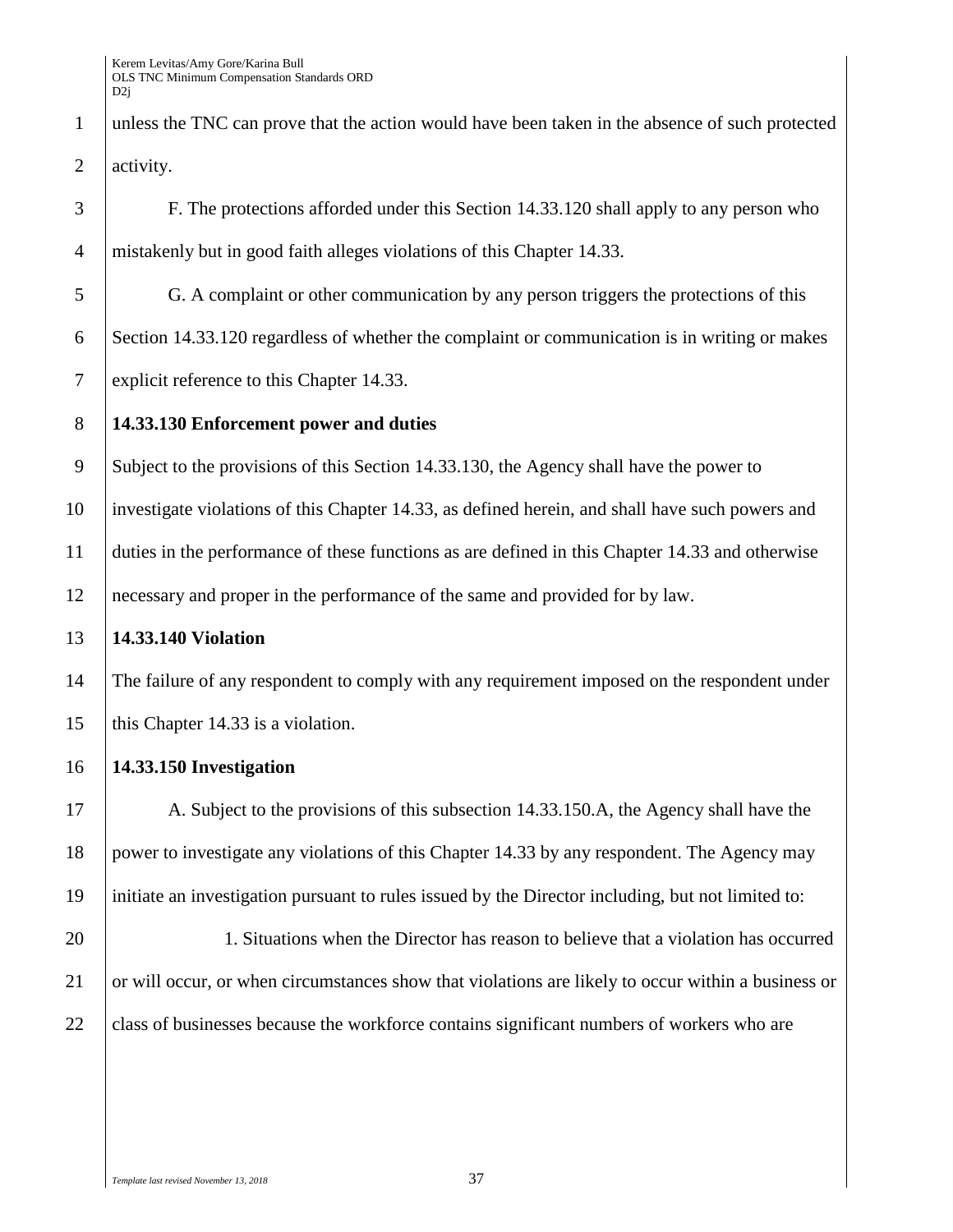vulnerable to violations of this Chapter 14.33 or the workforce is unlikely to volunteer information regarding such violations; and

 2. Following the receipt by the Agency of a report or complaint filed by a TNC driver or any other person.

 B. A TNC driver or other person may report to the Agency any suspected violation of this Chapter 14.33. The Agency shall encourage reporting pursuant to this Section 14.33.150 by taking the following measures:

 1. The Agency shall keep confidential, to the maximum extent permitted by applicable laws, the name and other identifying information of the TNC driver or person reporting the violation. However, with the authorization of such person, the Agency may disclose the TNC driver's or person's name and identifying information as necessary to enforce this Chapter 14.33 or for other appropriate purposes.

13 12. The Agency may require the TNC to post or otherwise notify TNC drivers that the Agency is conducting an investigation, in a form, place, and manner designated by the Agency. The TNC may provide the form on an individual basis in physical or electronic format that is reasonably conspicuous and accessible in in English and other languages as provided by 17 | rules issued by the Director.

18 3. The Agency may certify the eligibility of eligible persons for "U" visas under the provisions of 8 U.S.C. § 1184(p) and 8 U.S.C. § 1101(a)(15)(U). The certification is subject 20 to applicable federal law and regulations, and rules issued by the Director.

 C. The Agency's investigation must commence within three years of the alleged 22 violation. To the extent permitted by law, the applicable statute of limitations for civil actions is 23 | tolled during any investigation under this Chapter 14.33 and any administrative enforcement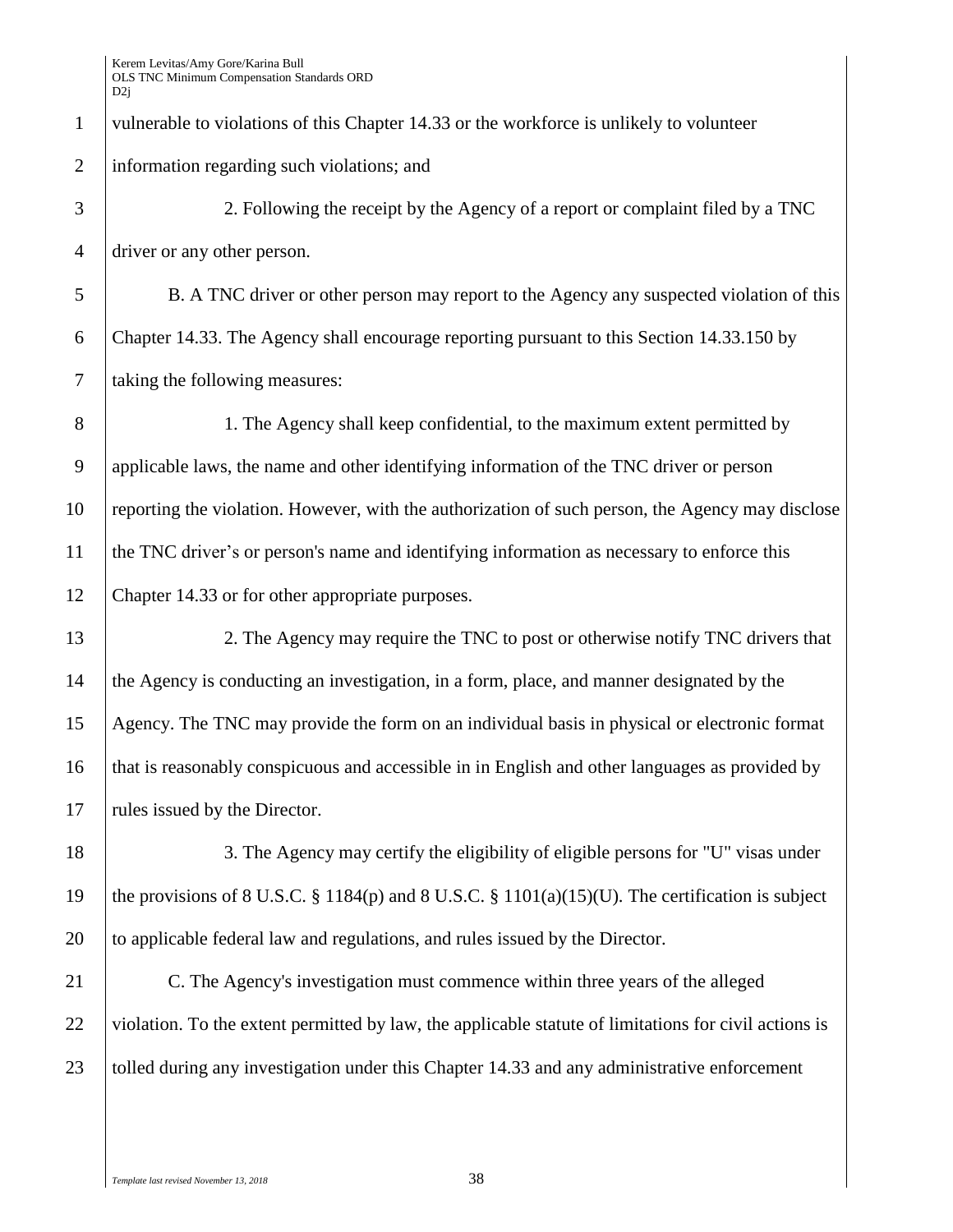1 proceeding under this Chapter 14.33 based upon the same facts. For purposes of this Chapter  $2 \mid 14.33$ :

| 3              | 1. The Agency's investigation begins on the earlier date of when the Agency                       |
|----------------|---------------------------------------------------------------------------------------------------|
| $\overline{4}$ | receives a complaint from a person under this Chapter 14.33, or when the Agency provides          |
| 5              | notice to the respondent that an investigation has commenced under this Chapter 14.33.            |
| 6              | 2. The Agency's investigation ends when the Agency issues a final order                           |
| $\overline{7}$ | concluding the matter and any appeals have been exhausted; the time to file any appeal has        |
| $8\phantom{1}$ | expired; or the Agency notifies the respondent in writing that the investigation has been         |
| 9              | otherwise resolved.                                                                               |
| 10             | D. The Agency's investigation shall be conducted in an objective and impartial manner.            |
| 11             | E. The Director may apply by affidavit or declaration in the form allowed under RCW               |
| 12             | 9A.72.085 to the Hearing Examiner for the issuance of subpoenas requiring the TNC to produce      |
| 13             | the records identified in Section 14.33.110, or for the attendance and testimony of witnesses, or |
| 14             | for the production of documents required to be retained under Section 14.33.110, or any other     |
| 15             | document relevant to the issue of whether any TNC driver or group of TNC drivers has been or      |
| 16             | is afforded proper amounts of compensation under this Chapter 14.33 and/or to whether the TNC     |
| 17             | has violated any provision of this Chapter 14.33. The Hearing Examiner shall conduct the review   |
| 18             | without hearing as soon as practicable and shall issue subpoenas upon a showing that there is     |
| 19             | reason to believe that a violation has occurred if a complaint has been filed with the Agency, or |
| 20             | that circumstances show that violations are likely to occur within a business or class of         |
| 21             | businesses because the workforce contains significant numbers of workers who are vulnerable to    |
| 22             | violations of this Chapter 14.33 or the workforce is unlikely to volunteer information regarding  |
| 23             | such violations.                                                                                  |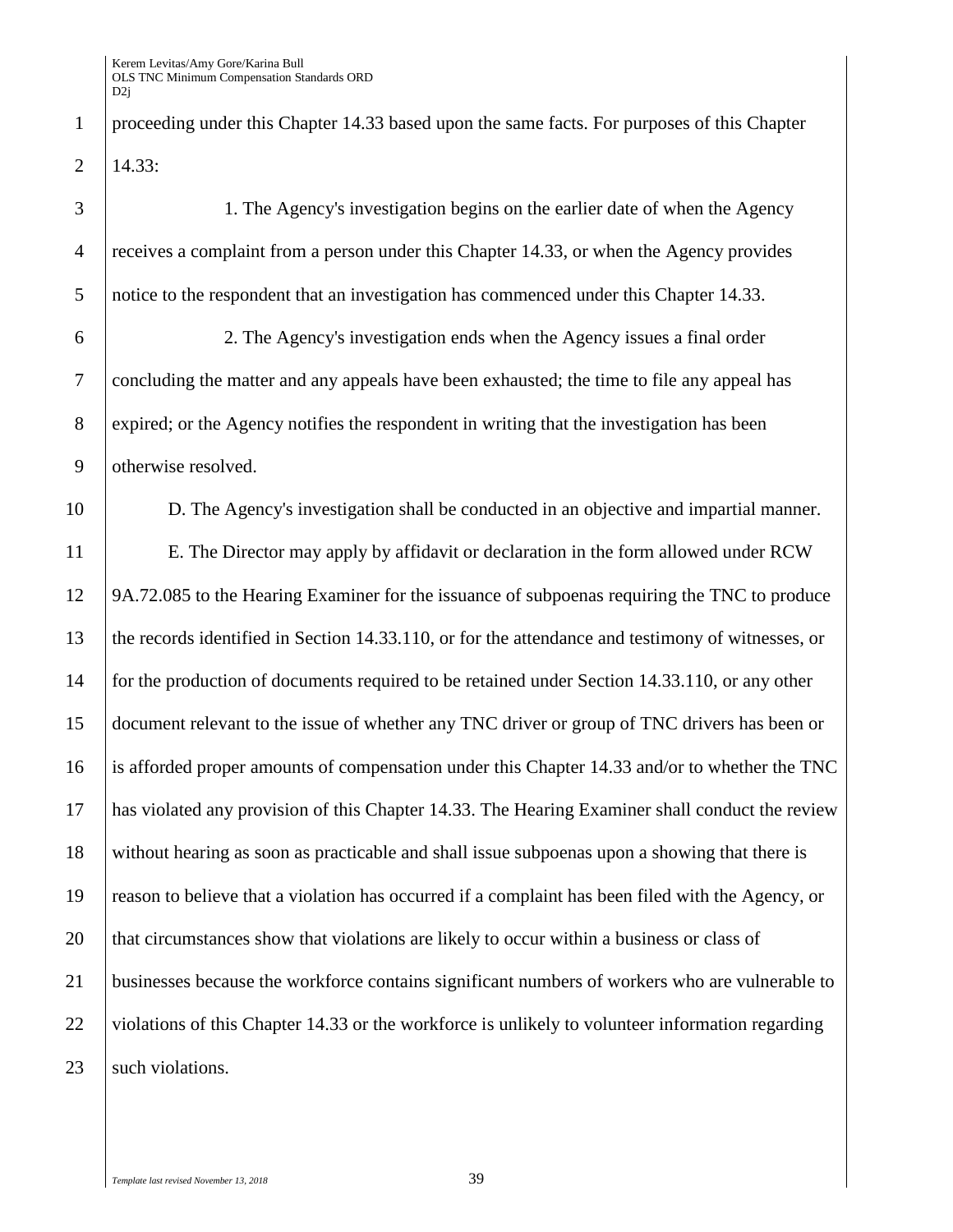F. A TNC that fails to comply with the terms of any subpoena issued under subsection 2 14.33.150.E in an investigation by the Agency under this Chapter 14.33 prior to the issuance of a Director's Order issued pursuant to subsection 14.33.160.C may not use such records in any appeal to challenge the correctness of any determination by the Agency of liability, damages 5 owed, or penalties assessed.

 G. In addition to other remedies, the Director may refer any subpoena issued under subsection 14.33.150.E to the City Attorney to seek a court order to enforce any subpoena.

 H. Where the Director has reason to believe that a violation has occurred, the Director may order any appropriate temporary or interim relief to mitigate the violation or maintain the status quo pending completion of a full investigation or hearing, including but not limited to a deposit of funds or bond sufficient to satisfy a good-faith estimate of compensation, interest, damages and penalties due. A respondent may appeal any such order in accordance with Section 14.33.180.

#### **14.33.160 Findings of fact and determination**

15 A. Except when there is an agreed upon settlement, the Director shall issue a written determination with findings of fact resulting from the investigation and statement of whether a violation of this Chapter 14.33 has or has not occurred based on a preponderance of the evidence before the Director.

 B. If the Director determines that there is no violation of this Chapter 14.33, the Director 20 Shall issue a "Determination of No Violation" with notice of a TNC driver's or other person's 21 | right to appeal the decision, subject to the rules of the Director.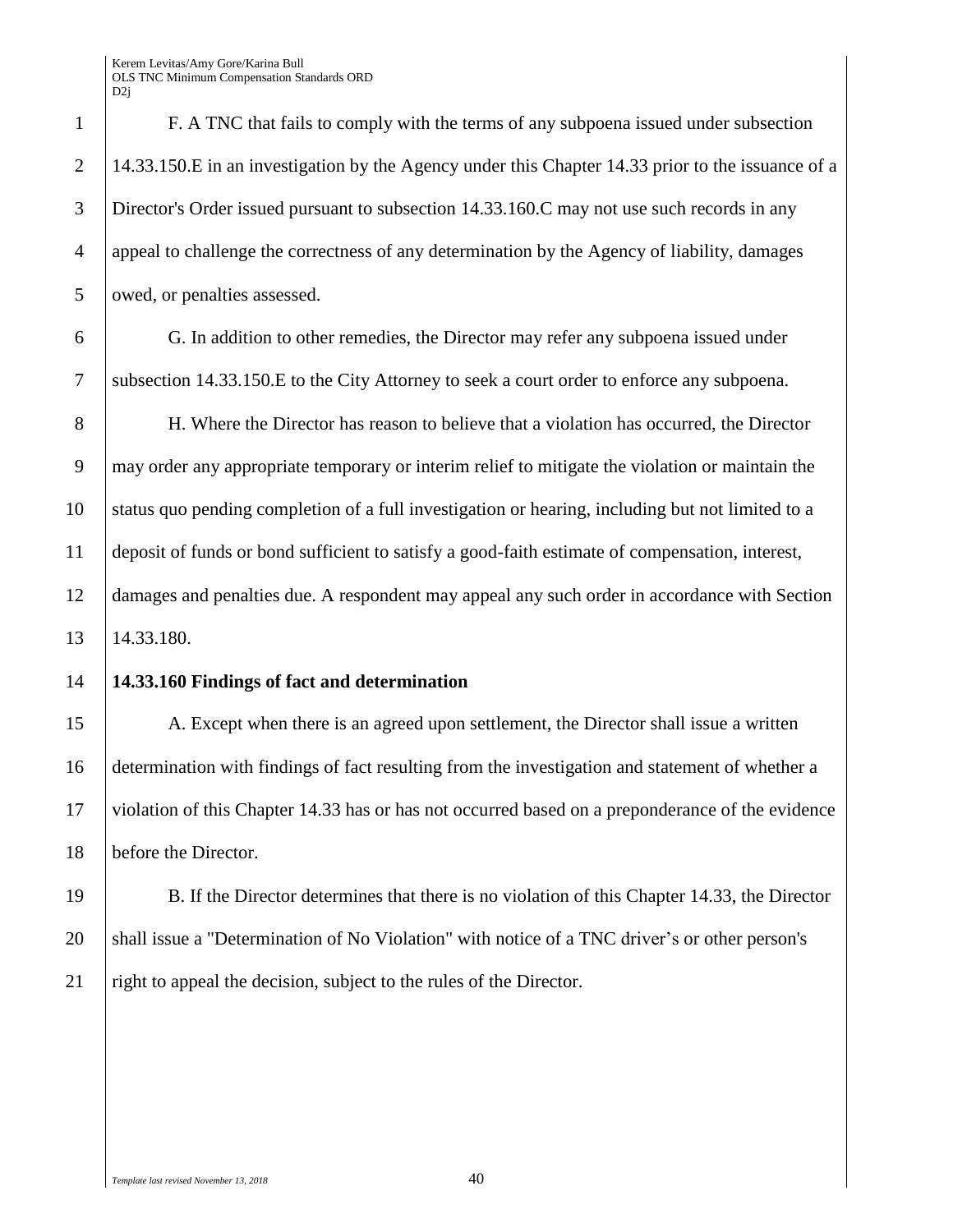| $\mathbf{1}$   | C. If the Director determines that a violation of this Chapter 14.33 has occurred, the               |
|----------------|------------------------------------------------------------------------------------------------------|
| $\overline{2}$ | Director shall issue a "Director's Order" that shall include a notice of violation identifying the   |
| 3              | violation or violations.                                                                             |
| $\overline{4}$ | 1. The Director's Order shall state with specificity the amounts due under this                      |
| 5              | Chapter 14.33 for each violation, including payment of unpaid compensation, liquidated               |
| 6              | damages, civil penalties, penalties payable to aggrieved parties, and interest pursuant to Section   |
| $\tau$         | 14.33.170.                                                                                           |
| 8              | 2. The Director's Order may specify that civil penalties due to the Agency can be                    |
| 9              | mitigated for respondent's timely payment of remedy due to an aggrieved party under subsection       |
| 10             | 14.33.170.A.4.                                                                                       |
| 11             | 3. The Director's Order may specify that civil penalties and fines are due to the                    |
| 12             | aggrieved party rather than due to the Agency.                                                       |
| 13             | 4. The Director's Order may direct the respondent to take such corrective action as                  |
| 14             | is necessary to comply with the requirements of this Chapter 14.33, including, but not limited to,   |
| 15             | monitored compliance for a reasonable time period.                                                   |
| 16             | 5. The Director's Order shall include notice of the respondent's right to appeal the                 |
| 17             | decision, pursuant to Section 14.33.180.                                                             |
| 18             | 14.33.170 Remedies                                                                                   |
| 19             | A. The payment of unpaid compensation, liquidated damages, civil penalties, penalties                |
| 20             | payable to aggrieved parties, and interest provided under this Chapter 14.33 are cumulative and      |
| 21             | are not intended to be exclusive of any other available remedies, penalties, and procedures.         |
| 22             | 1. The amounts of all civil penalties and penalties payable to aggrieved parties                     |
| 23             | contained in this Section 14.33.170 shall be increased annually to reflect the rate of inflation and |
|                |                                                                                                      |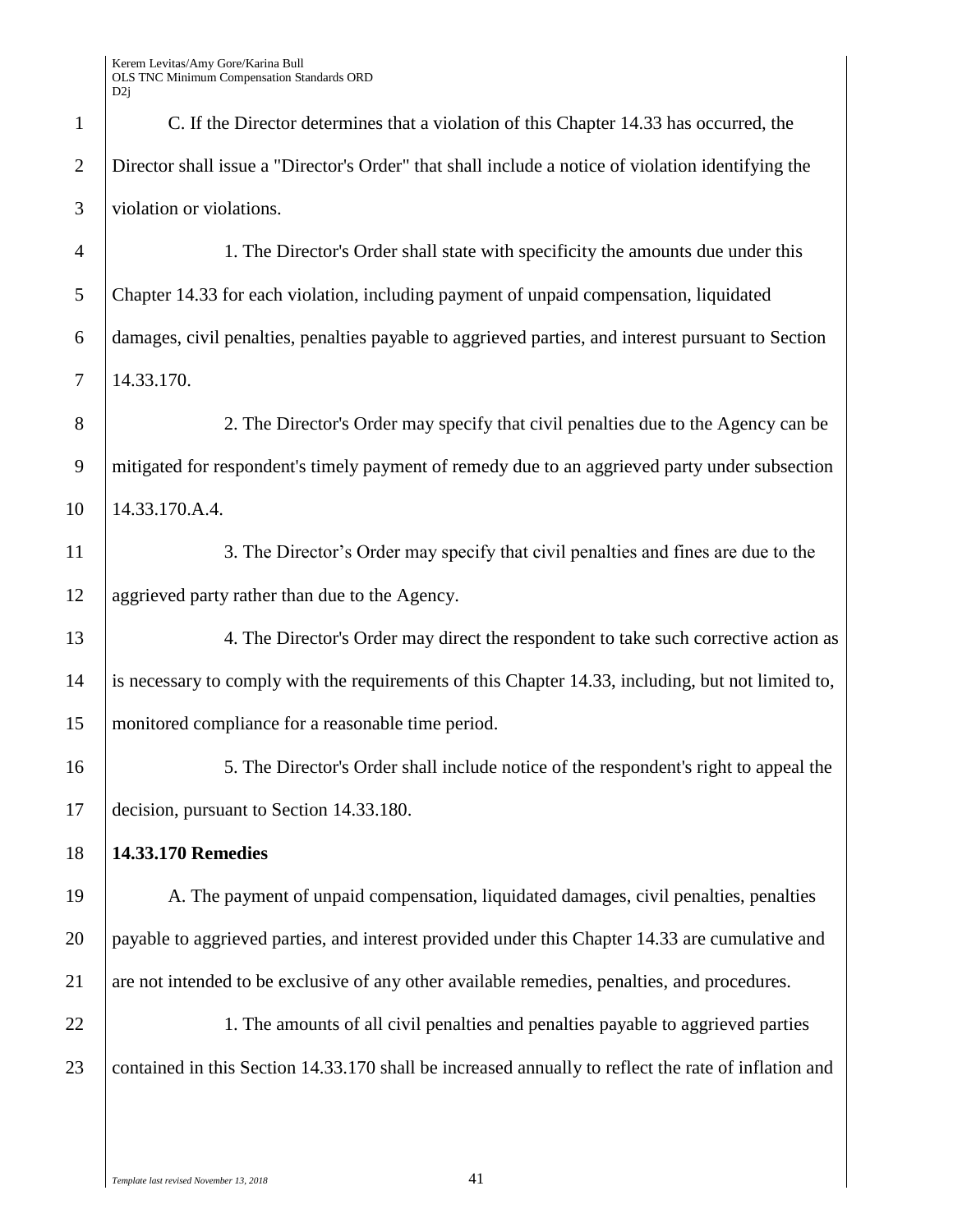|                | DZ]                                                                                                   |
|----------------|-------------------------------------------------------------------------------------------------------|
| $\mathbf{1}$   | calculated to the nearest cent on January 1 of each year. The Agency shall determine the amounts      |
| $\overline{2}$ | and file a schedule of such amounts with the City Clerk.                                              |
| 3              | 2. If a violation is ongoing when the Agency receives a complaint or opens an                         |
| $\overline{4}$ | investigation, the Director may order payment of unpaid compensation plus interest that accrues       |
| 5              | after receipt of the complaint or after the investigation opens and before the date of the Director's |
| 6              | Order.                                                                                                |
| $\overline{7}$ | 3. Interest shall accrue from the date the unpaid compensation was first due at 12                    |
| 8              | percent annum, or the maximum rate permitted under RCW 19.52.020.                                     |
| 9              | 4. If there is a remedy due to an aggrieved party, the Director may waive the total                   |
| 10             | amount of civil penalties due to the Agency if the Director determines that the respondent paid       |
| 11             | the full remedy due to the aggrieved party within ten days of service of the Director's Order. The    |
| 12             | Director may waive half the amount of civil penalties due to the Agency if the Director               |
| 13             | determines that the respondent paid the full remedy due to the aggrieved party within 15 days of      |
| 14             | service of the Director's Order. The Director shall not waive any amount of civil penalties due to    |
| 15             | the Agency if the Director determines that the respondent has not paid the full remedy due to the     |
| 16             | aggrieved party after 15 days of service of the Director's Order.                                     |
| 17             | 5. When determining the amount of liquidated damages, civil penalties, and                            |
| 18             | penalties payable to aggrieved parties due under this Section 14.33.170, for a settlement             |
| 19             | agreement or Director's Order, including but not limited to the mitigation of civil penalties due to  |
| 20             | the Agency for timely payment of remedy due to an aggrieved party under subsection                    |
| 21             | 14.33.170.A.4, the Director shall consider:                                                           |
| 22             | a. The total amount of unpaid compensation, liquidated damages,                                       |
| 23             | penalties, and interest due;                                                                          |
|                |                                                                                                       |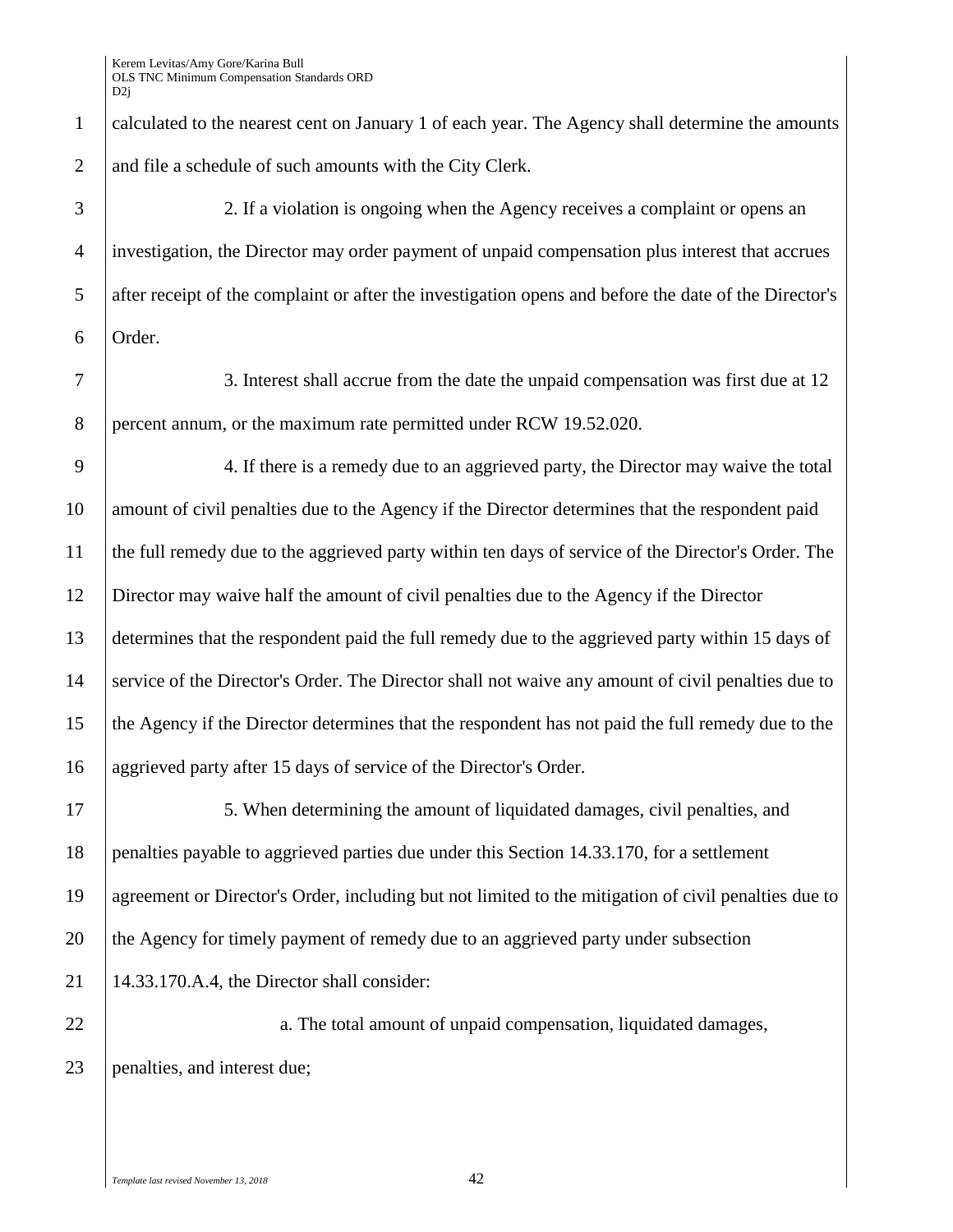| $\mathbf{1}$   | b. The nature and persistence of the violations;                                                  |
|----------------|---------------------------------------------------------------------------------------------------|
| $\overline{2}$ | c. The extent of the respondent's culpability;                                                    |
| 3              | d. The substantive or technical nature of the violations;                                         |
| $\overline{4}$ | e. The size, revenue, and human resources capacity of the respondent;                             |
| 5              | f. The circumstances of each situation;                                                           |
| 6              | g. The amounts of penalties in similar situations; and                                            |
| $\overline{7}$ | h. Other factors pursuant to rules issued by the Director.                                        |
| $8\,$          | B. A respondent found to be in violation of this Chapter 14.33 shall be liable for full           |
| 9              | payment of unpaid compensation plus interest in favor of the aggrieved party under the terms of   |
| 10             | this Chapter 14.33, and other equitable relief. Where the precise amount of unpaid compensation   |
| 11             | cannot be determined due to a respondent's failure to produce records, or where a respondent      |
| 12             | produces records in a manner or form which makes timely determination of the amount of            |
| 13             | unpaid compensation impracticable, the Director may designate an amount for unpaid                |
| 14             | compensation in a minimum amount of \$200 for the Director may assess unpaid compensation in      |
| 15             | an amount to be determined by rules issued by the Director in favor of the aggrieved party for    |
| 16             | each week that each violation occurred or continued. For a first violation of this Chapter 14.33, |
| 17             | the Director may assess liquidated damages in an additional amount of up to twice the unpaid      |
| 18             | compensation.                                                                                     |
| 19             | 1. For subsequent violations of this Chapter 14.33, the Director shall assess an                  |
| 20             | amount of liquidated damages in an additional amount of twice the unpaid compensation.            |
| 21             | 2. For purposes of establishing a first and subsequent violation for this Section                 |

22 14.33.170, the violation must have occurred within ten years of the settlement agreement or 23 | Director's Order.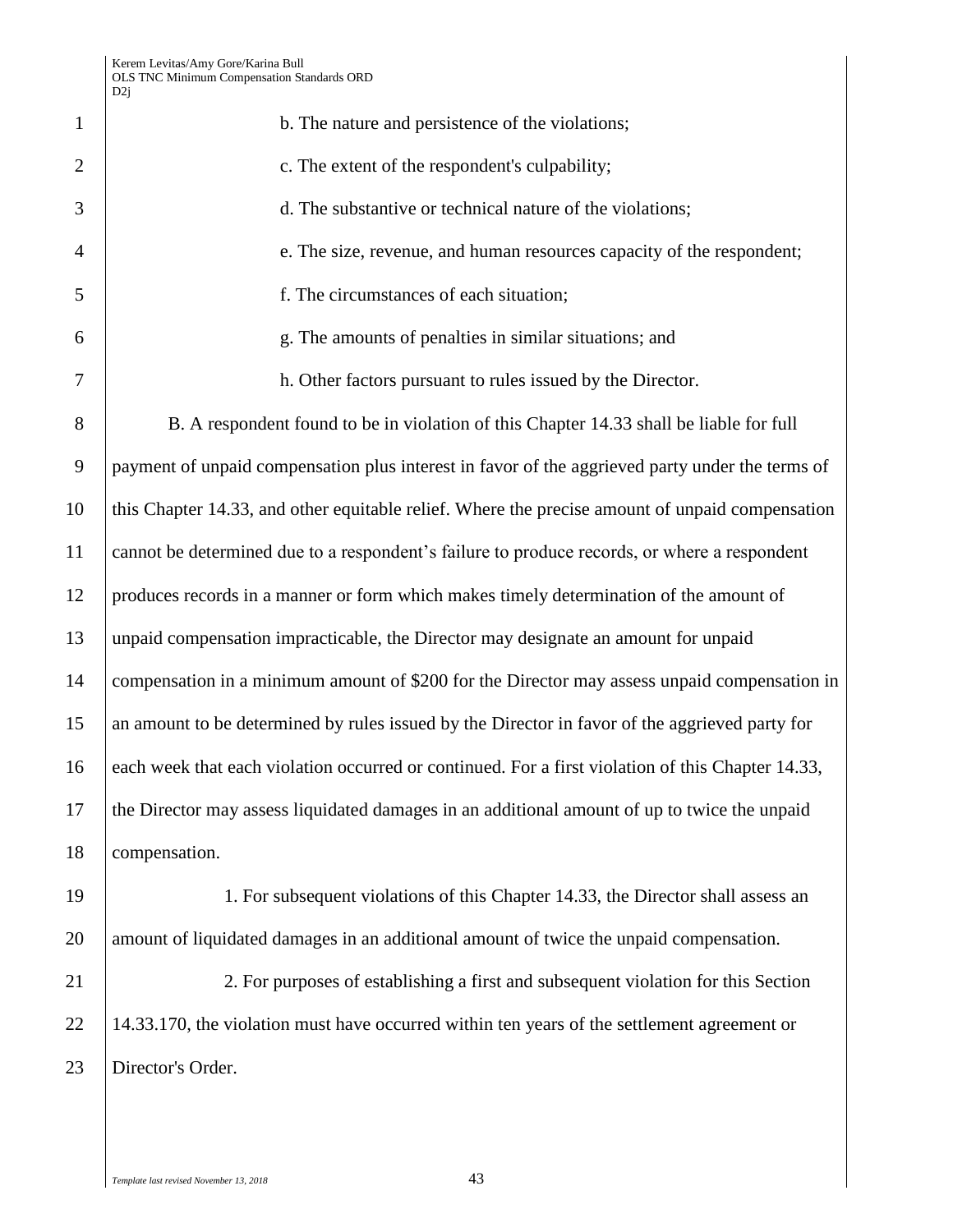C. A respondent found to be in violation of this Chapter 14.33 for retaliation under Section 14.33.120 shall be subject to any appropriate relief at law or equity including, but not limited to reinstatement of the aggrieved party, front pay in lieu of reinstatement with full payment of unpaid compensation plus interest in favor of the aggrieved party under the terms of this Chapter 14.33, and liquidated damages in an additional amount of up to twice the unpaid compensation. The Director also shall order the imposition of a penalty payable to the aggrieved party of up to \$5,565.10.

8 D. A respondent who willfully violates the notice and posting requirements of subsection 9 14.33.100.B shall be subject to a civil penalty of \$834.97 for the first violation and \$1,112.60 for 10 | subsequent violations.

11 E. A respondent who willfully hinders, prevents, impedes, or interferes with the Director 12 or Hearing Examiner in the performance of their duties under this Chapter 14.33 shall be subject 13 to a civil penalty of not less than \$1,112.60 and not more than \$5,565.10.

14 F. A respondent found to be in violation of this Chapter 14.33 shall be subject to civil 15 penalties. Pursuant to subsection 14.33.160.C.3, the Director may specify that civil penalties are 16 due to the aggrieved party rather than due to the Agency.

17 1. For a first violation of this Chapter 14.33, the Director may assess a civil 18 penalty of up to \$556.30 per aggrieved party.

19 2. For a second violation of this Chapter 14.33, the Director shall assess a civil 20 penalty of up to \$1.112.60 per aggrieved party, or an amount equal to ten percent of the total 21 amount of unpaid compensation, whichever is greater.

22 3. For a third or any subsequent violation of this Chapter 14.33, the Director shall 23 assess a civil penalty of up to \$5,565.10 per aggrieved party, or an amount equal to ten percent of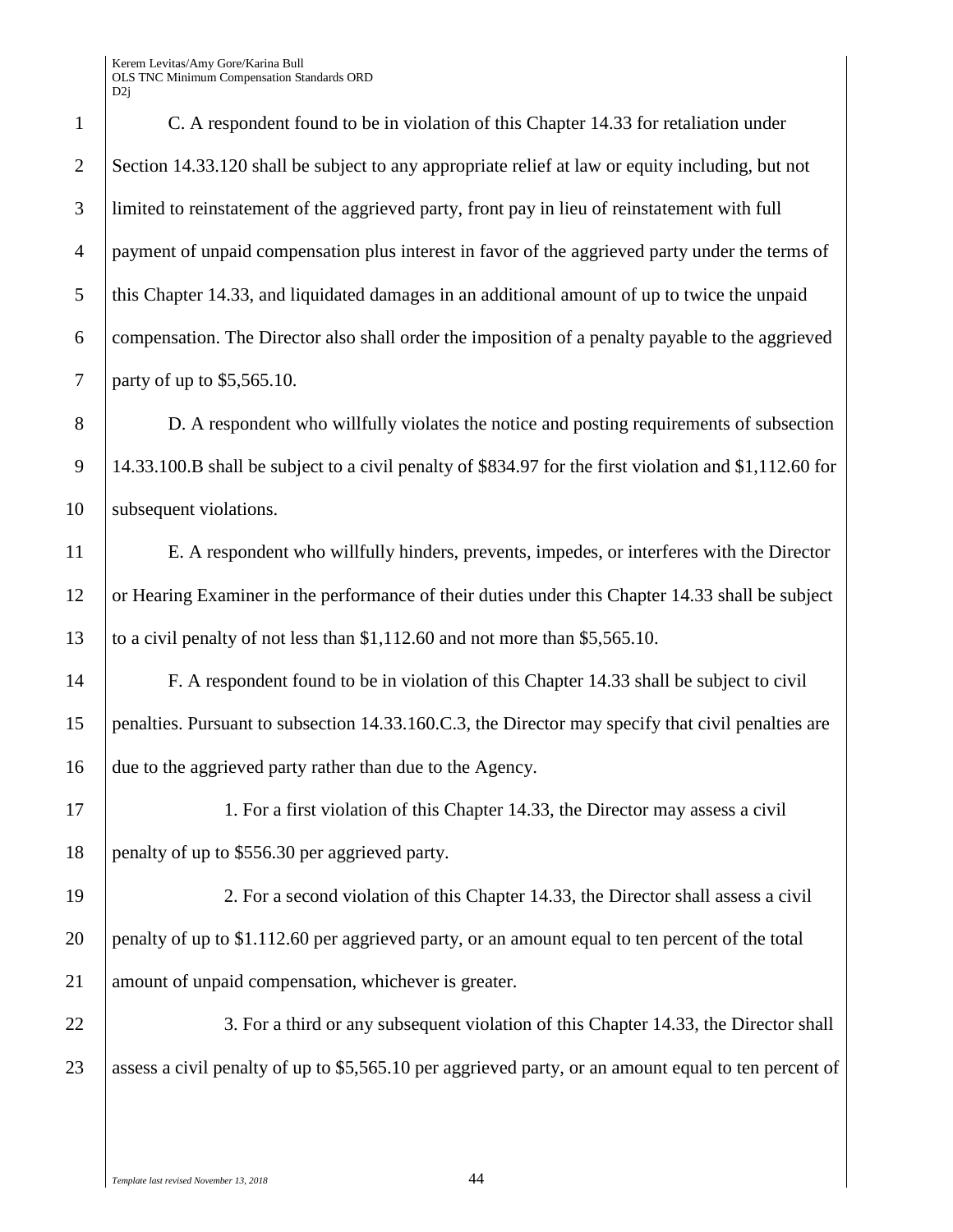10 may specify that the fines are due to the aggrieved party rather than due to the Agency. The

11 Director is authorized to assess fines as follows:

| <b>Violation</b>                                                                                                       | <b>Fine</b>                    |
|------------------------------------------------------------------------------------------------------------------------|--------------------------------|
| Failure to provide reasonable supplies<br>under subsection 14.33.070.                                                  | \$556.30 per aggrieved party   |
| Failure to provide TNC drivers with<br>written notice of rights under<br>subsection $14.33.100.B$                      | \$556.30 per aggrieved party   |
| Failure to provide TNC drivers with<br>per-trip receipts or weekly statements<br>under subsection 14.33.100.C          | \$556.30 per aggrieved party   |
| Failure to maintain compensation or<br>trip records for three years under<br>subsection 14.33.110.A and<br>14.33.110.B | \$556.30 per missing record    |
| Failure to comply with prohibitions<br>against retaliation for exercising rights<br>protected under Section 14.33.120  | \$1,112.60 per aggrieved party |
| Failure to provide notice of<br>investigation to TNC drivers under<br>subsection 14.33.150.B.2                         | \$556.30 per aggrieved party   |
| Failure to provide notice of failure to<br>comply with final order to the public<br>under subsection 14.33.210.A.1     | \$556.30 per aggrieved party   |

12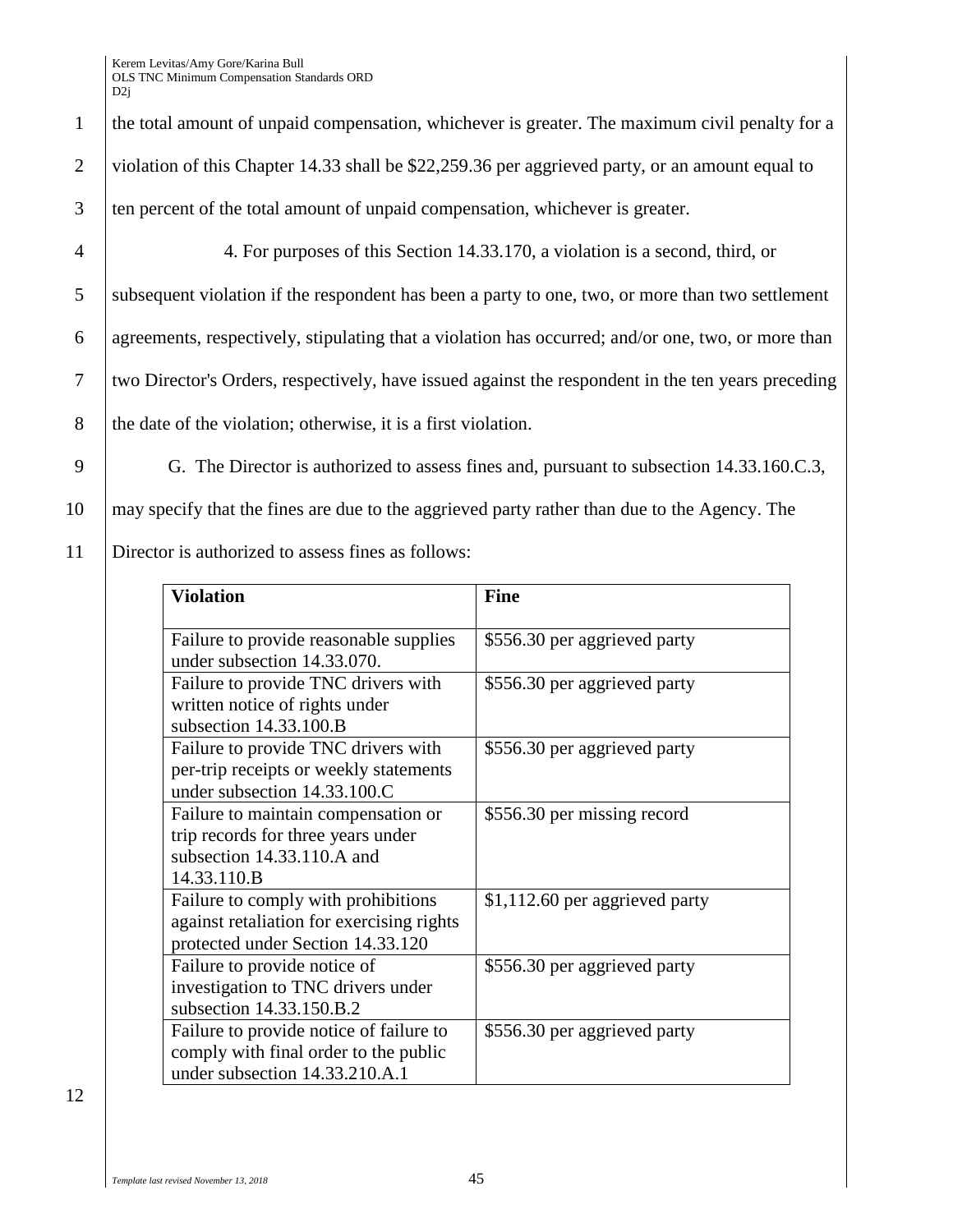1 The fine amounts shall be increased cumulatively by 50 percent of the fine for each preceding 2 violation for each subsequent violation of the same provision by the same TNC or person within 3 a ten-year period. The maximum amount that may be imposed in fines in any one-year period for 4 each type of violation listed above is \$5,565.10 unless a fine for retaliation is issued, in which 5 case the maximum amount is \$22,259.36.

6 H. In addition to the unpaid compensation, penalties, fines, liquidated damages, and 7 interest, the Agency may assess against the respondent in favor of the City reasonable costs 8 incurred in enforcing this Chapter 14.33, including but not limited to reasonable attorneys' fees.

 I. The TNC that is the subject of a settlement agreement stipulating that a violation shall count for debarment, or final order for which all appeal rights have been exhausted shall not be permitted to bid, or have a bid considered, on any City contract until such amounts due under the final order have been paid in full to the Director. If the TNC is the subject of a final order two times or more within a five-year period, the contractor or subcontractor shall not be allowed to bid on any City contract for two years. This subsection 14.33.170.I shall be construed to provide grounds for debarment separate from, and in addition to, those contained in Chapter 20.70 and 16 shall not be governed by that chapter, provided that nothing in this subsection 14.33.170. I shall be construed to limit the application of Chapter 20.70. The Director shall notify the Director of Finance and Administrative Services of all TNCs subject to debarment under this subsection 14.33.170.I.

## 20 **14.33.180 Appeal period and failure to respond**

21 A. A TNC driver or other person who claims an injury as a result of an alleged violation 22 of this Chapter 14.33 may appeal the Determination of No Violation Shown, pursuant to the 23 | rules of the Director.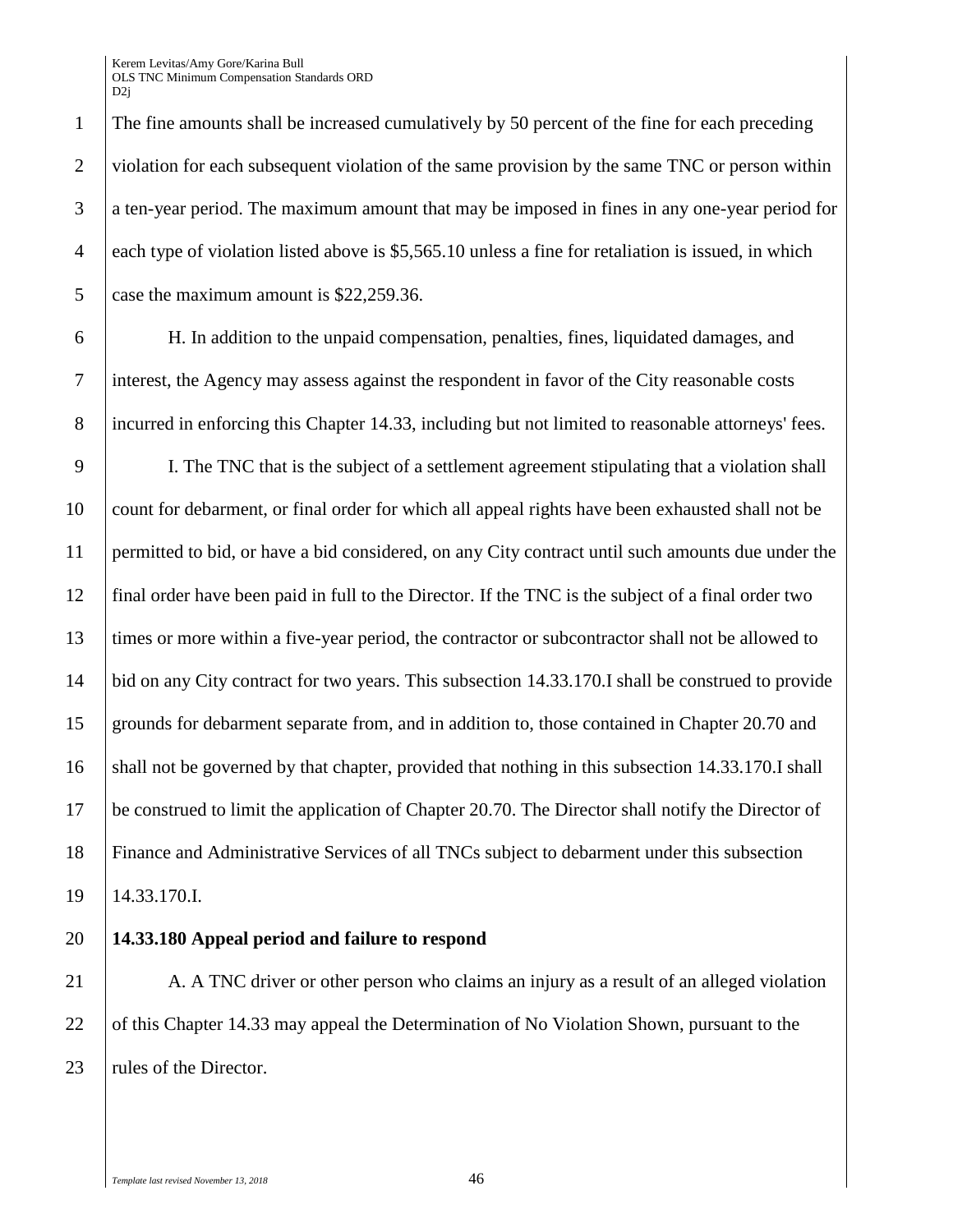B. A respondent may appeal the Director's Order, including all remedies issued pursuant to Section 14.33.170, by requesting a contested hearing before the Hearing Examiner in writing within 15 days of service of the Director's Order. If a respondent fails to appeal the Director's Order within 15 days of service, the Director's Order shall be final. If the last day of the appeal period so computed is a Saturday, Sunday, or federal or City holiday, the appeal period shall run 6 until 5 p.m. on the next business day.

#### **14.33.190 Appeal procedure and failure to appear**

8 | A. Contested hearings shall be conducted pursuant to the procedures for hearing contested cases contained in Section 3.02.090 and the rules adopted by the Hearing Examiner for hearing contested cases. The review shall be conducted de novo and the Director shall have the burden of proof by a preponderance of the evidence before the Hearing Examiner. Upon establishing such proof, the remedies and penalties imposed by the Director shall be upheld unless it is shown that the Director abused discretion. Failure to appear for a contested hearing will result in an order being entered finding that the TNC committed the violation stated in the Director's Order. For good cause shown and upon terms the Hearing Examiner deems just, the Hearing Examiner may set aside an order entered upon failure to appear.

 B. In all contested cases, the Hearing Examiner shall enter an order affirming, modifying, 18 or reversing the Director's Order.

#### **14.33.200 Appeal from Hearing Examiner order**

20 A. The respondent may obtain judicial review of the decision of the Hearing Examiner by 21 applying for a Writ of Review in the King County Superior Court within 30 days from the date 22 of the decision in accordance with the procedure set forth in chapter 7.16 RCW, other applicable *law*, and court rules.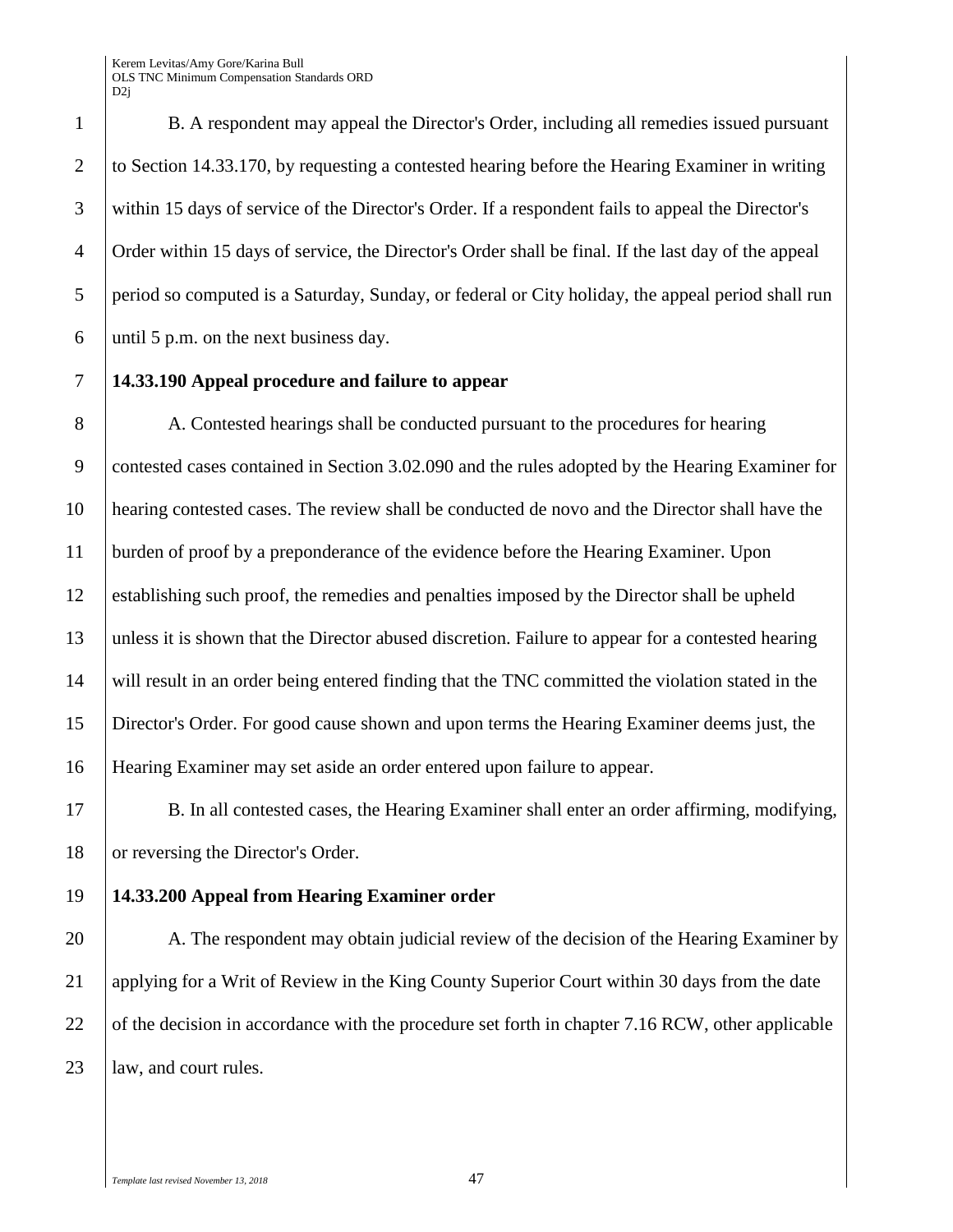1 B. The decision of the Hearing Examiner shall be final and conclusive unless review is 2 sought in compliance with this Section 14.33.200.

## 3 **14.33.210 Failure to comply with final order**

 A. If a respondent fails to comply within 30 days of service of any settlement agreement with the Agency, or with any final order issued by the Director or the Hearing Examiner for which all appeal rights have been exhausted, the Agency may pursue, but is not limited to, the following measures to secure compliance:

8 1. The Director may require the respondent to post public notice of the 9 respondent's failure to comply in a form and manner determined by the Agency.

10 2. The Director may refer the matter to a collection agency. The cost to the City 11 for the collection services will be assessed as costs, at the rate agreed to between the City and the 12 collection agency, and added to the amounts due.

13 3. The Director may refer the matter to the City Attorney for the filing of a civil 14 action in a court of competent jurisdiction to enforce such order or to collect amounts due. In the 15 alternative, the Director may seek to enforce a settlement agreement, Director's Order, or a final 16 | order of the Hearing Examiner under Section 14.33.190.

17 17 4. The Director may request that the City's Department of Finance and 18 Administrative Services deny, suspend, refuse to renew, or revoke any business license held or 19 requested by the TNC or person until such time as the TNC complies with the remedy as defined 20 in the settlement agreement or final order. The City's Department of Finance and Administrative 21 Services shall have the authority to deny, refuse to renew, or revoke any business license in 22 accordance with this subsection 14.33.210.A.4.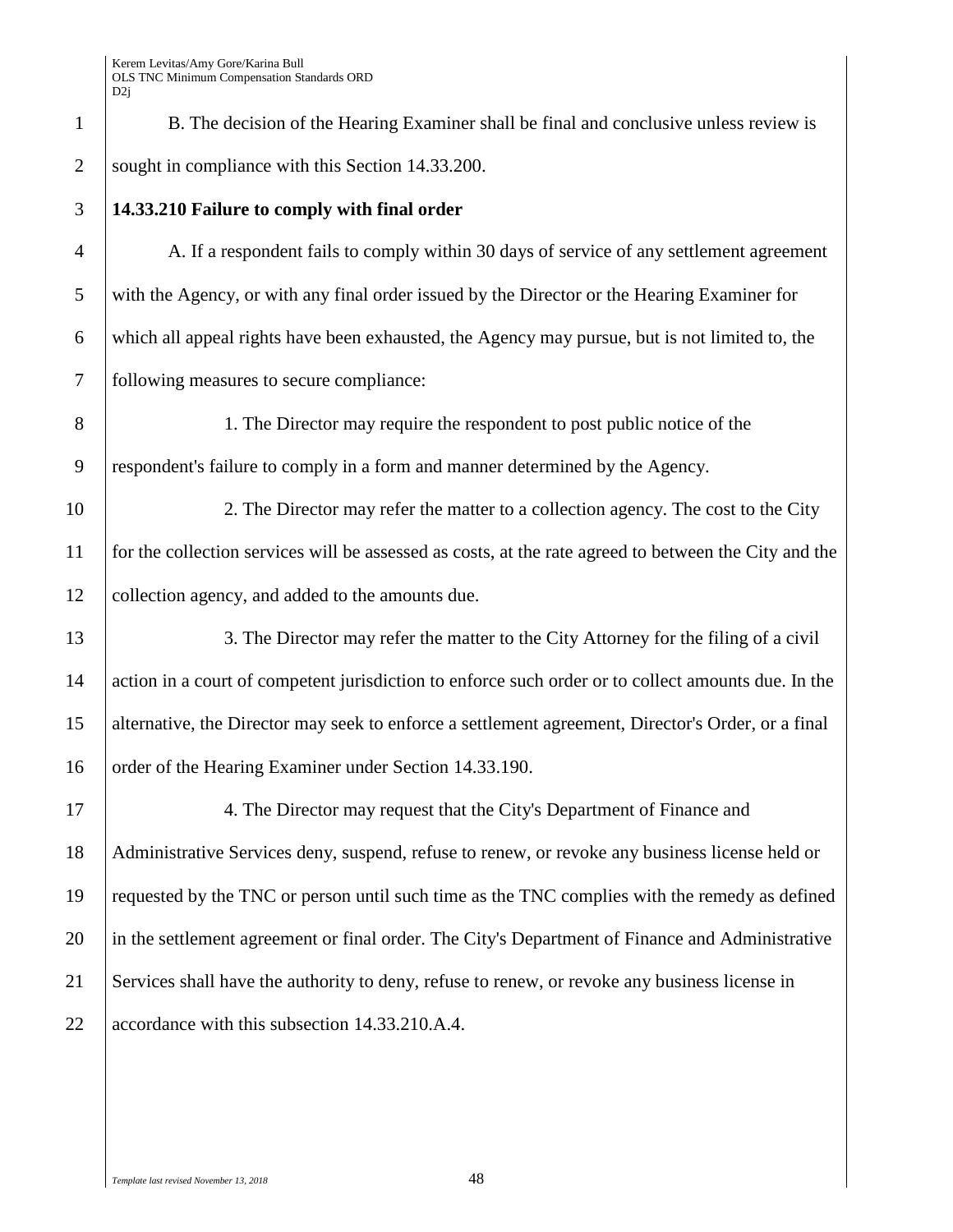1 B. No respondent that is the subject of a settlement agreement or final order issued under 2 this Chapter 14.33 shall quit business, sell out, exchange, convey, or otherwise dispose of the respondent's business or stock of goods without first notifying the Agency and without first notifying the respondent's successor of the amounts owed under the settlement agreement or final 5 order at least three business days prior to such transaction. At the time the respondent quits business, or sells out, exchanges, or otherwise disposes of the respondent's business or stock of goods, the full amount of the remedy, as defined in the settlement agreement or the final order issued by the Director or the Hearing Examiner, shall become immediately due and payable. If the amount due under the settlement agreement or final order is not paid by respondent within ten days from the date of such sale, exchange, conveyance, or disposal, the successor shall become liable for the payment of the amount due, provided that the successor has actual knowledge of the order and the amounts due or has prompt, reasonable, and effective means of 13 accessing and verifying the fact and amount of the order and the amounts due. The successor shall withhold from the purchase price a sum sufficient to pay the amount of the full remedy. When the successor makes such payment, that payment shall be deemed a payment upon the purchase price in the amount paid, and if such payment is greater in amount than the purchase price the amount of the difference shall become a debt due such successor from the TNC.

#### **14.33.220 Debt owed The City of Seattle**

 A. All monetary amounts due under a settlement agreement or Director's Order shall be a 20 debt owed to the City and may be collected in the same manner as any other debt in like amount, which remedy shall be in addition to all other existing remedies, provided that amounts collected by the City for unpaid compensation, liquidated damages, penalties payable to aggrieved parties,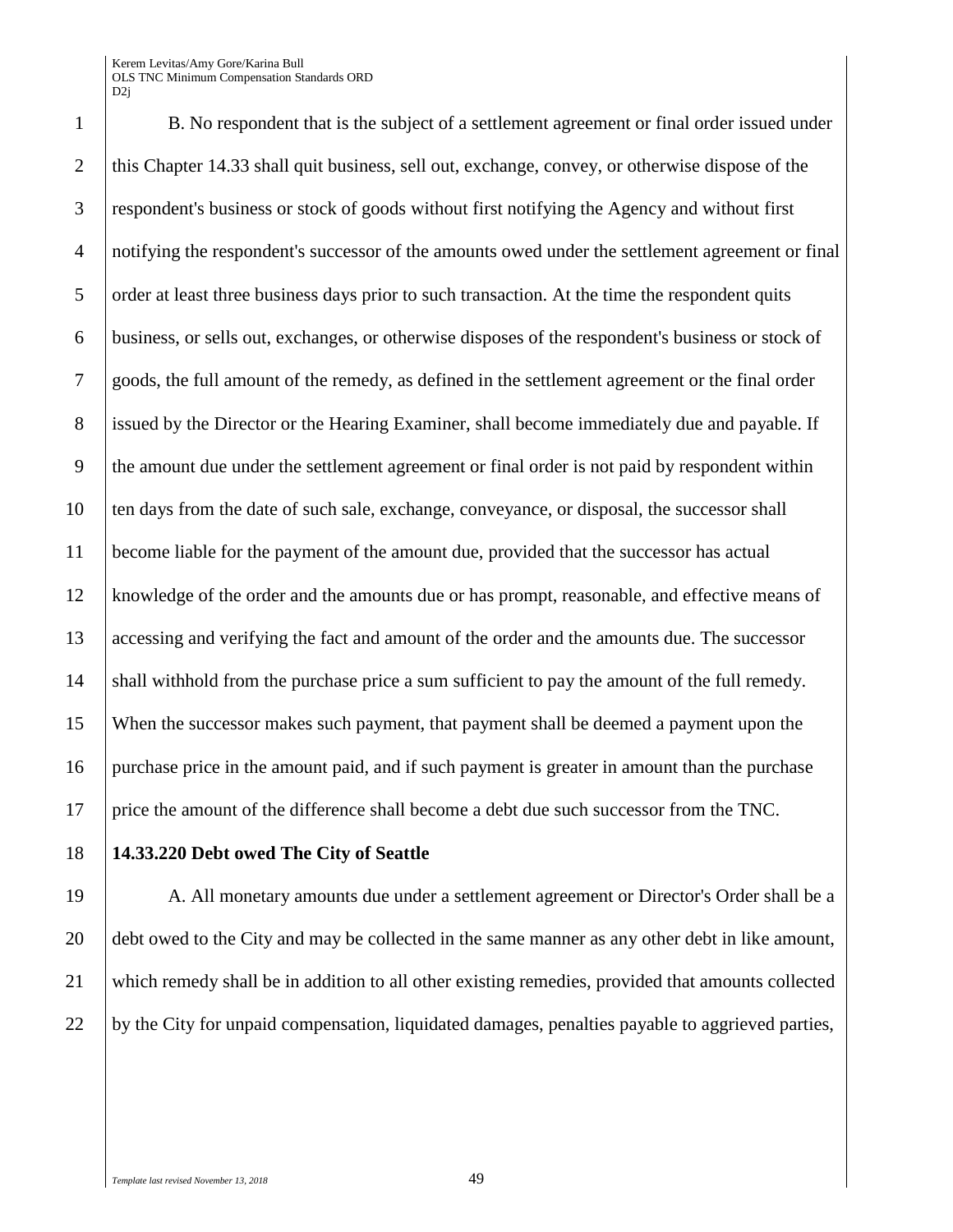or front pay shall be held in trust by the City for the aggrieved party and, once collected by the City, shall be paid by the City to the aggrieved party.

 B. If a respondent fails to appeal a Director's Order to the Hearing Examiner within the time period set forth in subsection 14.33.180.B the Director's Order shall be final, and the Director may petition the Seattle Municipal Court to enforce the Director's Order by entering judgment in favor of the City finding that the respondent has failed to exhaust its administrative remedies and that all amounts and relief contained in the order are due. The Director's Order 8 shall constitute prima facie evidence that a violation occurred and shall be admissible without further evidentiary foundation. Any certifications or declarations authorized under RCW 9A.72.085 containing evidence that the respondent has failed to comply with the order or any parts thereof, and is therefore in default, or that the respondent has failed to appeal the Director's Order to the Hearing Examiner within the time period set forth in subsection 14.33.180.B and therefore has failed to exhaust the respondent's administrative remedies, shall also be admissible without further evidentiary foundation.

 C. If a respondent fails to obtain judicial review of an order of the Hearing Examiner within the time period set forth in subsection 14.33.200.A, the order of the Hearing Examiner shall be final, and the Director may petition the Seattle Municipal Court to enforce the Director's Order by entering judgment in favor of the City for all amounts and relief due under the order of the Hearing Examiner. The order of the Hearing Examiner shall constitute conclusive evidence 20 that the violations contained therein occurred and shall be admissible without further evidentiary foundation. Any certifications or declarations authorized under RCW 9A.72.085 containing 22 evidence that the respondent has failed to comply with the order or any parts thereof, and is 23 therefore in default, or that the respondent has failed to avail itself of judicial review in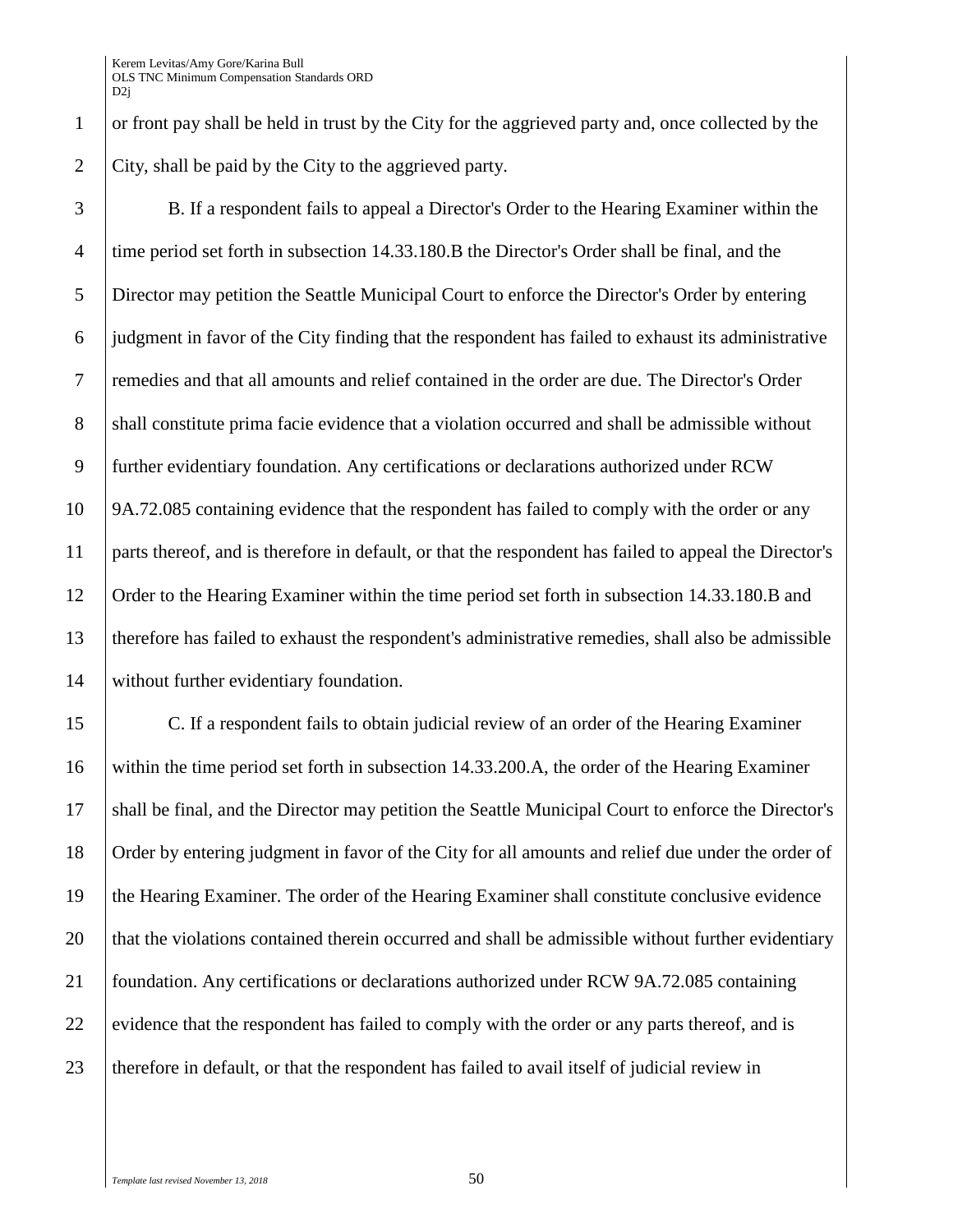accordance with subsection 14.33.200.A, shall also be admissible without further evidentiary 2 foundation.

 D. In considering matters brought under subsections 14.33.220.B and 14.33.220.C, the Municipal Court may include within its judgment all terms, conditions, and remedies contained in the Director's Order or the order of the Hearing Examiner, whichever is applicable, that are 6 consistent with the provisions of this Chapter 14.33.

**14.33.230 Private right of action**

8 A. Any person or class of persons that suffers financial injury as a result of a violation of this Chapter 14.33 or is the subject of prohibited retaliation under Section 14.33.120, may bring a civil action in a court of competent jurisdiction against the TNC or other person violating this Chapter 14.33 and, upon prevailing, may be awarded reasonable attorney fees and costs and such legal or equitable relief as may be appropriate to remedy the violation including, without limitation, the payment of any unpaid compensation plus interest due to the person and liquidated damages in an additional amount of up to twice the unpaid compensation; a penalty payable to any aggrieved party of up to \$5,565.10 if the aggrieved party was subject to prohibited retaliation. Interest shall accrue from the date the unpaid compensation was first due 17 at 12 percent per annum, or the maximum rate permitted under RCW 19.52.020.

 B. For purposes of this Section 14.33.230, "person" includes any entity a member of which has suffered financial injury or retaliation, or any other individual or entity acting on behalf of an aggrieved party that has suffered financial injury or retaliation.

21 C. For purposes of determining membership within a class of persons entitled to bring an 22 action under this Section 14.33.230, two or more TNC drivers are similarly situated if they: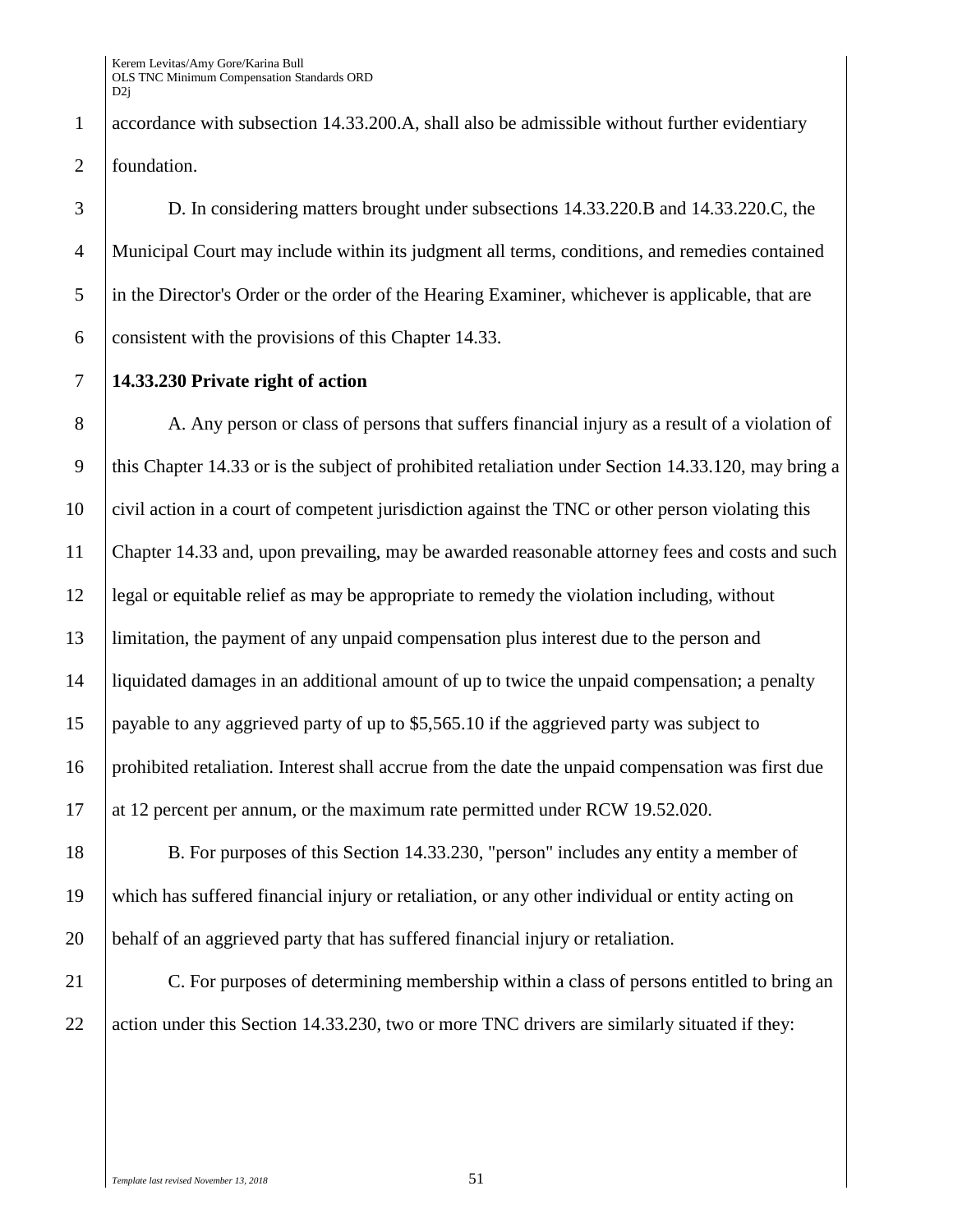| $\mathbf{1}$   | 1. Are or were contracted to perform TNC services by the same TNC or TNCs,                        |
|----------------|---------------------------------------------------------------------------------------------------|
| $\overline{2}$ | whether concurrently or otherwise, at some point during the applicable statute of limitations     |
| 3              | period,                                                                                           |
| 4              | 2. Allege one or more violations that raise similar questions as to liability, and                |
| 5              | 3. Seek similar forms of relief.                                                                  |
| 6              | D. For purposes of subsection 14.33.230.C, TNC drivers shall not be considered                    |
| 7              | dissimilar solely because their:                                                                  |
| 8              | 1. Claims seek damages that differ in amount, or                                                  |
| 9              | 2. Job titles or other means of classifying TNC drivers differ in ways that are                   |
| 10             | unrelated to their claims.                                                                        |
| 11             | E. Nothing contained in this Chapter 14.33 is intended to be nor shall be construed to            |
| 12             | create or form the basis for any liability on the part of the City, or its officers, employees or |
| 13             | agents, for any injury or damage resulting from or by reason of any act or omission in connection |
| 14             | with the implementation or enforcement of this chapter on the part of the City by its officers,   |
| 15             | employees or agents.                                                                              |
| 16             | 14.33.235 Encouragement of more generous policies                                                 |
| 17             | A. Nothing in this Chapter 14.33 shall be construed to discourage or prohibit a TNC from          |
| 18             | the adoption or retention of protections more generous than the ones required by this Chapter     |
| 19             | 14.33.                                                                                            |
| 20             | B. Nothing in this Chapter 14.33 shall be construed as diminishing the obligation of a            |
| 21             | TNC to comply with any contract, or other agreement providing more generous protections to        |
| 22             | TNC drivers than required by this Chapter 14.33.                                                  |
| 23             | 14.33.240 Other legal requirements                                                                |
|                |                                                                                                   |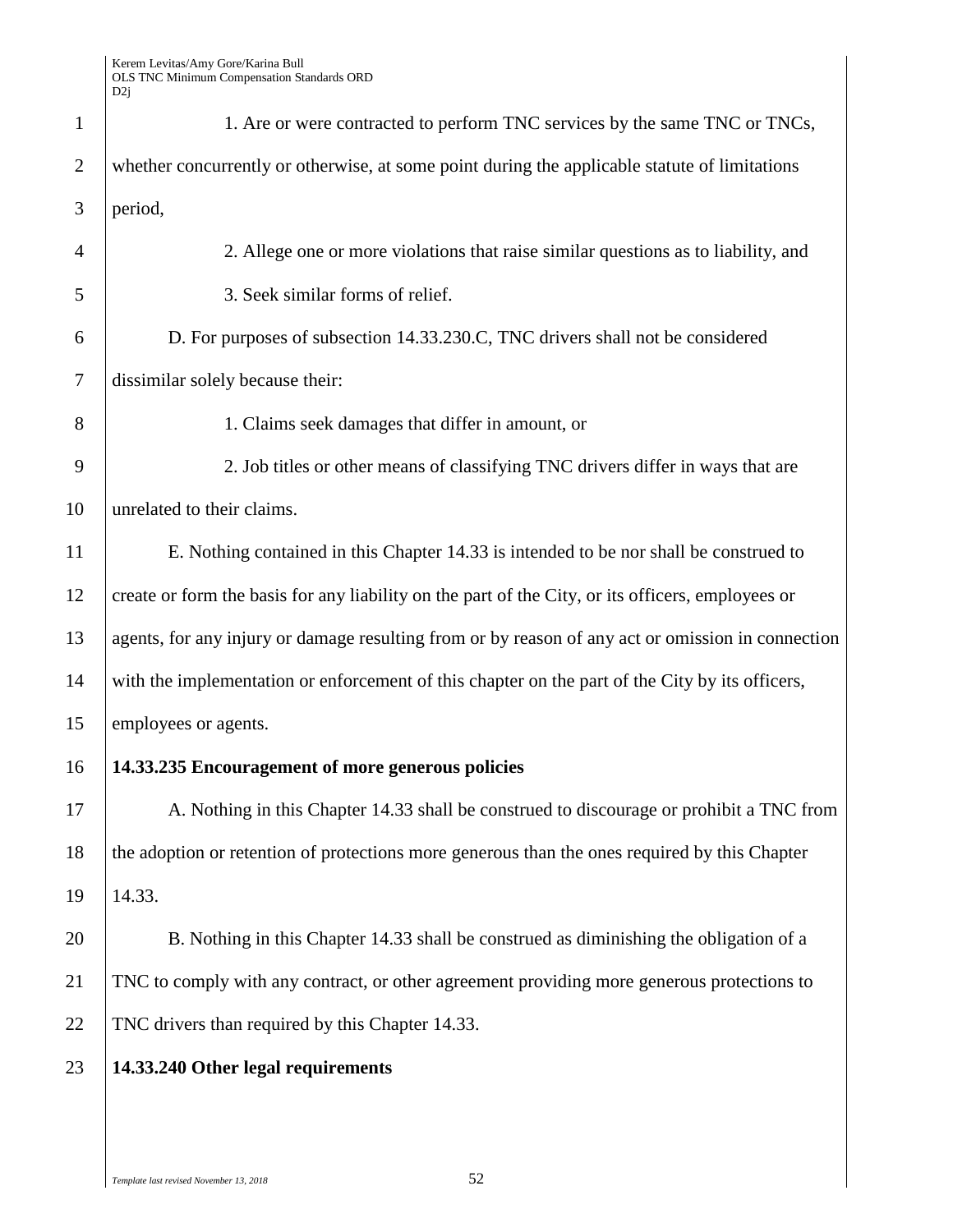This Chapter 14.33 defines requirements for TNC driver protections and shall not be construed 2 to preempt, limit, or otherwise affect the applicability of any other law, regulation, requirement, policy, or standard that provides for greater requirements; and nothing in this Chapter 14.33 shall be interpreted or applied so as to create any power or duty in conflict with federal or state law. Nor shall this Chapter 14.33 be construed to preclude any person aggrieved from seeking judicial review of any final administrative decision or order made under this Chapter 14.33 affecting 7 such person.

#### **14.33.245 Study of application of TNC driver protections**

 A. The Council may request the Agency to contract with academic researchers who have a proven track record of rigorous analysis of the impacts of labor standards regulations to conduct an evaluation of the impacts of this ordinance for the first two years of implementation. The Agency should complete the evaluation within three years of the effective date of this section and may have discretion to determine whether the evaluation shall consist of a single report for the entire evaluation period or periodic reports focused on shorter time periods. Areas of evaluation may include, but not be limited to, the impacts of this ordinance on TNCs, TNC drivers, including TNC driver earnings and work hours, the share of time TNC drivers spend in or miles they drive during available platform time, dispatch platform time, and passenger platform time, TNC passengers, including passenger fares and average passenger wait times, new TNC driver applications, and total active TNC drivers.

20 B. The Council may use the results of the evaluation to identify possible areas for revision to accomplish the goals of this ordinance.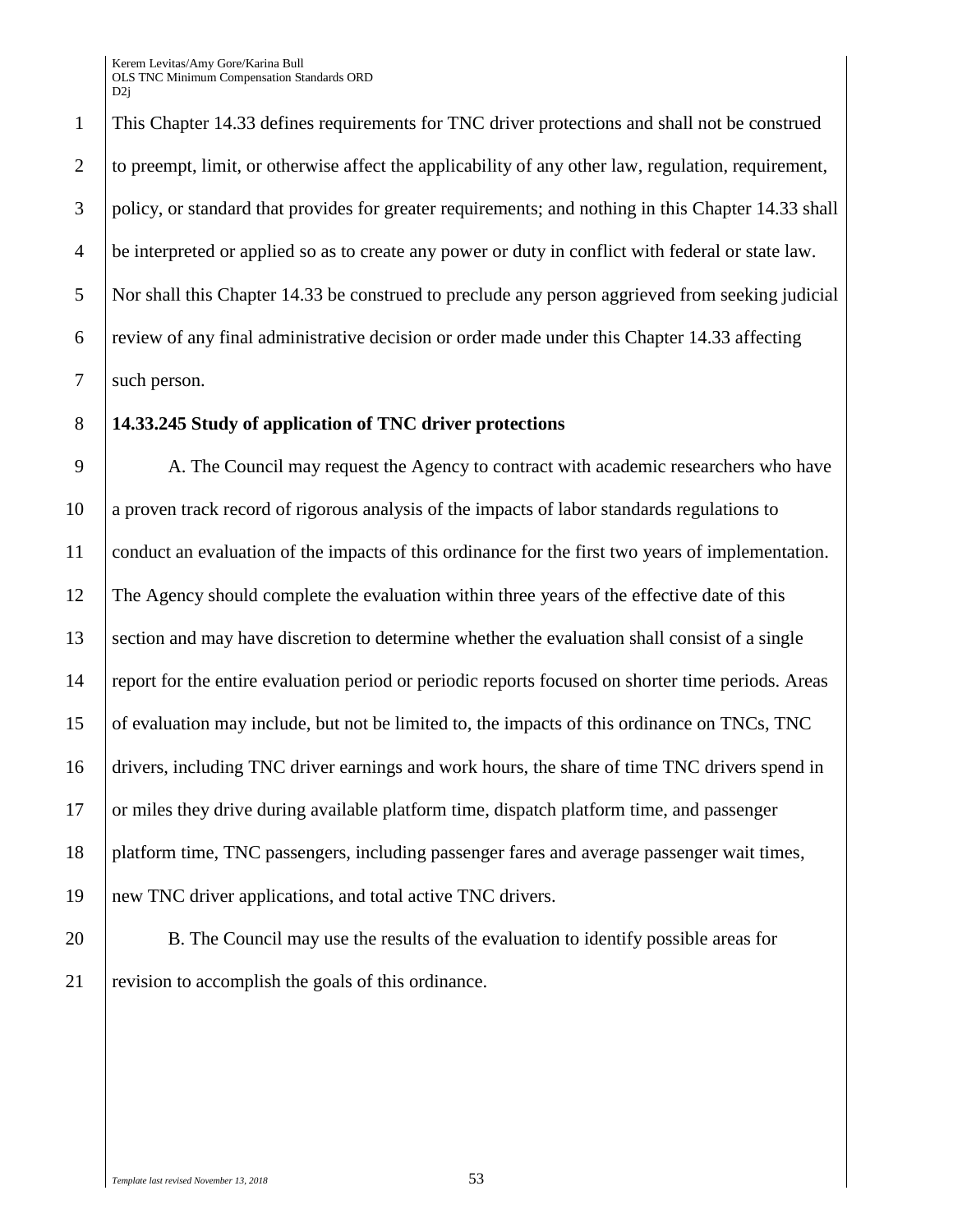1 C. The provisions set forth in subsection 14.33.245.A may be conditioned on the City 2 Council appropriating sufficient monies to fund the evaluation described in subsection 3 14.33.245.A.

 D. During the first year following the effective date of this section, the Agency may conduct an evaluation of the impacts of this ordinance following implementation. Areas of evaluation may include, but not be limited to, the impacts of this ordinance on TNCs, TNC drivers, including TNC driver earnings and work hours, the share of time TNC drivers spend in 8 or miles they drive during available platform time, dispatch platform time, and passenger platform time, TNC passengers, including passenger fares and average passenger wait times, new TNC driver applications, and total active TNC drivers. If at any time the Agency determines that the ordinance is not achieving its stated purposes, the Agency may propose changes either through a rulemaking process or by proposing amendments to the Ordinance.

#### 13 **14.33.250 Severability**

14 The provisions of this Chapter 14.33 are declared to be separate and severable. If any clause, 15 sentence, paragraph, subdivision, section, subsection, or portion of this Chapter 14.33, or the 16 application thereof to any TNC, TNC driver, or circumstance, is held to be invalid, it shall not 17 affect the validity of the remainder of this Chapter 14.33, or the validity of its application to 18 other persons or circumstances.

19 Section 3. Section 3.02.125 of the Seattle Municipal Code, last amended by Ordinance  $20 \mid 126094$ , is amended as follows:

21 **3.02.125 Hearing Examiner filing fees**

22 A. The filing fee for a case before the City Hearing Examiner is \$85, with the following 23 exceptions: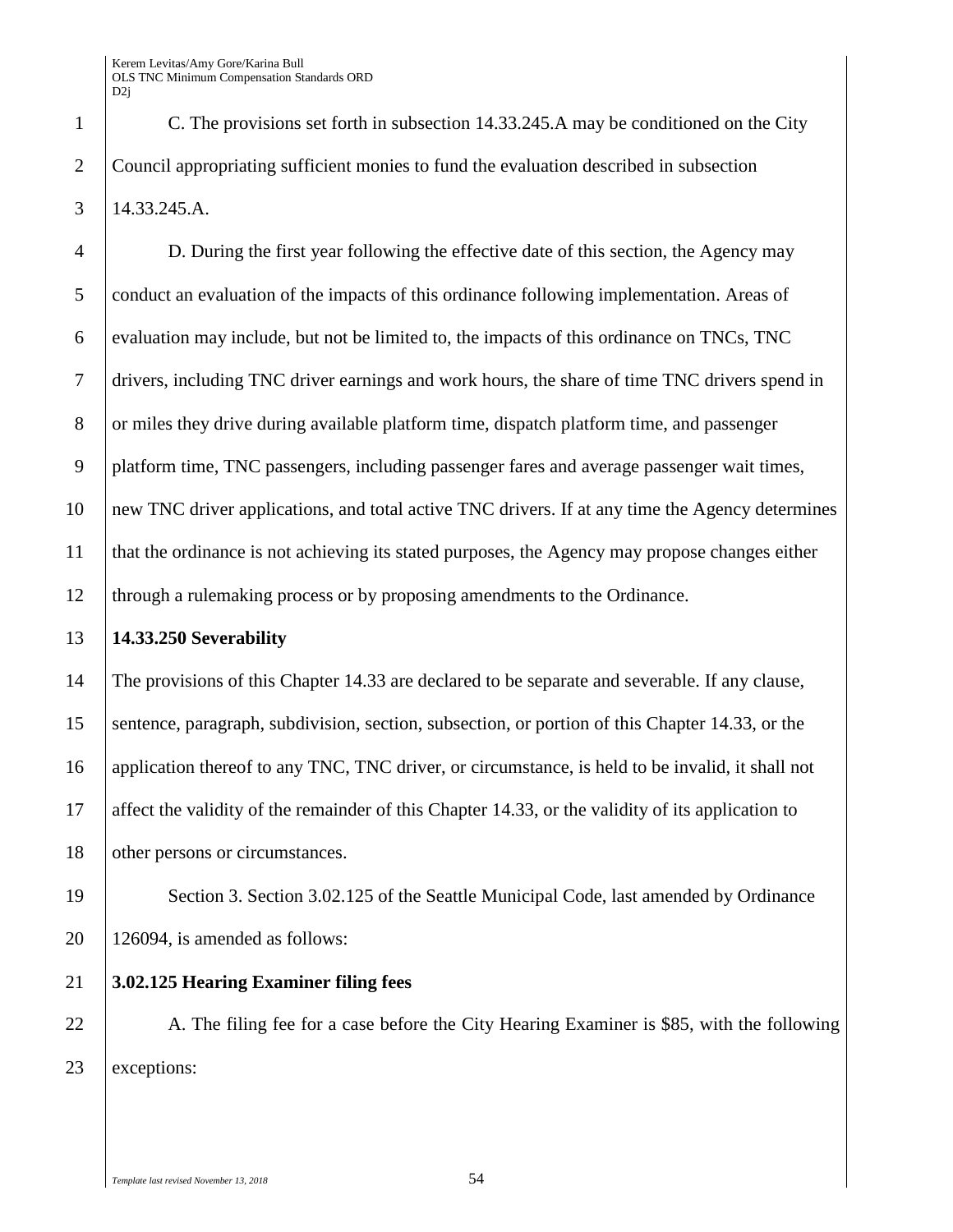| <b>Basis for Case</b>                                                      | Fee in<br>dollars |
|----------------------------------------------------------------------------|-------------------|
| * * *                                                                      |                   |
| Third Party Utility Billing (Chapter 7.25)                                 | No fee            |
| Transportation Network Company Driver Minimum Compensation (Chapter 14.33) | No fee            |
| Type III or Type IV Land Use Application (Chapter 23.76)                   | No fee            |
| * * *                                                                      |                   |
| * * *                                                                      |                   |

2 | Section 4. Section 3.15.000 of the Seattle Municipal Code, last amended by Ordinance 3 125976, is amended as follows:

#### 4 **3.15.000 Office of Labor Standards created – Functions**

 There is created within the Executive Department an Office of Labor Standards, under the direction of the Mayor. The mission of the Office of Labor Standards is to advance labor standards through thoughtful community and business engagement, strategic enforcement and 8 innovative policy development, with a commitment to race and social justice. The Office of Labor Standards seeks to promote greater economic opportunity and further the health, safety, 10 and welfare of employees; support employers in their implementation of labor standards requirements; and end barriers to workplace equity for women, communities of color, immigrants and refugees, and other vulnerable workers. The functions of the Office of Labor Standards are as follows: 14 A. Promoting labor standards through outreach, education, technical assistance, and 15 Training for employees and employers; B. Collecting and analyzing data on labor standards enforcement; C. Partnering with community, businesses, and workers for stakeholder input and 18 collaboration; D. Developing innovative labor standards policy;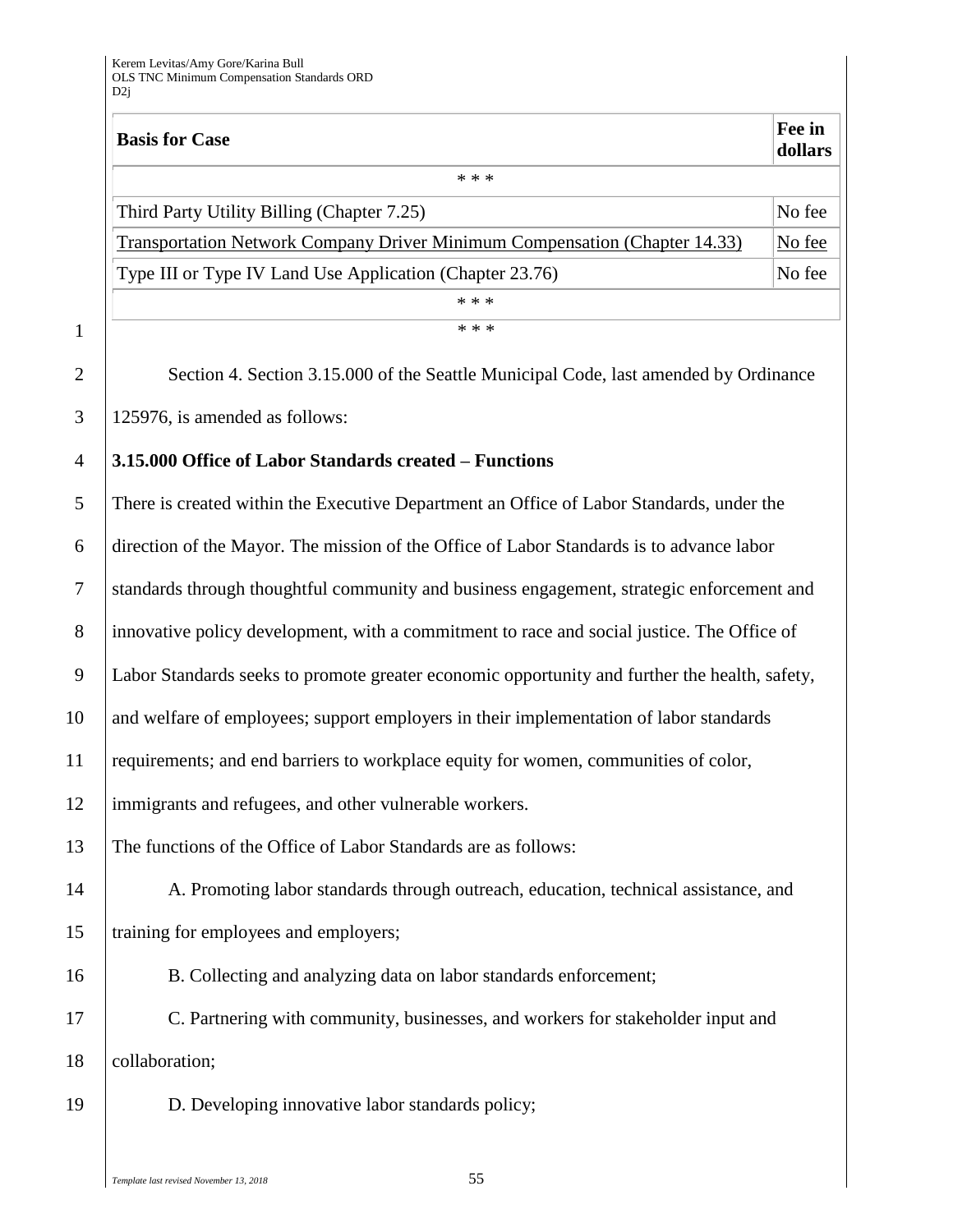|                | D2j                                                                                                   |
|----------------|-------------------------------------------------------------------------------------------------------|
| $\mathbf{1}$   | E. Administering and enforcing City of Seattle ordinances relating to ((minimum wage                  |
| $\overline{2}$ | and minimum compensation (Chapter 14.19),) paid sick and safe time (Chapter 14.16), use of            |
| 3              | criminal history in employment decisions (Chapter 14.17), minimum wage and minimum                    |
| $\overline{4}$ | compensation (Chapter 14.19), wage and tip compensation requirements (Chapter 14.20), secure          |
| 5              | scheduling (Chapter 14.22), domestic workers (Chapter 14.23), hotel employees safety                  |
| 6              | protections (Chapter 14.26), protecting hotel employees from injury (Chapter 14.27), improving        |
| $\overline{7}$ | access to medical care for hotel employees (Chapter 14.28), hotel employees job retention             |
| $8\,$          | (Chapter 14.29), commuter benefits (Chapter 14.30), transportation network company driver             |
| $\mathbf{9}$   | deactivation protections (Chapter 14.32), transportation network company driver minimum               |
| 10             | compensation (Chapter 14.33), and other labor standards ordinances that may be enacted in the         |
| 11             | future.                                                                                               |
| 12             | Section 5. Subsection 6.208.020.A of the Seattle Municipal Code, which section was last               |
| 13             | amended by Ordinance 126108, is amended as follows:                                                   |
| 14             | 6.208.020 Denial, revocation of, or refusal to renew business license                                 |
| 15             | A. In addition to any other powers and authority provided under this Title 6, the Director,           |
| 16             | or the Director's designee, has the power and authority to deny, revoke, or refuse to renew any       |
| 17             | business license issued under the provisions of this Chapter 6.208. The Director, or the Director's   |
| 18             | designee, shall notify such applicant or licensee in writing by mail of the denial, revocation of, or |
| 19             | refusal to renew the license and on what grounds such a decision was based. The Director may          |
| 20             | deny, revoke, or refuse to renew any license issued under this Chapter 6.208 on one or more of        |
| 21             | the following grounds:                                                                                |
| 22             | 1. The license was procured by fraud or false representation of fact.                                 |
| 23             | 2. The licensee has failed to comply with any provisions of this Chapter 6.208.                       |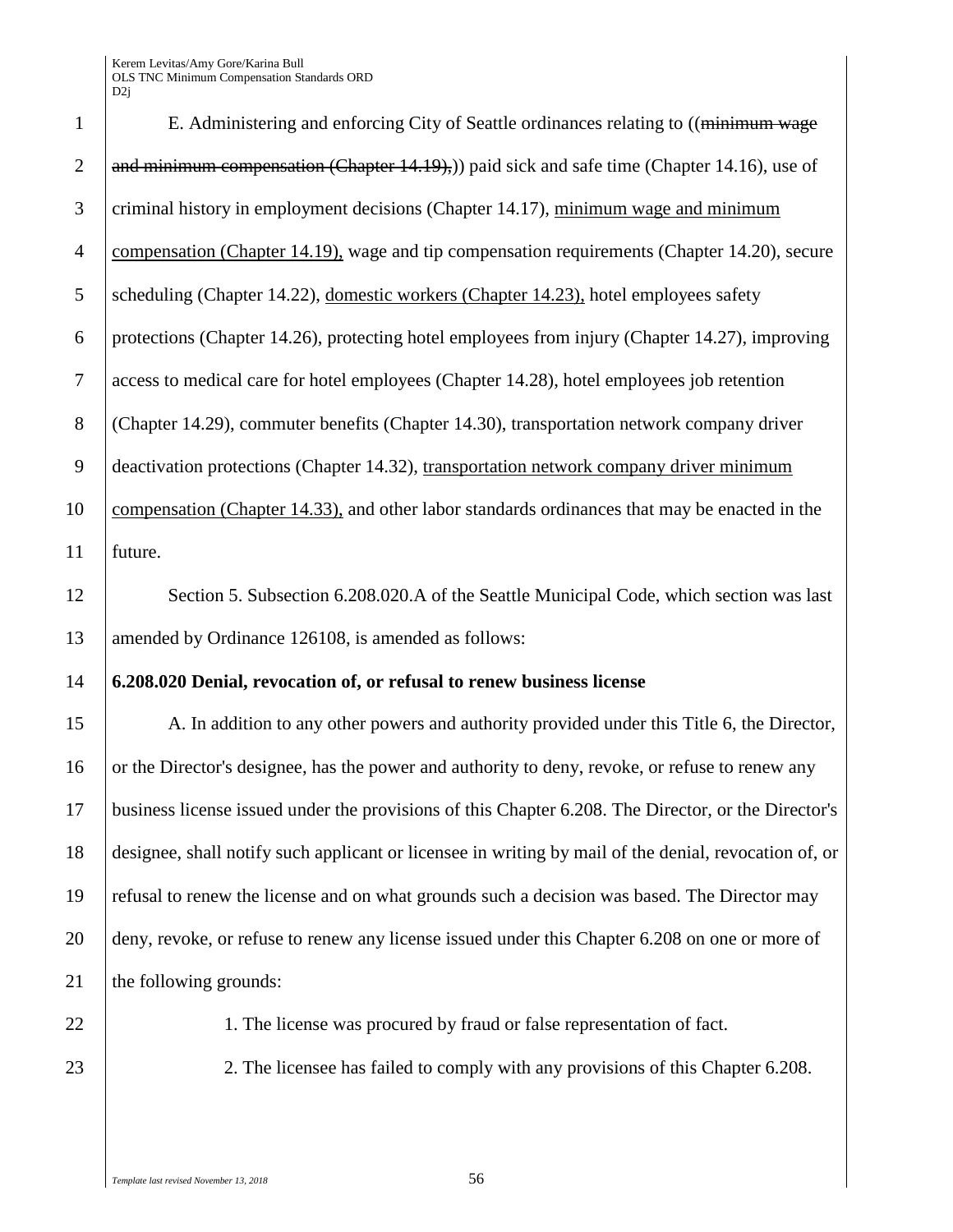| $\mathbf{1}$   | 3. The licensee has failed to comply with any provisions of Chapters 5.32, 5.35,                    |
|----------------|-----------------------------------------------------------------------------------------------------|
| $\overline{2}$ | 5.40, 5.45, 5.46, 5.48, 5.50, or 5.52.                                                              |
| 3              | 4. The licensee is in default in any payment of any license fee or tax under Title 5                |
| $\overline{4}$ | or Title 6.                                                                                         |
| 5              | 5. The property at which the business is located has been determined by a court to                  |
| 6              | be a chronic nuisance property as provided in Chapter 10.09.                                        |
| 7              | 6. The applicant or licensee has been convicted of theft under subsection                           |
| 8              | 12A.08.060.A.4 within the last ten years.                                                           |
| 9              | 7. The applicant or licensee is a person subject within the last ten years to a court               |
| 10             | order entering final judgment for violations of chapters 49.46, 49.48, or 49.52 RCW, or 29          |
| 11             | U.S.C. 206 or 29 U.S.C. 207, and the judgment was not satisfied within 30 days of the later of      |
| 12             | either:                                                                                             |
| 13             | a. The expiration of the time for filing an appeal from the final judgment                          |
| 14             | order under the court rules in effect at the time of the final judgment order; or                   |
| 15             | b. If a timely appeal is made, the date of the final resolution of that appeal                      |
| 16             | and any subsequent appeals resulting in final judicial affirmation of the findings of violations of |
| 17             | chapters 49.46, 49.48, or 49.52 RCW, or 29 U.S.C. 206 or 29 U.S.C. 207.                             |
| 18             | 8. The applicant or licensee is a person subject within the last ten years to a final               |
| 19             | and binding citation and notice of assessment from the Washington Department of Labor and           |
| 20             | Industries for violations of chapters 49.46, 49.48, or 49.52 RCW, and the citation amount and       |
| 21             | penalties assessed therewith were not satisfied within 30 days of the date the citation became      |
| 22             | final and binding.                                                                                  |
|                |                                                                                                     |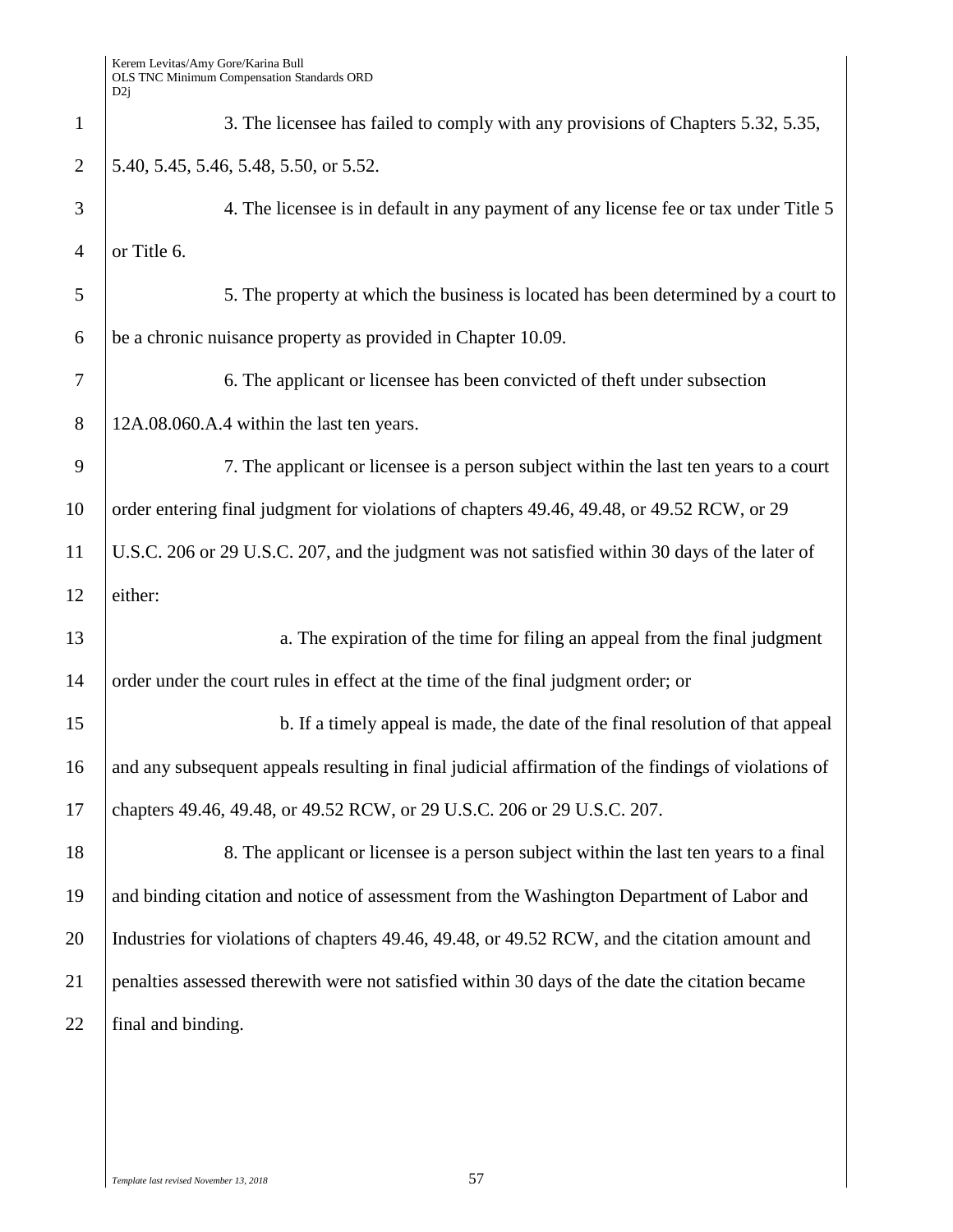| $\mathbf{1}$   | 9. Pursuant to subsections 14.16.100.A.4, 14.17.075.A, 14.19.100.A.4,                               |
|----------------|-----------------------------------------------------------------------------------------------------|
| $\overline{2}$ | 14.20.080.A.4, 14.22.115.A.4, 14.23.115.A.4, 14.26.210.A.4, 14.27.210.A.4, 14.28.210.A.4,           |
| 3              | ((and)) 14.30.180.A.4, and 14.33.210.A.4, subsection 100.240.A.4 of Ordinance 126091, and           |
| $\overline{4}$ | subsection 100.240.A.4 of Ordinance 126094, the applicant or licensee has failed to comply,         |
| 5              | within 30 days of service of any settlement agreement, with any final order issued by the           |
| 6              | Director of the Office of Labor Standards, or any final order issued by the Hearing Examiner        |
| $\overline{7}$ | under Chapters 14.16, 14.17, 14.19, 14.20, 14.22, 14.23, 14.26, 14.27, 14.28, 14.29, ((and))        |
| 8              | 14.30, and 14.33, Ordinance 126091, and Ordinance 126094 for which all appeal rights have           |
| 9              | been exhausted, and the Director of the Office of Labor Standards has requested that the Director   |
| 10             | deny, refuse to renew, or revoke any business license held or requested by the applicant or         |
| 11             | licensee. The denial, refusal to renew, or revocation shall remain in effect until such time as the |
| 12             | violation(s) under Chapters 14.16, 14.17, 14.19, 14.20, 14.22, 14.23, 14.26, 14.27, 14.28, 14.29,   |
| 13             | $((and))$ 14.30, and 14.33, Ordinance 126091, and Ordinance 126094 are remedied.                    |
| 14             | 10. The business is one that requires an additional license under this Title 6 and                  |
| 15             | the business does not hold that license.                                                            |
| 16             | 11. The business has been determined under a separate enforcement process to be                     |
| 17             | operating in violation of law.                                                                      |
| 18             | Section 6. The title of Chapter 14.31 of the Seattle Municipal Code, enacted by                     |
| 19             | Ordinance 125977, is amended as follows:                                                            |
| 20             | <b>CHAPTER 14.31 TRANSPORTATION NETWORK COMPANY DRIVERS MINIMUM</b>                                 |
| 21             | <b>COMPENSATION STUDY</b>                                                                           |
| 22             | Section 7. Section 14.31.010 of the Seattle Municipal Code, enacted by Ordinance                    |
| 23             | 125977, is amended as follows:                                                                      |
|                |                                                                                                     |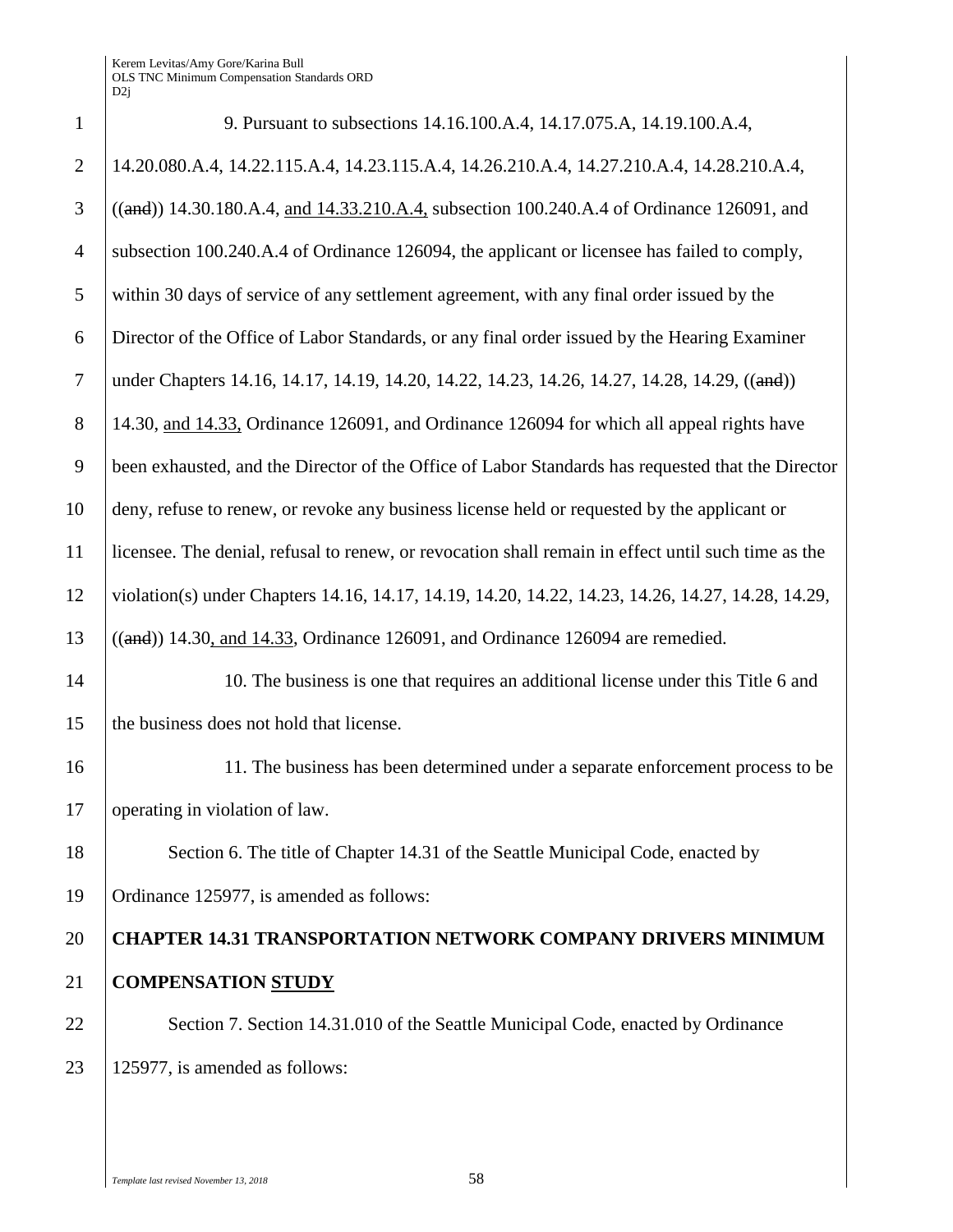# 1 **14.31.010 Short title**

- 2 This Chapter 14.31 shall constitute the "Transportation Network Company Driver Minimum
- 3 Compensation Study Ordinance" and may be cited as such.
- 4 Section 8. No provision of this ordinance shall be construed as providing any
- 5 determination regarding the legal status of TNC drivers as employees or independent contractors.